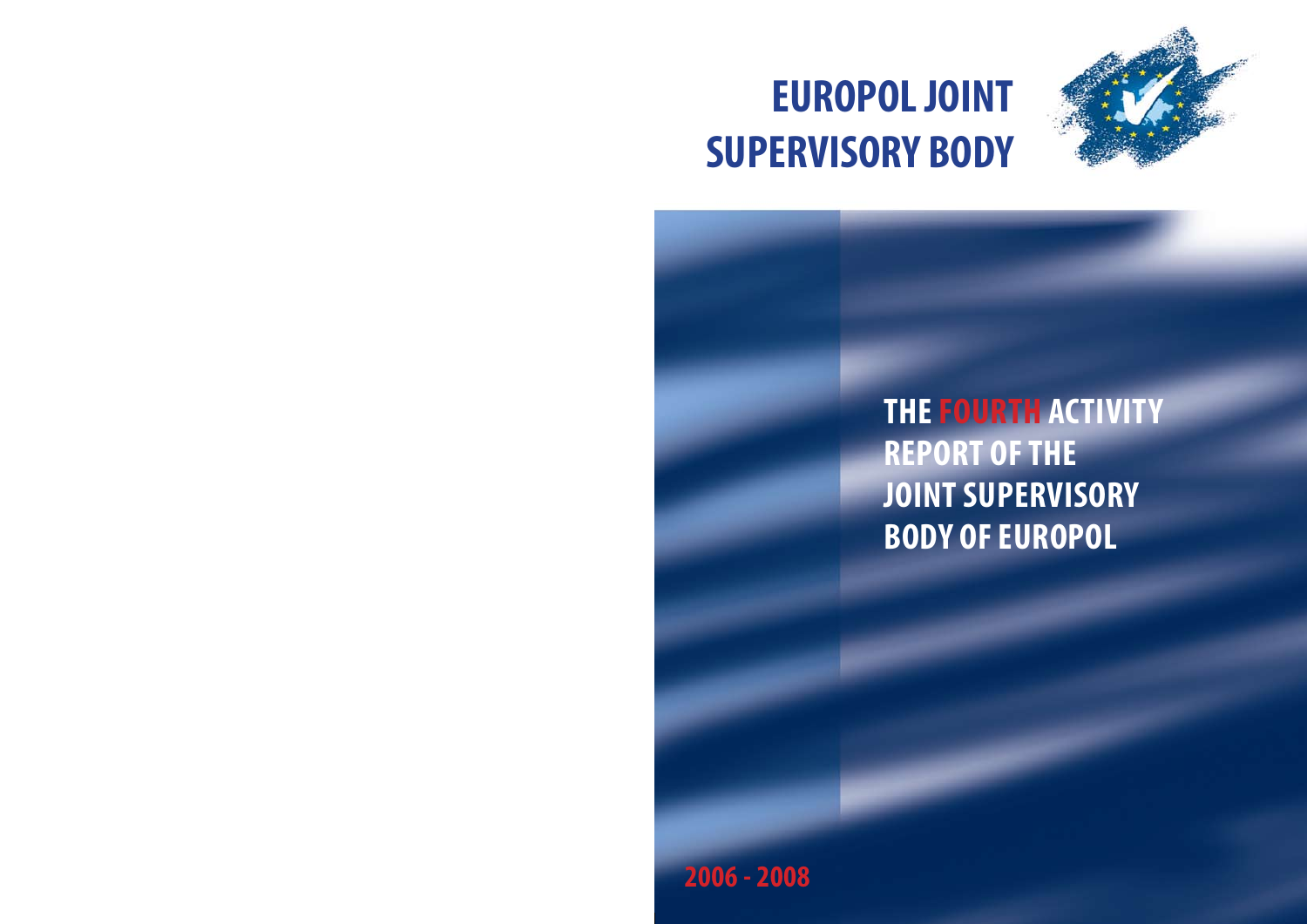The fourth activity report of the Joint Supervisory Body of Europol

November 2006 – November 2008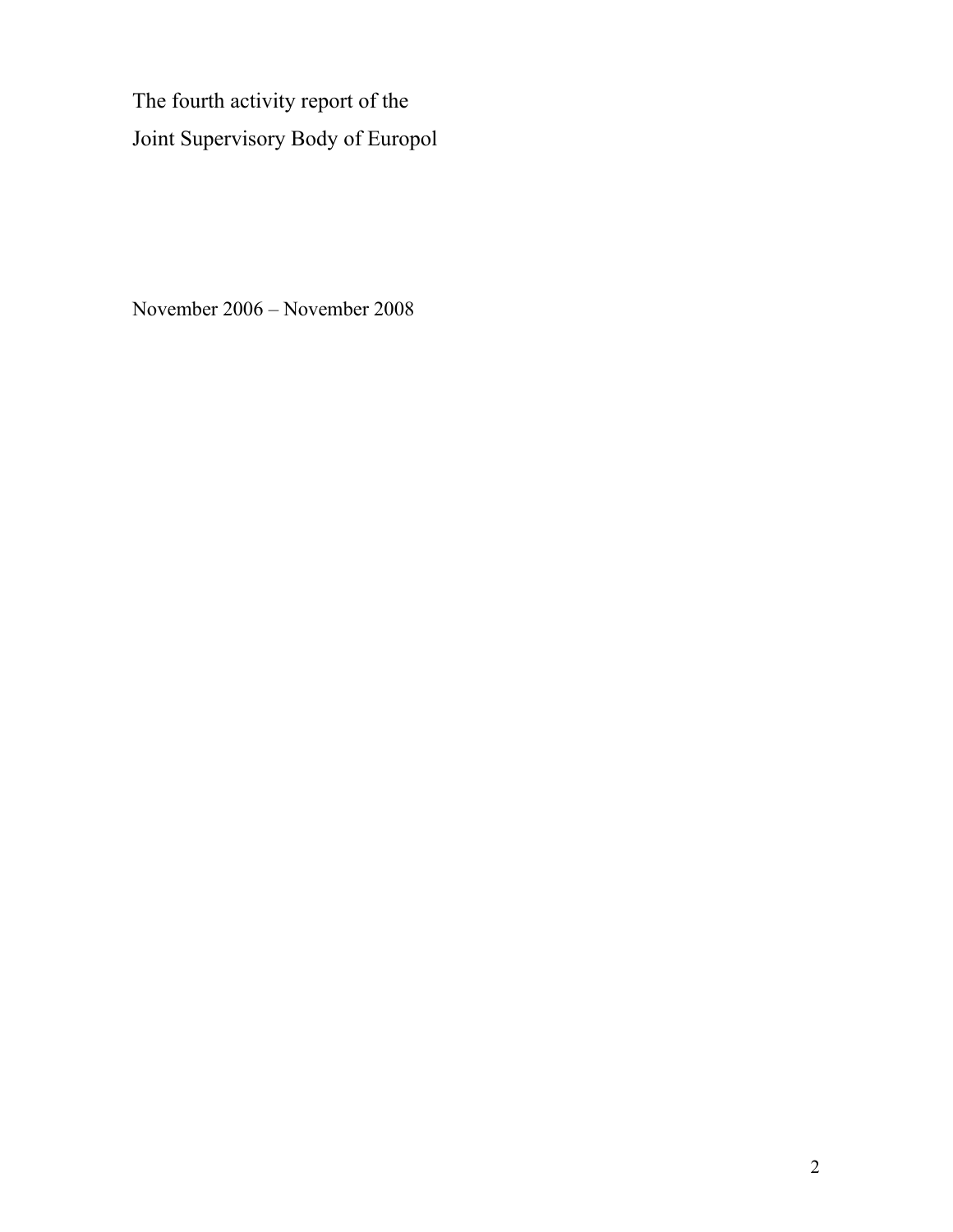#### **The mission of the Joint Supervisory Body of Europol**

The mission of the Joint Supervisory Body is to independently review, in accordance with the Europol Convention, the activities of Europol to make sure the rights of the concerned individuals are not violated by the storage, processing and use of the data held by Europol. In addition, the Joint Supervisory Body monitors the permissibility of the transmission of data originating from Europol.

Each individual has the right to ask the Joint Supervisory Body to make sure that the manner in which their personal data have been collected, stored, processed and used by Europol is lawful and accurate. In this way the Joint Supervisory Body acts as reliable intermediary between the individual and Europol.

The Joint Supervisory Body promotes a co-operative approach when examining the questions relating to the harmonised interpretation and application of the provisions of the Europol Convention, as well as for drawing up harmonised proposals for common solutions to existing problems as regards the processing and use of personal data by Europol.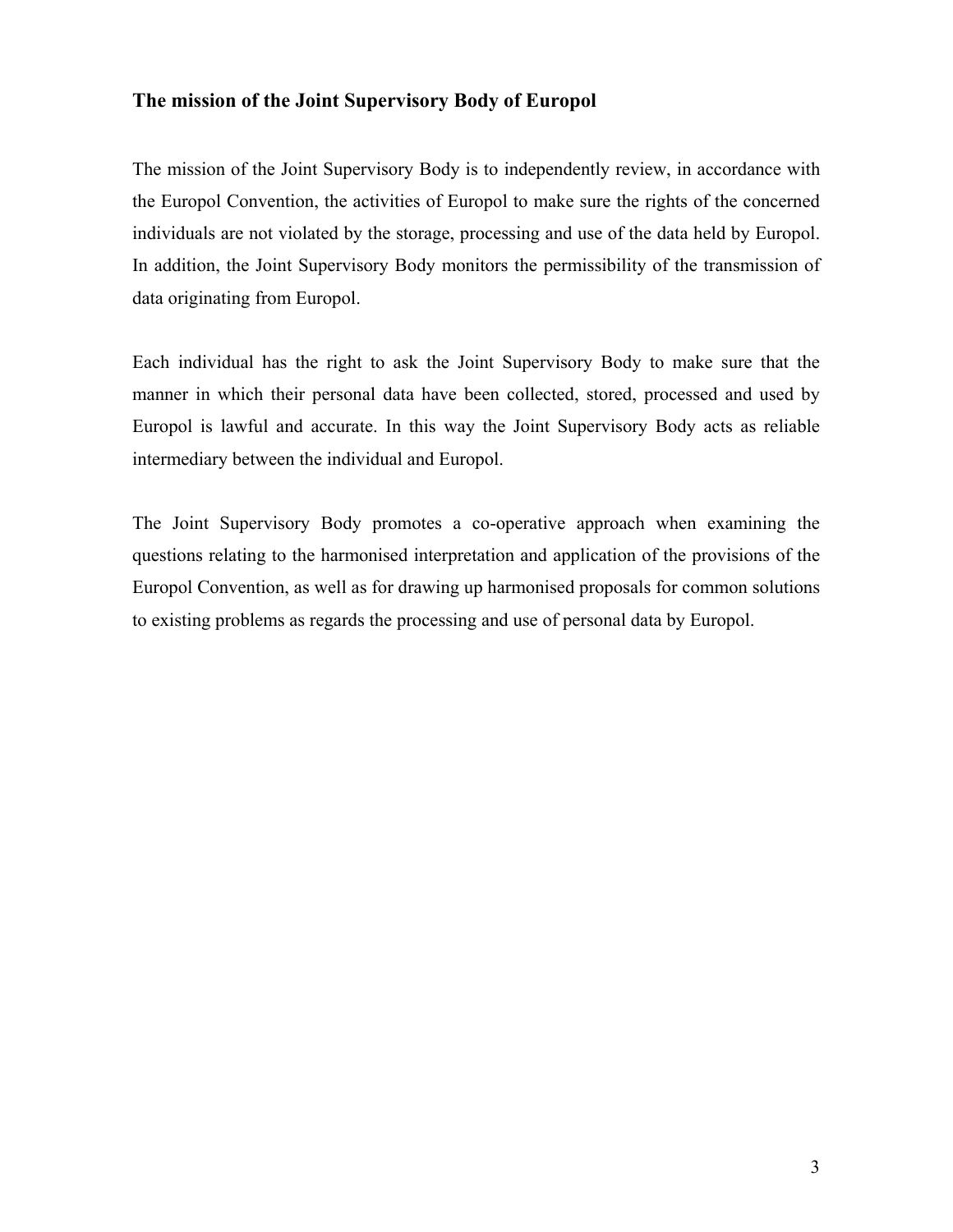| I.3 New developments in law enforcement and data protection across the EU  16 |  |
|-------------------------------------------------------------------------------|--|
|                                                                               |  |
|                                                                               |  |
|                                                                               |  |
|                                                                               |  |
|                                                                               |  |
|                                                                               |  |
|                                                                               |  |
|                                                                               |  |
|                                                                               |  |
|                                                                               |  |
|                                                                               |  |
|                                                                               |  |
|                                                                               |  |
|                                                                               |  |
|                                                                               |  |
|                                                                               |  |
|                                                                               |  |
|                                                                               |  |
|                                                                               |  |
|                                                                               |  |
|                                                                               |  |
|                                                                               |  |
|                                                                               |  |

### **Contents**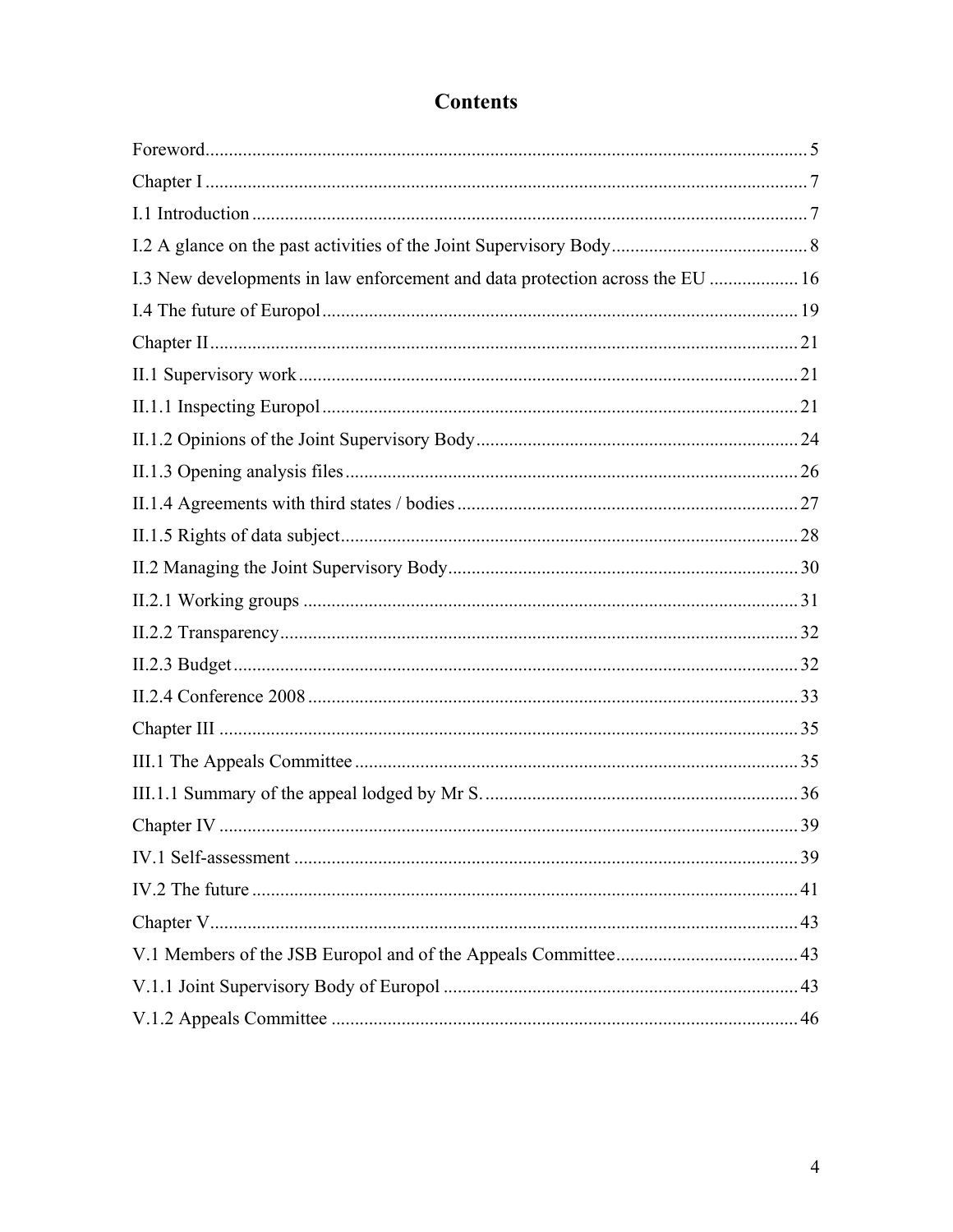#### <span id="page-4-0"></span>**Foreword**



In 2008 the Joint Supervisory Body reached an important milestone. It celebrated 10 years of data protection supervision at Europol. Right from the start of the JSB's work in October 1998, Europol and the JSB recognised their joint interest in achieving a high standard of data protection at Europol. From the beginning a good working relationship was established and this has further developed over the years resulting in constructive dialogue and practical achievements in building data protection requirements into the daily work of Europol.

Data protection imposes proper information handling standards on law enforcement agencies, including Europol. These may sometimes be seen as a burden but they are not a barrier to effective investigation and policing. In fact they help to ensure the quality and reliability of Europol's information. Data protection is like a speed limit. It may slow a driver down but the reason it does this is to protect the safety of the driver and other road users. It makes it more likely that Europol will achieve its long term law enforcement objectives, not less likely.

Achieving high data protection standards at Europol relies in part on the quality of personal information received from member states and others. There is an increasing need to explore whether practices and procedures governing data quality at national level meet the standards needed to ensure high quality data processing at Europol. There is a role here for Europol in educating and encouraging law enforcement agencies in member states but there is also a role for national data protection authorities particularly given their right to inspect national units. Bringing about improvements requires cooperation not just between the JSB and Europol but also between the JSB and national data protection authorities.

The JSB is looking forward to implementation of the Council Decision that establishes a new legal framework for Europol. The development of this new legal framework has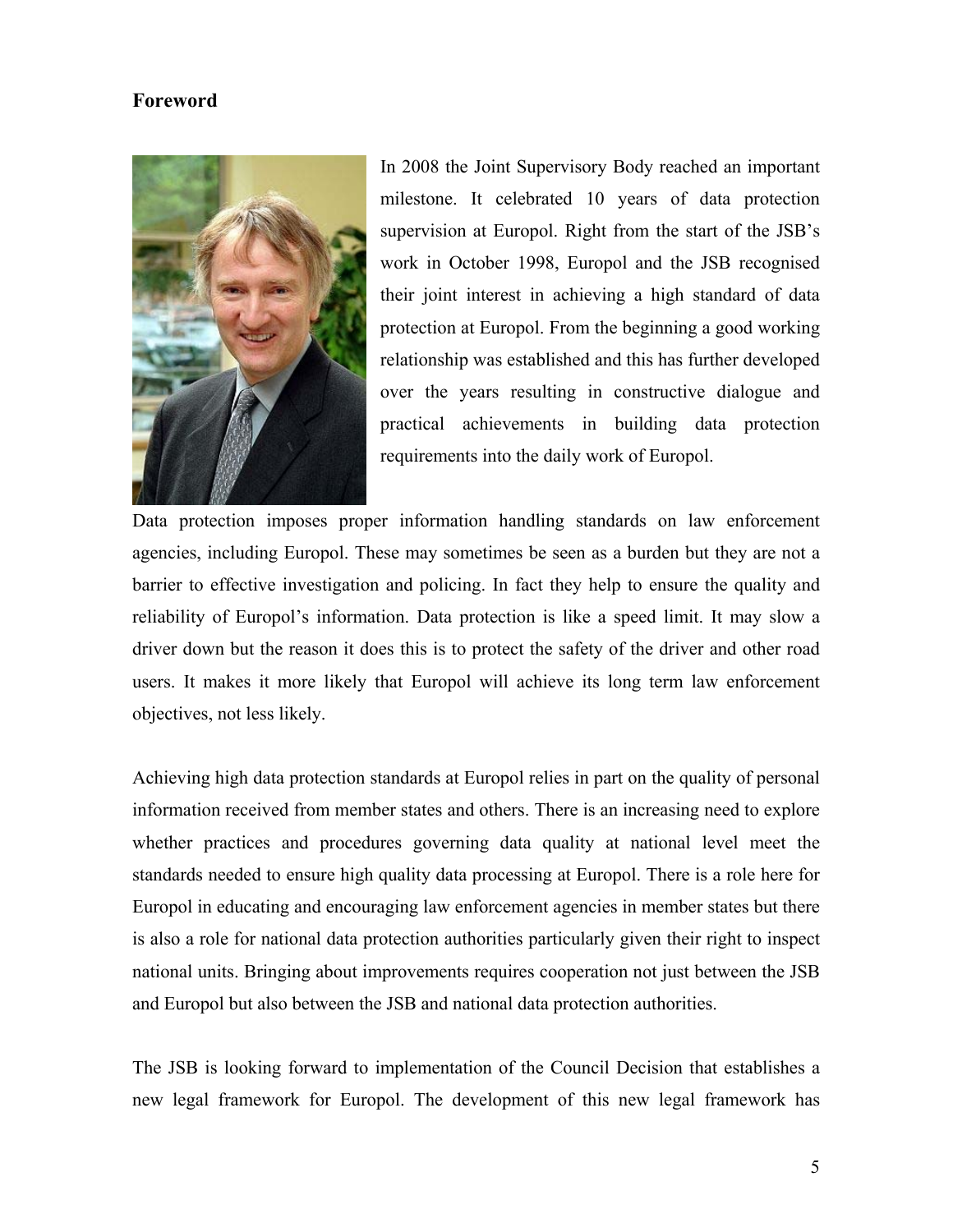provided a unique opportunity to improve the data protection provisions in those areas where this is needed. One area involves the individual's right of access to personal information held by Europol. As a result of effective working between Europol and the JSB the Council Decision sets out a mechanism that will not only strengthen individual rights but will also preserve the important law enforcement interests that Europol rightly seeks to protect. As Europol moves to implement the Council Decision there will be further opportunities to both strengthen and streamline data protection practice.

A range of developments in the area of law enforcement and data protection are taking place, in addition to the new Europol Decision, which will have implications for how law enforcement agencies including Europol are supervised. What is clear for now is that the JSB will retain its supervisory functions for the foreseeable future. The JSB will also retain its commitment to delivering effective data protection supervision of Europol's activities whilst respecting Europol's operational needs. Furthermore it will continue to work hard to maintain close and effective cooperation with both Europol and national data protection authorities.

David Smith Chairman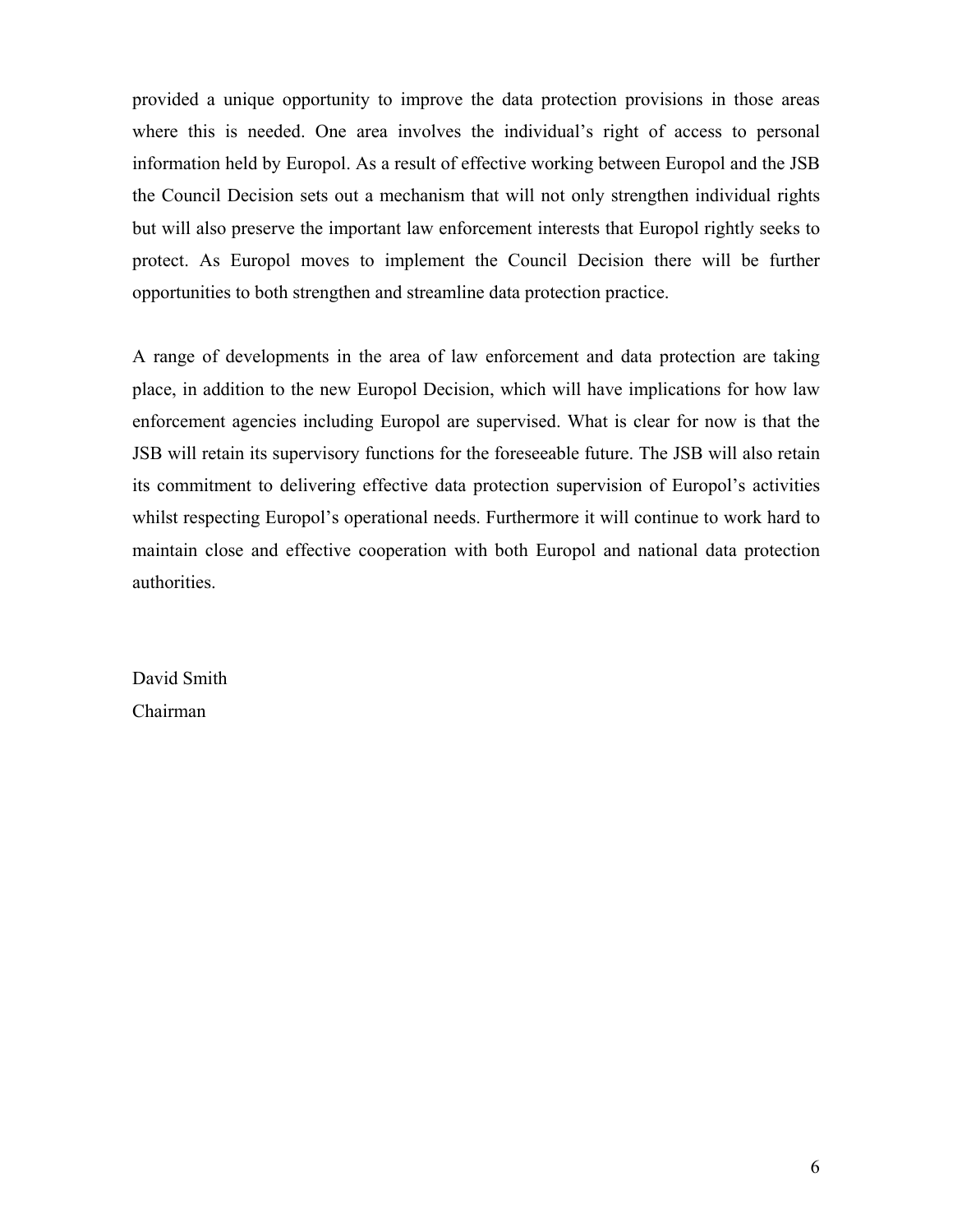#### <span id="page-6-0"></span>**Chapter I**

#### **I.1 Introduction**

This is the fourth activity report of the Joint Supervisory Body (JSB). It reflects on the activities and results achieved during the last two years  $(2006 - 2008)$  relating to making data protection principles in the area of law enforcement work in practice. In addition, the report is dedicated to the history of the whole JSB's existence, as we celebrate our 10-year anniversary, at the same time focusing on the future challenges and new developments of data protection in law enforcement co-operation in the European Union.

This report demonstrates that clear allocation of responsibilities between stakeholders, mutual co-operation and trust result in the effective day-to-day implementation of the data protection principles without detriment to individuals' rights and freedoms.

#### **Summary of the report**

The first chapter – Historical review – presents a short overview of the activities of the JSB through the whole decade 1998 – 2008, recalling its history, experience and accomplishments, and concentrating on future challenges.

The second chapter – Supervisory work – presents the results of the work of the JSB acting as the independent supervisor of the processing of personal data by Europol and protector of data subjects' rights. The developments and achievements working as an advisor to Europol will be reflected in this chapter by presenting the opinions on certain data protection issues. Due attention will be given management issues.

The role and the decisions of the Appeals Committee are presented in the third chapter providing a summary of the decisions taken, and reflecting on the investigation and analysis of the Committee and the complexity of the issues.

The fourth chapter focuses on self-evaluation, and the short and long-term objectives of the Joint Supervisory Body.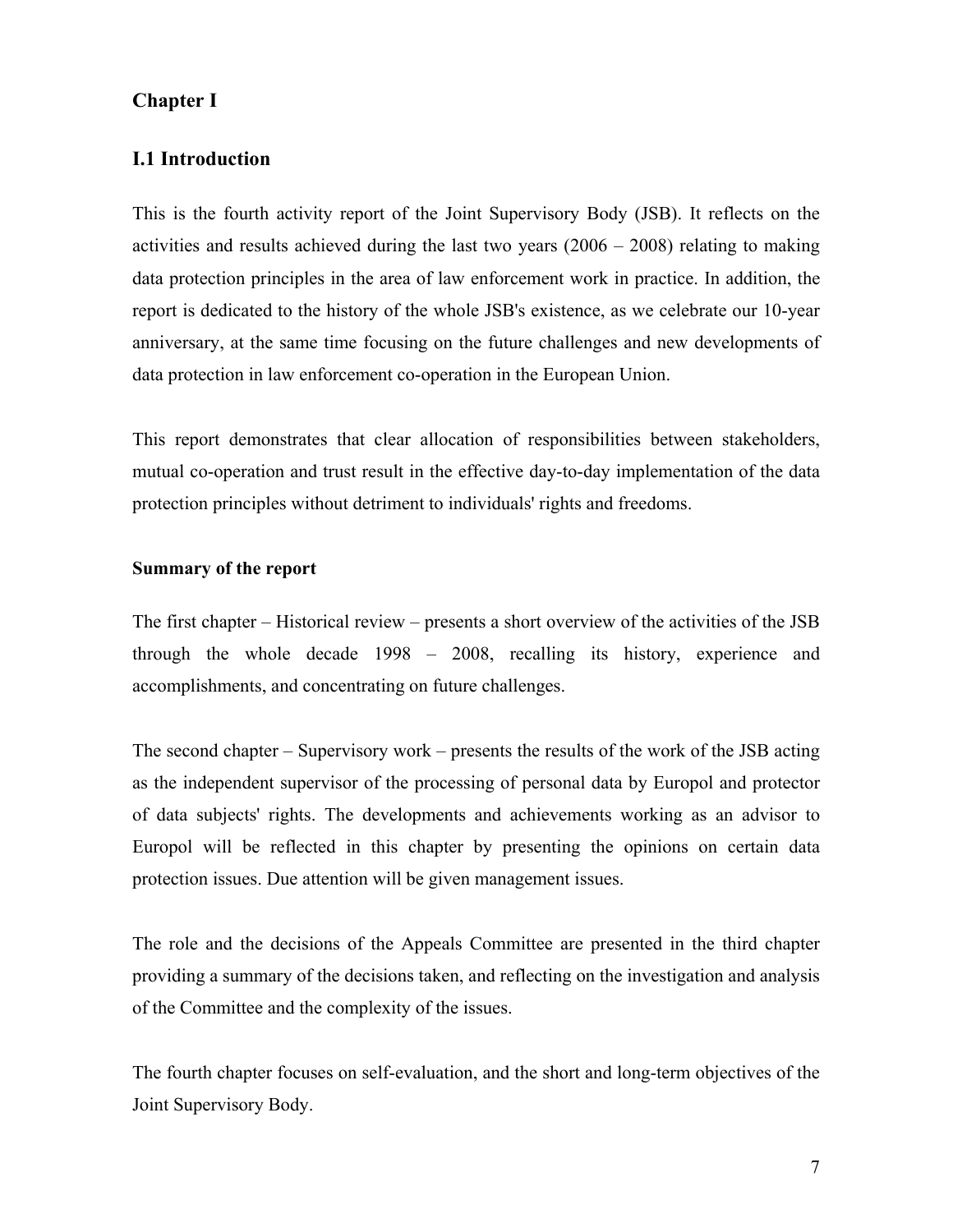#### <span id="page-7-0"></span>**I.2 A glance at the past activities of the Joint Supervisory Body**

*"We are made wise not by the recollection of our past, but by the responsibility for our future."* 

 *George Bernard Shaw* 

However, it is wise to look to the past before going to the future especially if the past is marked by the experience necessary to tackle future challenges.

The JSB's experience in law enforcement and data protection is now a clear given and has allowed this authority to become the reliable protector of individuals' rights and the constructive partner for Europol. This came about by offering assistance and advice on how to make sure that any changes proposed resulted in practical achievements and with respect to the rights of individuals.

The establishment of the JSB of Europol is naturally connected with the establishment of Europol. Europol was agreed in the Maastricht Treaty on the European Union on 7 February 1992. The Europol Convention was ratified by all Member States and came into force on 1 October 1998. Following a number of legal acts related to the Convention, Europol commenced its full activities on 1 July 1999. According to the Europol Convention, Europol is a support service for the law enforcement agencies of the EU Member States. Europol collects and analyses personal information on individuals from police authorities in all Member States relating to the crimes for which Europol is made competent. The first and founding meeting of the JSB of Europol took place in The Hague on 9 October 1998. This date marks the beginning of the activities of the Joint Supervisory Body assuming the responsibilities allocated by the Europol Convention.

To start with the JSB had a secretariat made up of staff from the General-Secretariat of the Council of the European Union. However, there was an initiative to establish an independent secretariat and, following the Council decision of 17 October 2000, a permanent and independent secretariat was created on 1 September 2001.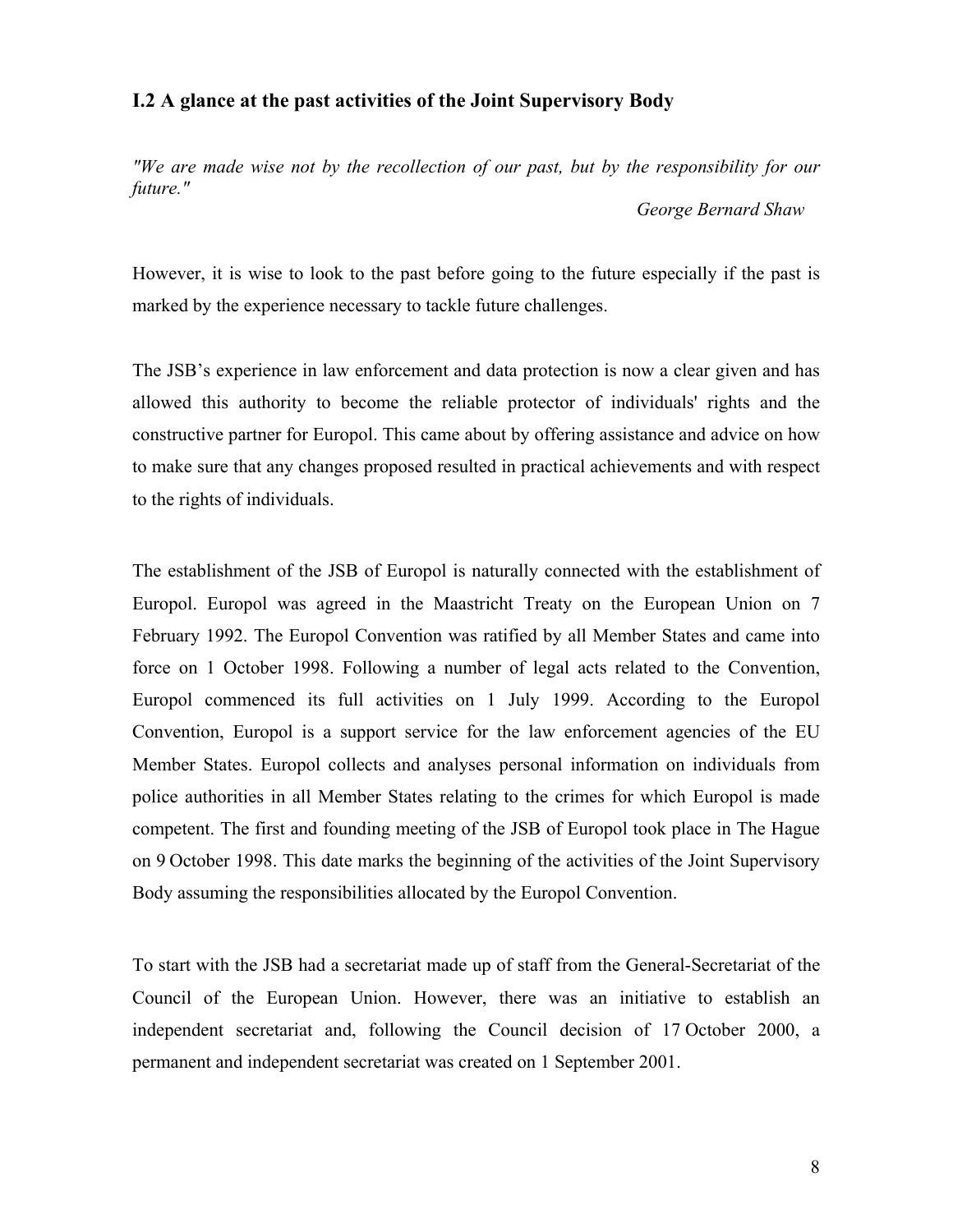Since its establishment in 1998, the JSB has been entrusted with the task of supervising Europol's activities when processing personal data. Its tasks are even more important from the perspective of the types of information Europol processes and the possible negative consequences to those individuals concerned if this information is processed without proper and strict safeguards.

The JSB in its work already had guidelines – the data protection outline implemented in the Europol Convention. The Europol Convention establishes a comprehensive data protection regime obliging the Member States to ensure a standard of data protection which at least corresponds to the standard resulting from the implementation of the principles of the Council of Europe Convention of 28 January 1981, and, in doing so, shall take account of Recommendation No R (87) 15 of the Committee of Ministers of the Council of Europe of 17 September 1987 concerning the use of personal data in the police sector. Thus, the Convention itself provides for certain rights and safeguards to individuals in relation to the processing of their personal data and the challenge was to make sure the agreed rights and safeguards are properly implemented in practice.

From the very beginning the JSB had to develop working methods that would enable it to function as an independent supervisory body. One of these working methods, which allowed the members of the JSB to build their experience and knowledge, was the creation of the working groups with delegated tasks relating to work in certain areas and on specific projects. Working groups were created to assess Opening Orders of the Analytical Work Files (AWF); to deal with questions concerning relations with third states or bodies; to look at information technology matters; and to promote and make transparent the work of the JSB by skilfully managing its public relations. The work done by such groups made it possible not only to prepare the meetings of the JSB, it also invested in building up the knowledge and experience on police co-operation and the work of Europol.

As a joint supervisory authority, in charge of monitoring the data processing activities of Europol, the JSB has always acted as an independent supervisor. The independence of the supervisory authority is an essential condition to guarantee the proper protection of the rights and freedoms of individuals. This independence should not be perceived as a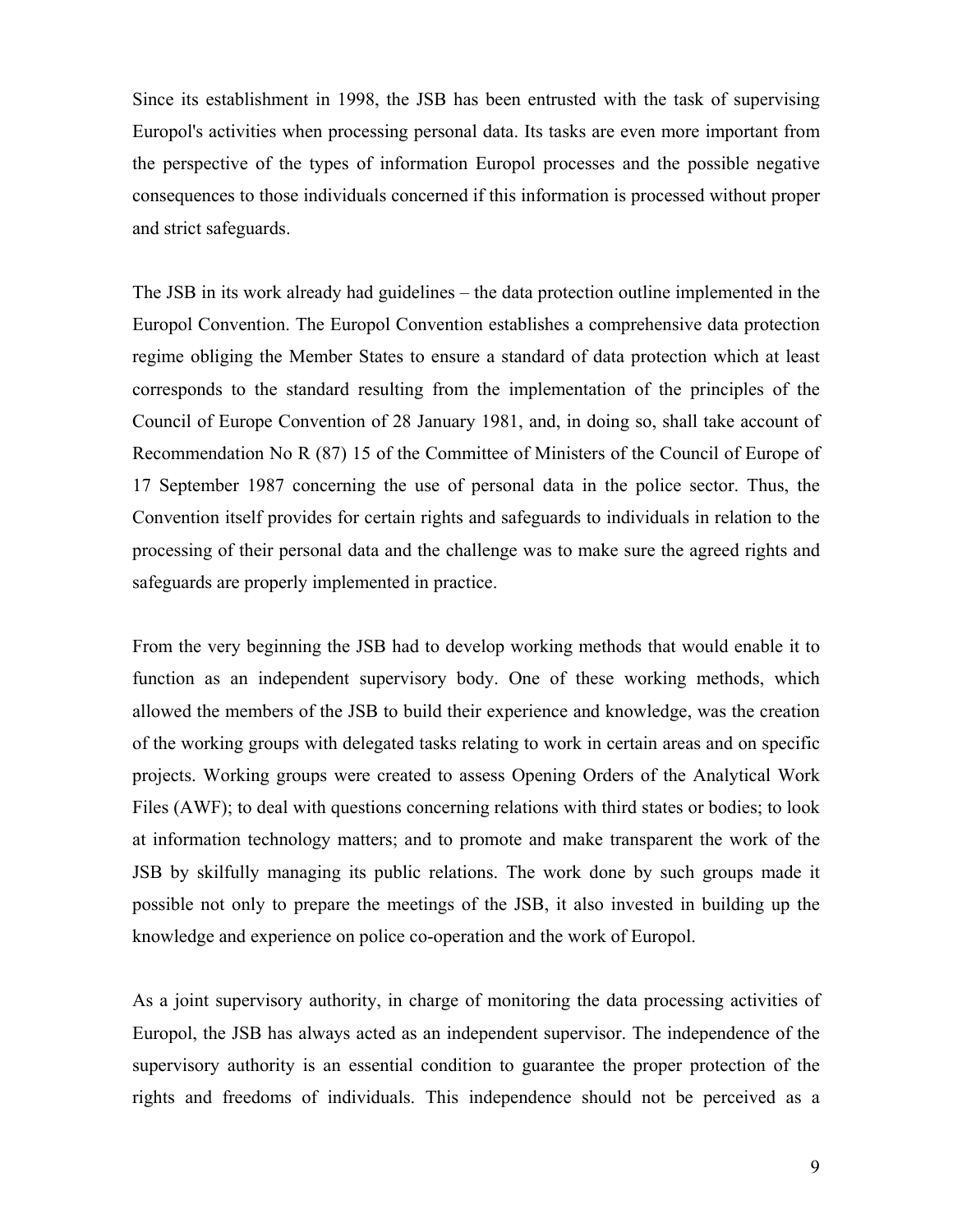privilege but rather as a duty and a responsibility. Article 24(1) of the Europol Convention stipulates that the JSB shall fulfil its tasks in full independence and provides for guarantees of institutional and organisational independence as follows.

- Composition of not more than two members or representatives of each of the national supervisory bodies guaranteed to be independent.
- The requirement for the necessary abilities of the members.
- Term of appointment for five years by each Member State.
- The prohibition to receive any instructions from any other body.
- Access to all documents and paper files as well as access to the data stored in Europol.
- Free access at any time to all Europol's premises.
- Binding decisions of the Appeals Committee.
- Separate rules of procedure and budget.

The JSB took each opportunity to prove its independence by building a strong identity as an impartial supervisor, at the same time maintaining its qualities as co-operative and qualified partner. It is fair to say that during this decade the political situation posed challenges to the work of the JSB. However the full independence and comprehensive assumption of responsibilities arising from the Europol Convention allowed the JSB, even when under political pressure, to independently solve difficulties and problems while interpreting the Convention or responding to the needs of Europol.

Another important feature worth mentioning is the role of the co-ordinator of the joint supervisory activities. The JSB was probably the first joint supervisory authority which started to promote a practical approach to joint supervision at EU level as well as at national level. On 29 June 2000, the JSB set up an inspection group responsible for carrying out an inspection on security and the Analysis Work Files at Europol. In view of the inspection that was scheduled for November 2000 and for future inspections, Europol and the JSB adopted a protocol on the special arrangements with Europol concerning visits and inspections. A plan for periodic audits and on-the-spot inspections was established. The inspections of Europol enriched the JSB with the necessary experience and understanding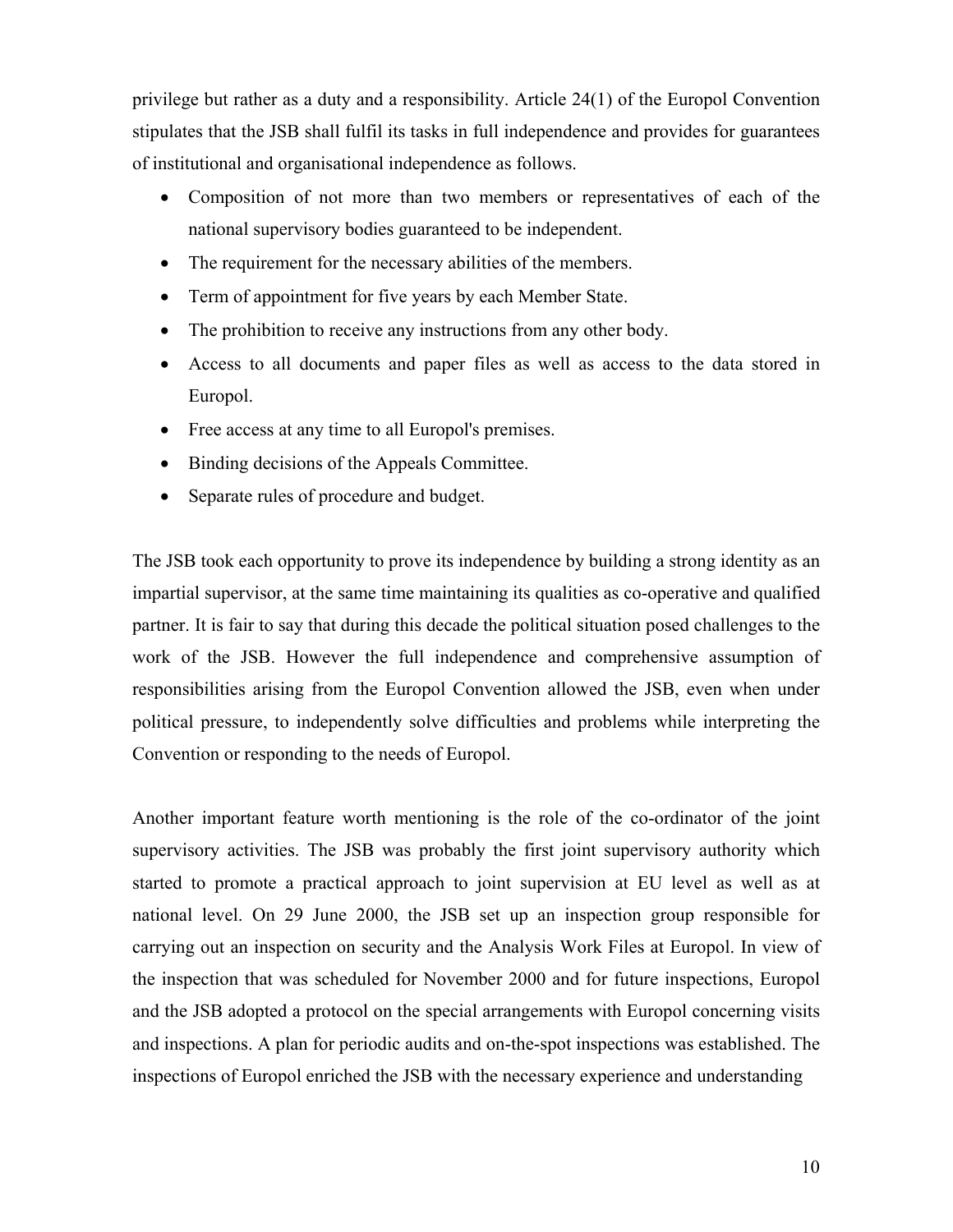of Europol's activities and operational needs from a practical point of view. An advisory role without practical experience and understanding of the issues at stake does not add a lot to the activities of the supervisor itself nor to those who are supervised. The inspections also contributed to strengthening Europol's commitment to fulfil data protection requirements and to implement those into the daily work of Europol. The serious attitude of Europol and amount of work dedicated to the implementation of the JSB's recommendations gave substantial proof of the considerable value of this work. Having 10 years experience of carrying out inspections, and scrupulously following the implementation of the recommendations, has assisted the JSB to become a reliable and competent supervisor.

As the Europol Convention provided individuals with the right of access to information that Europol holds on them and the right to ask for such information to be checked, corrected or deleted, the JSB was entrusted with the power to review the decisions of Europol while implementing individuals' rights. Where the individual is not satisfied with Europol's response to their request, an appeal can be lodged with the JSB's Appeals Committee to which the power to investigate individuals' appeals was delegated by the Convention. The Appeals Committee acts as a quasi-judicial authority whose decisions are final and cannot be challenged, and for individuals concerned this is a very important remedy. During this decade seven appeals have been received and investigated.

Another important task of the JSB is delegated by Article 24(4) of the Europol Convention. An individual has the right to ask the Joint Supervisory Body to make sure that the manner in which their personal data have been collected, stored, processed and used by Europol is lawful and accurate. The role of the intermediary entitles the JSB to provide individuals with assistance in dealing with Europol. Through the decade the number of such requests increased. This is an indication that the public is more and more aware of the rights stipulated by the Europol Convention and trusts the protection and supervision of their rights to the JSB.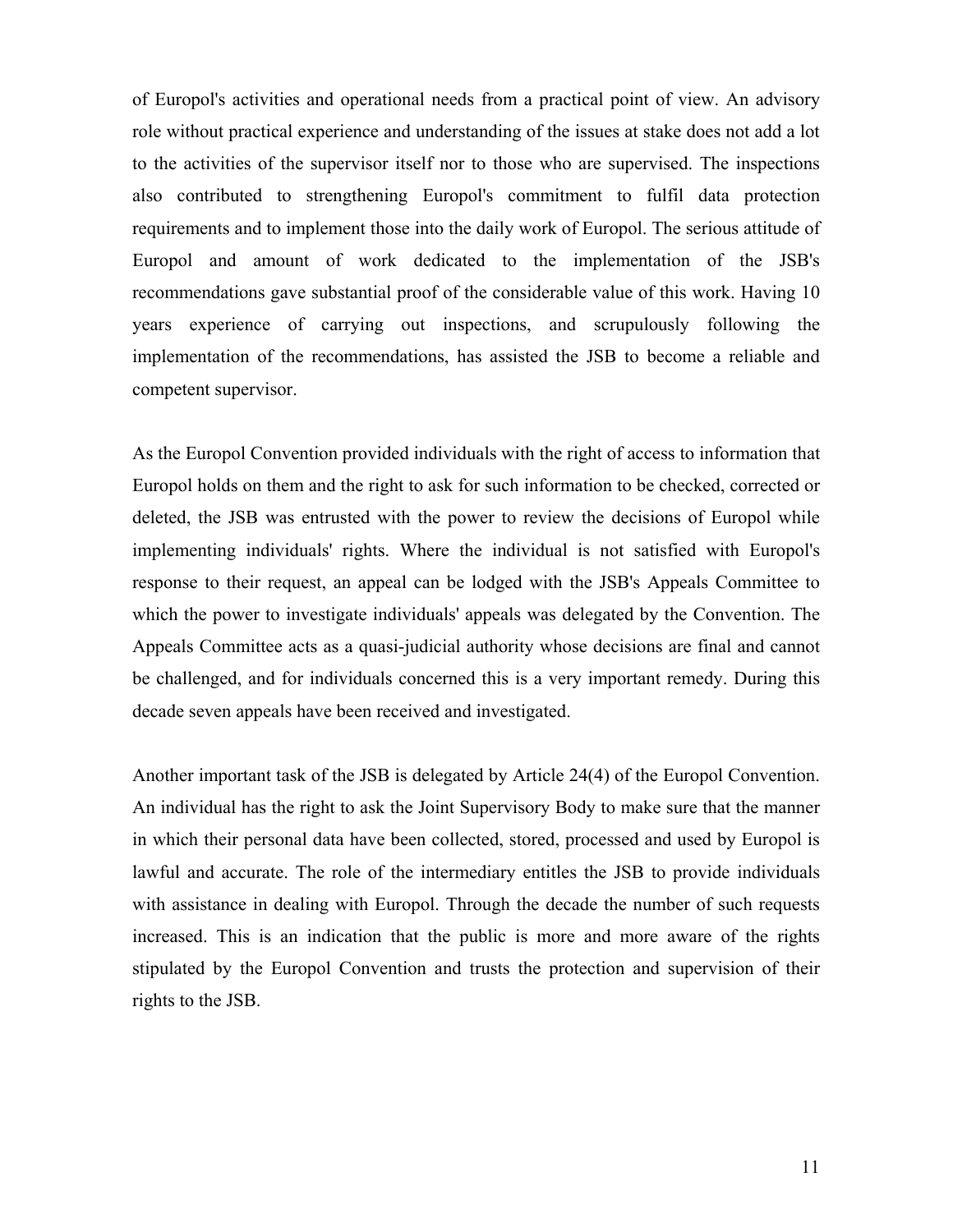

#### "*Knowledge is of no value unless you put it into practice*" (Anton Chekhov).

Probably the most valuable feature of the supervisory authority is the ability to give qualified advice on the issues in practice, and to provide necessary guidelines to ensure proper application of legal provisions and better compliance. Looking back at the developments and the results in practice, it is fair to say that the JSB coped with this task.

One aspect of the advisory role of the JSB was to give opinions on the opening orders of the Analytical Work Files. Opening orders specify the nature of one of the types of data files that are processed by Europol: the analysis file (Article 10 of the Europol Convention). According to Article 12(2) of the Europol Convention, the JSB shall immediately be advised by the Director of Europol of the order opening the file and shall receive the dossier. The JSB may address any comments it deems necessary to the Management Board. The JSB created a policy to issue an opinion on every Opening Order it receives. Here it should be mentioned that for the opening orders Europol uses a model opening order that was adopted after consultation with the JSB. The use of this model gives a clear overview of the purpose and the data that will be processed. The JSB provided Europol with many comments, which were taken into account when creating new files or when changing the common approach to these files. The JSB also provided its assistance and advice to Europol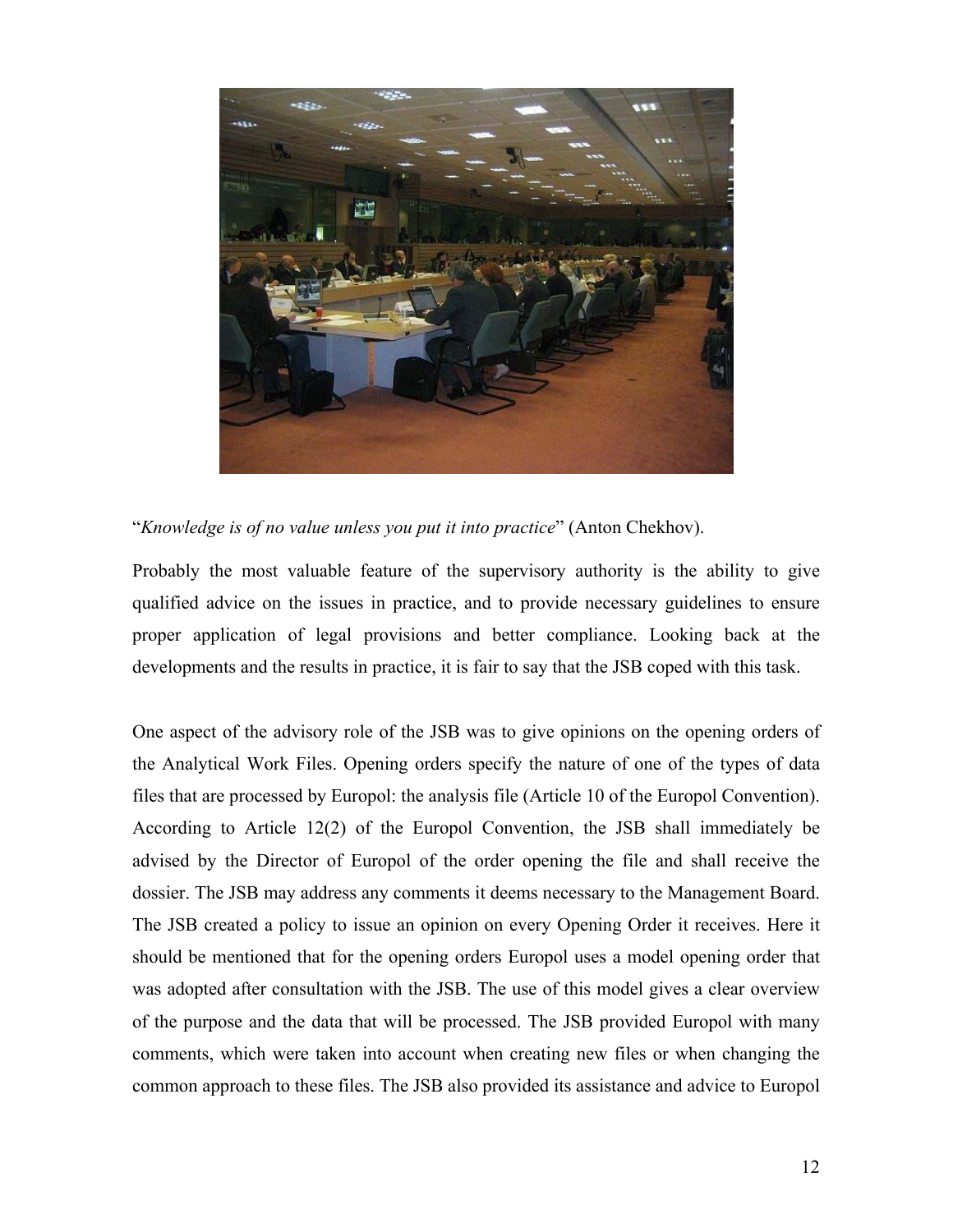while creating the new concept of analytical work files formulating specific conditions so the new analytical work files comply with the applicable legal rules. Advising on the Opening Order the JSB checked whether the stated purpose of the analysis file was in the area for which Europol has competence, and whether the data processed were necessary to achieve the objective of the file and fall within the scope of Article 6 of the Council Act on Analysis Rules.

In monitoring and supervising the work of Europol, the JSB did not limit itself to the burden of responsibilities of Europol. This authority always highlighted the importance of the shared responsibility between Europol and Member States embodied in the Europol Convention as an essential requirement and guarantee to comply with the Convention while processing personal data of individuals and to reach common goals.

According to Article 2(1) of the Europol Convention, Europol's task is to improve, by means of the measures referred to in the Convention, the effectiveness and co-operation of the competent authorities in the Member States in preventing and combating serious international crime where there are factual indications or reasonable grounds for believing that an organised criminal structure is involved, and two or more Member States are affected in such a way as to require a common approach by the Member States owing to the scale, significance and consequences of the offences concerned. To fight international organised crime effectively, Europol co-operates with a number of third countries and organisations. According to Europol "*a key feature for all the modern OC groups is that*  they are more and more acting on a translational scale".<sup>1</sup> The JSB played an important role in this area by giving its advice in the process of negotiating agreements with third States and bodies. The Joint Supervisory Body is consulted at different stages in developing cooperation with third parties according to Article 18 of the Europol Convention; the Council Act of 3 November 1998 concerning the receipt of information by Europol from third parties; the Council Act of 12 March 1999 concerning the transmission of personal data by Europol to third States and third bodies; and the Council of the European Union decision of 27 March 2000 setting conditions for the Director of Europol to start negotiations with a

<u>.</u>

<span id="page-12-0"></span><sup>1</sup> http://www.europol.europa.eu/publications/Serious Crime Overviews/overview SC1.pdf.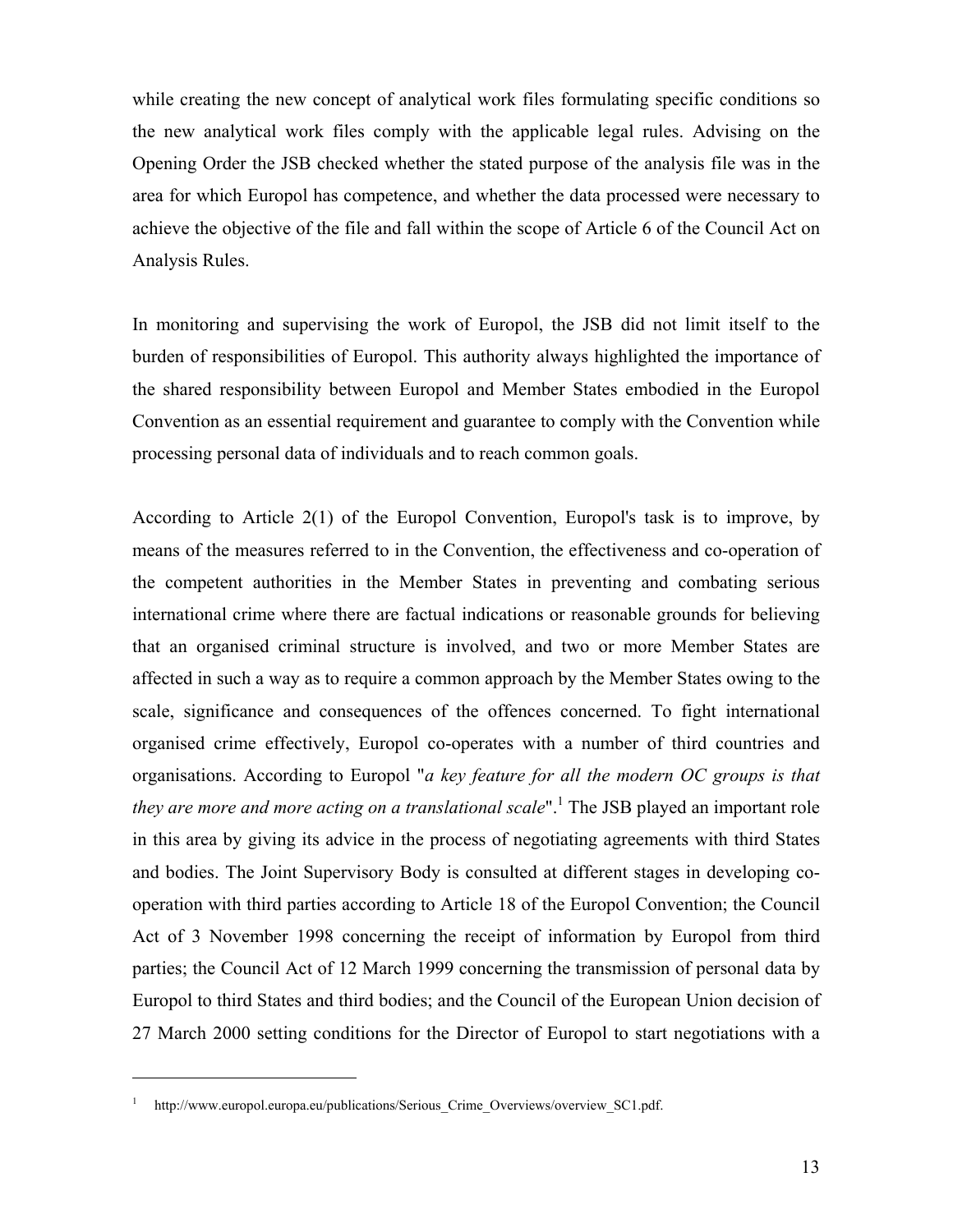number of third States and third bodies. One of these negotiating processes is worth mentioning in this report as it emphasises the JSB's strong commitment to its tasks and responsibilities as independent supervisor. Following the events of 11 September 2001, a strong urge existed to construct a co-operation between Europol and the United States. The JSB was asked for an opinion on the procedure for authorisation to start the negotiations with the United States. The JSB reported to the Management Board that because of the lack of a report from Europol, it was not able to express an opinion on the level of data protection in the US. It furthermore stated that only a formal agreement with the United States offers the legal basis that is needed for the co-operation between Europol and the United States. The JSB explicitly noted that the data protection law and administrative practice in the United States differs in a number of ways from the legal framework of Europol. Furthermore, the JSB insisted that it be kept fully informed and involved in the process of addressing the data protection problems during the negotiations.

The JSB did not limit itself only to supervisory and advisory tasks but rather extended its activities to the following.

- Studies, especially initiating a questionnaire on the right of access focusing on the legal provisions in the Member States that deal with the right of access to police files.
- Assistance to new Member States, providing them with an opportunity to become familiar with the working methods of the JSB.
- Participation in seminars sharing experiences with the new Member States.
- Awareness raising by issuing a leaflet for individuals on their rights under the Europol Convention.
- The conference in 2006.
- Developing and maintaining the official website of the JSB, promoting the transparency of its functioning and decision-making process; and creating and maintaining a private website to work transparently with its members.

Since 2003, the JSB of Europol (together with other joint supervisory authorities such as JSA Schengen, JSA Customs) is an accredited member of the International Conference of Data Protection and Privacy Commissioners and the Spring Conference of European Data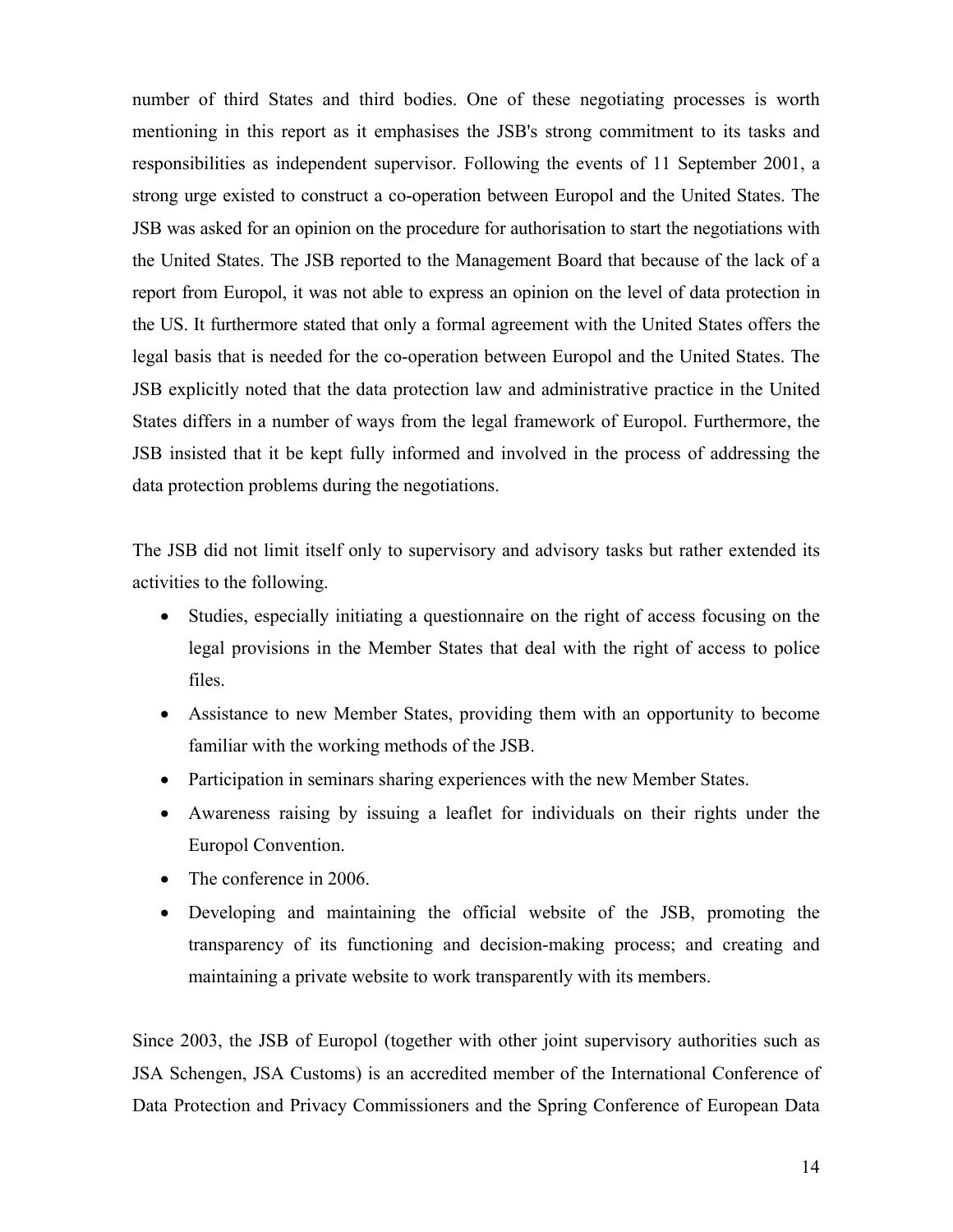Protection Authorities. Both conferences provide an excellent forum to exchange views, experiences, ideas and perceptions on the present and future challenges for effective data protection supervision.

Last but not least, the JSB actively took part in advising, together with other joint supervisory authorities and national Data Protection Authorities, on the conditions to be implemented to ensure the protection of individuals' rights and freedoms while processing and exchanging personal data between law enforcement authorities responding to new trends reflected in the European Union's new initiatives – enhancing interoperability of European databases.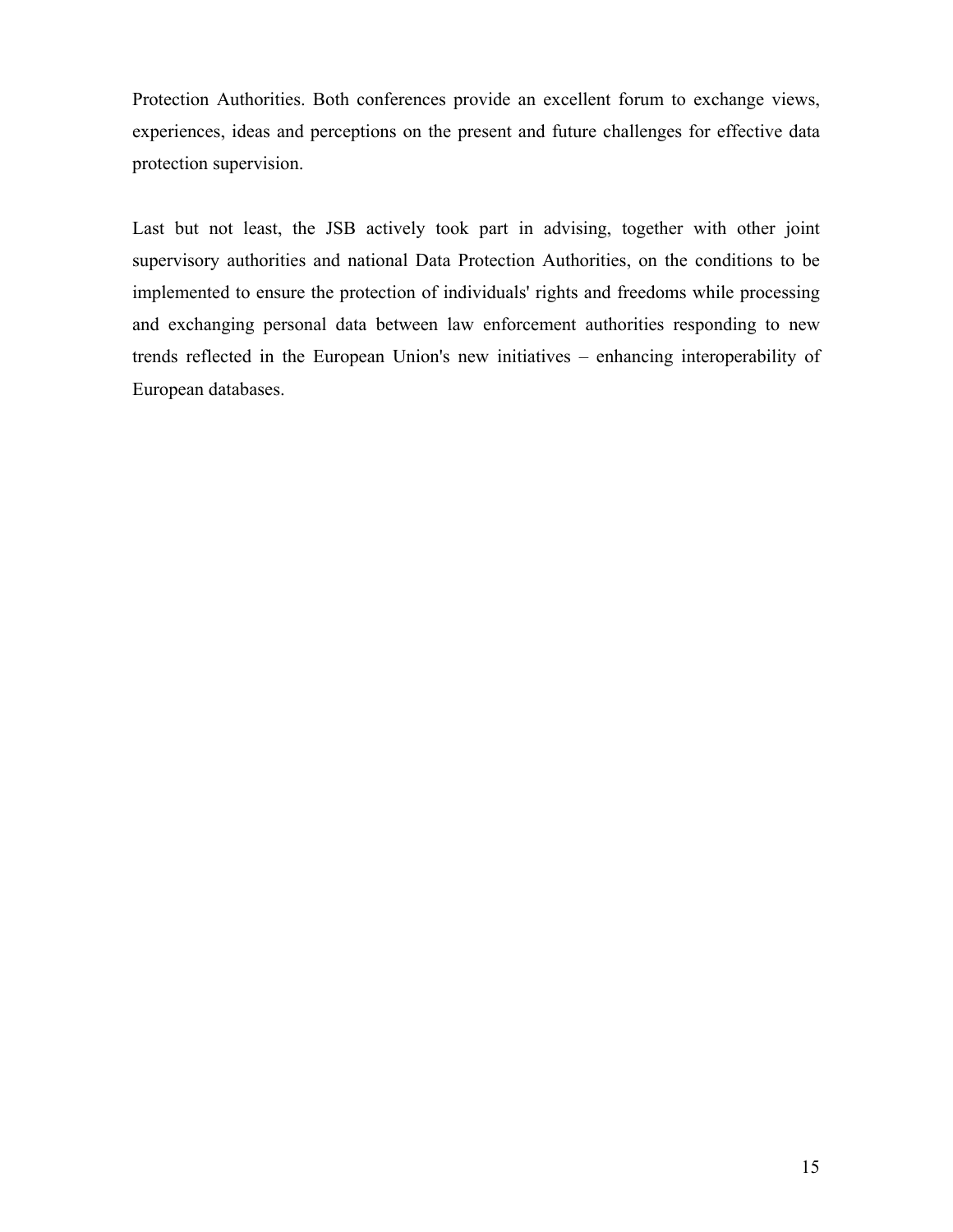#### <span id="page-15-0"></span>**I.3 New developments in law enforcement and data protection across the EU**

*"The probability that we may fail in the struggle ought not to deter us from the support of a cause we believe to be just."* 

#### Abraham Lincoln

In 2004, The Hague programme stipulated that "*The European Council is convinced that strengthening freedom, security and justice requires an innovative approach to the crossborder exchange of law-enforcement information. The mere fact that information crosses borders should no longer be relevant.*" Therefore key measures were foreseen aiming to make police information available to all law enforcement authorities of the EU Member States, including improving the use of Europol. In the context of combating terrorism and improving internal security, the European Union initiated several initiatives to improve the effectiveness of law enforcement in the European Union, using the concept of availability as a guiding principle for the exchange of law enforcement in third pillar co-operation. On several occasions, and in the context of combating terrorism and improving internal security, both the European Council and the Council of the European Union have called upon the Commission to submit proposals for improved effectiveness, enhanced interoperability and synergy among European databases<sup>[2](#page-15-1)</sup>. In this context interoperability meant not only the common use of large-scale IT systems, but also possibilities of accessing or exchanging data, or even of merging databases.

The Joint Supervisory Body together with other joint supervisory authorities and national data protection authorities during the Spring Conference of European Data Protection Authorities in 2006 emphasised that "*In this context, <…> the sharing of personal information between law enforcement authorities is permissible only on the basis of data protection regulations ensuring a high and harmonised data protection standard in all*  participating states<sup>"[3](#page-15-2)</sup>. The agreement that there is no alternative to creating a high and harmonised data protection standard in the EU third pillar was jointly expressed during the

<sup>2</sup>

<span id="page-15-2"></span><span id="page-15-1"></span>http://eur-lex.europa.eu.<br>Budapest Declaration, 24<sup>th</sup>-25<sup>th</sup> April 2006.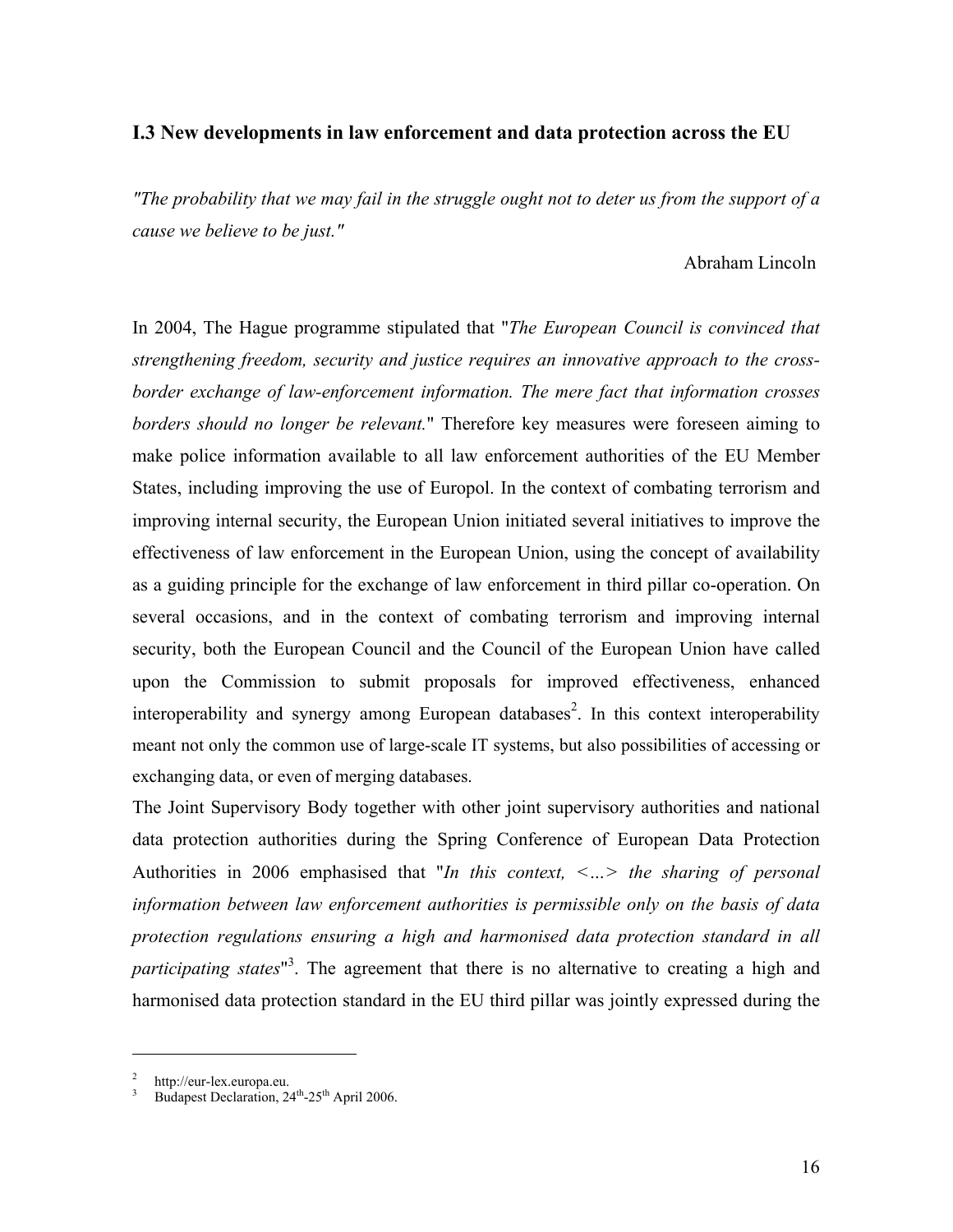conference. This is a logical consequence of the Hague Programme, according to which the safeguarding of freedom, security and justice are indivisible elements of an overall task of the whole EU. The European Data Protection Authorities called on the governments of the EU Member States "*to respect and strengthen the civil liberties of the citizens who live here when expanding the possibilities for information exchange among Member States' security agencies*" 4 [.](#page-16-0) 

Another important step in trying to respond adequately to the new initiatives was done during the conference of the European Data Protection Authorities, held in Larnaca (Cyprus), from 10-11 May 2007. The Working Party on Police and Justice was mandated by the conference to monitor developments in the area of law enforcement, to face the growing challenges for the protection of individuals with regard to the processing of their personal data. Needless to say, the JSB is an accredited member of this conference and Working Party and actively participates in the work of this group.

In the Commission's communication mentioned above, the *"principle of availability*" was described as a principle which means that authorities responsible for internal security in one Member State, or Europol officials, who need information to perform their duties should obtain it from another Member State if it is accessible there.<sup>[5](#page-16-1)</sup> In 2007 the European Data Protection Authorities stressed the need "*to establish a comprehensive framework for assessing the data protection aspects relating to the use of this concept. By creating such a framework, guidance will be provided to asses every proposal that uses the existence of personal data as a chance to improve the effectiveness of law enforcement. Such a framework may thus contribute to a balanced assessment of the interrelation between public security and the fundamental right to the protection of personal data as enshrined in the Charter of Fundamental Rights of the European Union*" [6](#page-16-2) . Stressing the need to create such a framework, the European Data Protection Authorities have developed some conditions and guidelines for assessing the use of the availability concept and checklist. This checklist can be used for assessing every proposal that foresees the use of the principle

<span id="page-16-0"></span><sup>&</sup>lt;sup>4</sup> Budapest Declaration,  $24^{\text{th}}-25^{\text{th}}$  April 2006.<br>
http://eur-lex.europa.eu.

<span id="page-16-1"></span>

<span id="page-16-2"></span>Common position of the European Data Protection Authorities on the use of the concept of availability in law enforcement, Larnaca,  $11<sup>th</sup>$  May 2007.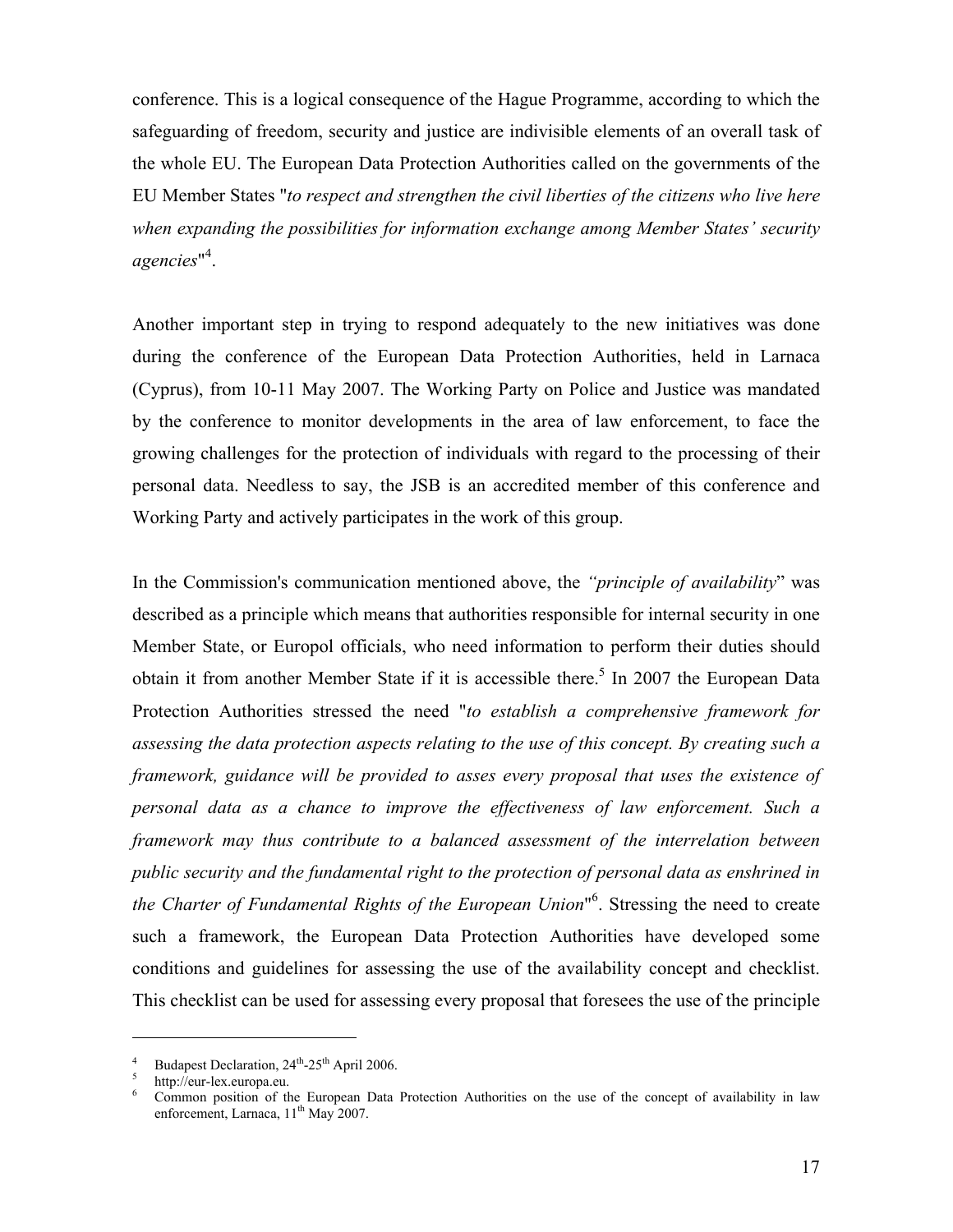of availability of personal data as a stepping stone to improving law enforcement. The European Data Protection Authorities urged the Commission, Council and European Parliament to use this checklist when assessing, developing and adopting any new proposal dealing with the use of personal data while implementing the principle of availability.

Several legal instruments were proposed or have been adopted to facilitate the exchange of information between law enforcement. The discussions on the proposed Council Framework Decision on the protection of personal data processed in the framework of police and judicial co-operation in criminal matters were linked with The Hague programme and the implementation of the "availability" principle, to create the appropriate data protection legal framework in the area of the co-operation between law enforcement authorities. The JSB, together with the European Data Protection Authorities, issued a declaration on the proposal for a Council Framework Decision on the protection of personal data processed in the framework of police and judicial co-operation in criminal matters on 11 May 2007 at the European Conference in Larnaca (Cyprus) stressing that "*creating a harmonised and high level of data protection covering police and judicial activities in the Union is indeed a crucial element for respecting and safeguarding fundamental rights such as the right of protection of personal data when creating an area of freedom, security and justice*"[.7](#page-17-0)

The bottom line of the proactive activities taken by the JSB together with its sister authorities and national partners was the need to create *a harmonised and high level of data protection covering police and judicial activities in the Union.* At the same time it was clear that there was a need for mutual trust between law enforcement forces co-operating in criminal matters, and for the comprehensive and conscious assumption of responsibilities of all stakeholders to fulfil their assigned duties in improving existing law enforcement cooperation.

<span id="page-17-0"></span><sup>7</sup> Declaration adopted by the European Data Protection Authorities in Cyprus on 11 May 2007.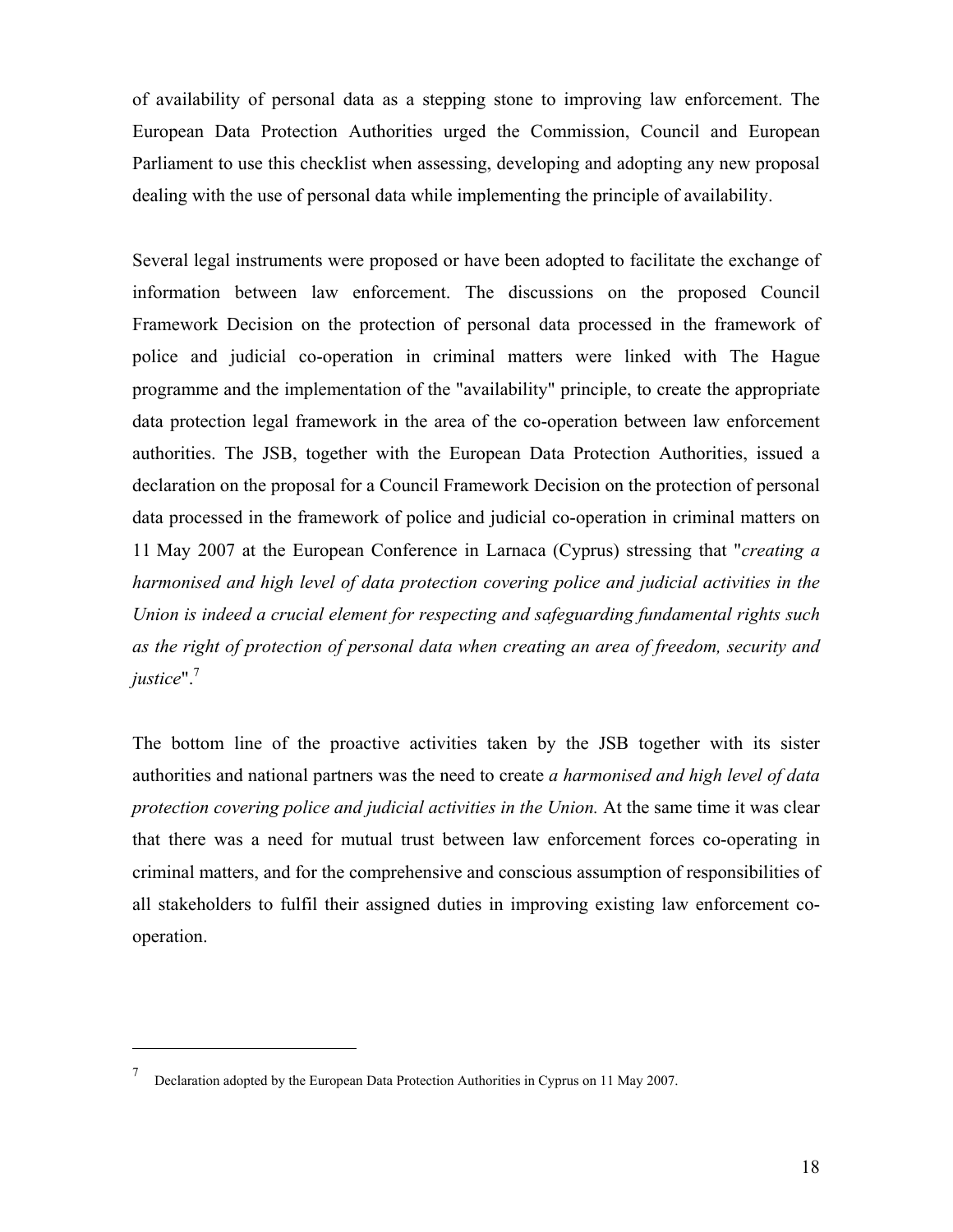#### <span id="page-18-0"></span>**I.4 The Future of Europol**

The Hague programme stipulated that "*The Council should adopt the European law on Europol, provided for in Article III-276 of the Constitutional Treaty, as soon as possible after the entry into force of the Constitutional Treaty and no later than 1 January 2008, taking account of all tasks conferred upon to Europol*" [8](#page-18-1) . During the Austrian EU Presidency discussions started about its future. The aim was to enhance even more Europol's role in the fight against serious crime, and Europol's contribution to the security policy of the European Union. Furthermore it was proposed to change the present legal basis of Europol – by replacing the Europol Convention with a Council Decision thus creating a more flexible legal basis. This was inspired by the ratification process of the three Protocols amending the Europol Convention which took up to seven years to be completed. On 20 December 2006, the Commission presented its proposal for a Council Decision establishing Europol<sup>9</sup>, on which the Joint Supervisory Body presented the opinion.

The principle goals of Europol determined in the Annual Work Programme 2009 are: information exchange, operational and strategic analysis, and support to Member States' operations<sup>10</sup>. These principles will be influenced by such factors as:

- (possible) entry into force of the Treaty of Lisbon in 2009;
- specific Council conclusions, Council Framework Decisions, Council Decisions and Commission proposals on specific policy issues and criminal phenomena (the entry into force of a Council Decision replacing the Europol Convention is foreseen in January 2010); and
- overall developments in the field of the exchange of information, with a particular focus on the "principle of availability", the implementation of the Prüm Treaty at EU level and of the ("Swedish") Framework Decision on Information Exchange.

<span id="page-18-1"></span><sup>8</sup> http://ec.europa.eu/justice\_home/doc\_centre/doc/hague\_programme\_en.pdf.

<span id="page-18-2"></span>COM (2006)817.

<span id="page-18-3"></span>http://register.consilium.europa.eu/pdf/en/08/st07/st07801.en08.pdf.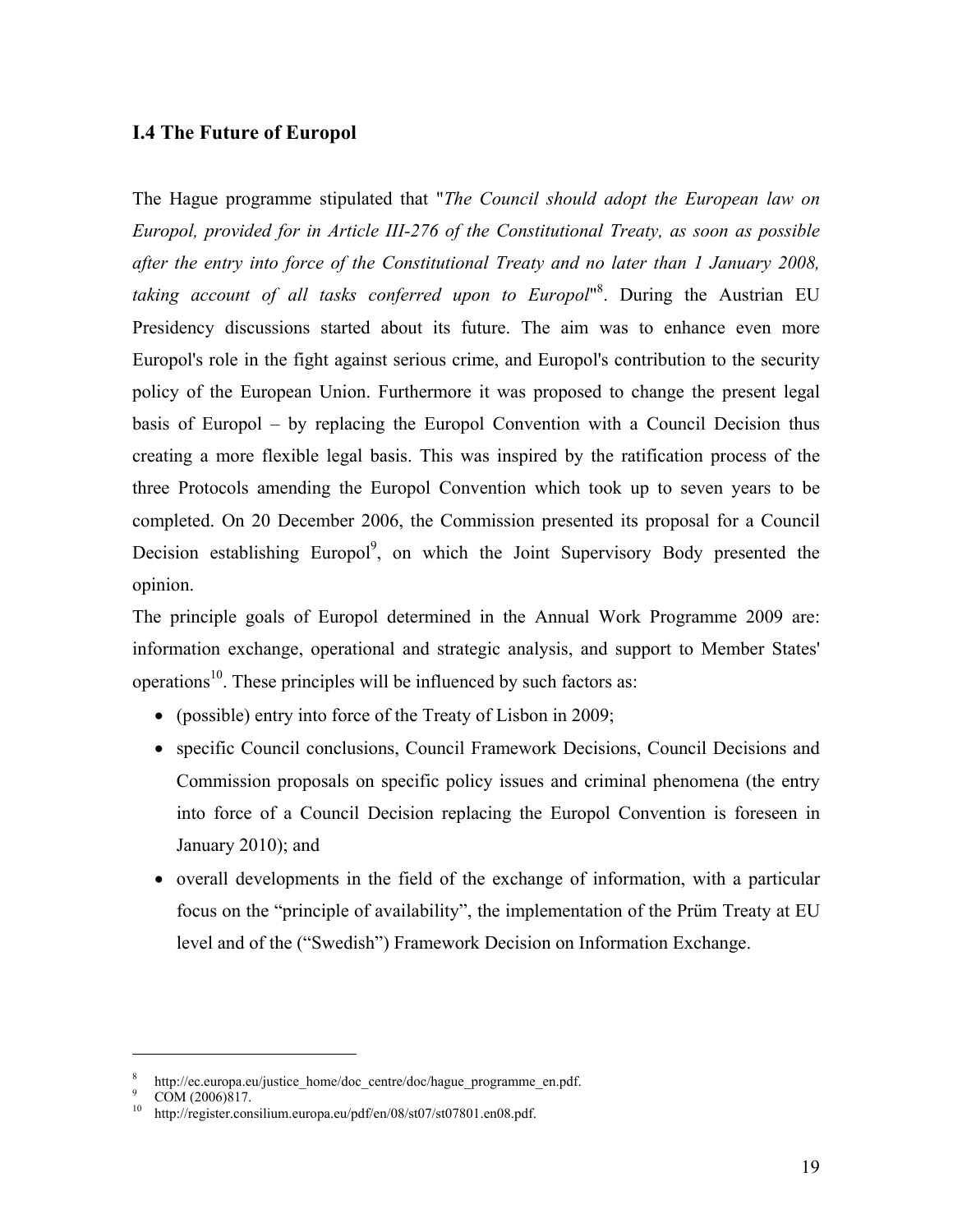As The Hague Programme set out the priorities for the European Union with a view to strengthening the area of freedom, security and justice in the period from 2005 to 2010, the preparatory works for a new five-year action plan for freedom, justice and security area have already started. A so-called Future Group (an informal Group at ministerial level) was created with the objective to consider the future of the European area of justice, freedom and security. The Future Group issued a report on the future of European Home Affairs policy "Freedom, Security, Privacy – European Home Affairs in an open world", which provided future policy guidelines as to the role of Europol. According to the report, Europol within its legal framework should be increasingly used and expanded into a centre of competence for technical support; it should further develop its capacity to diffuse intelligence to Member States' police forces; the use of Europol databases, namely the Europol Information System, should be intensified; and practical co-operation and information exchange between Europol and Eurojust should be improved, as well as cooperation with Frontex.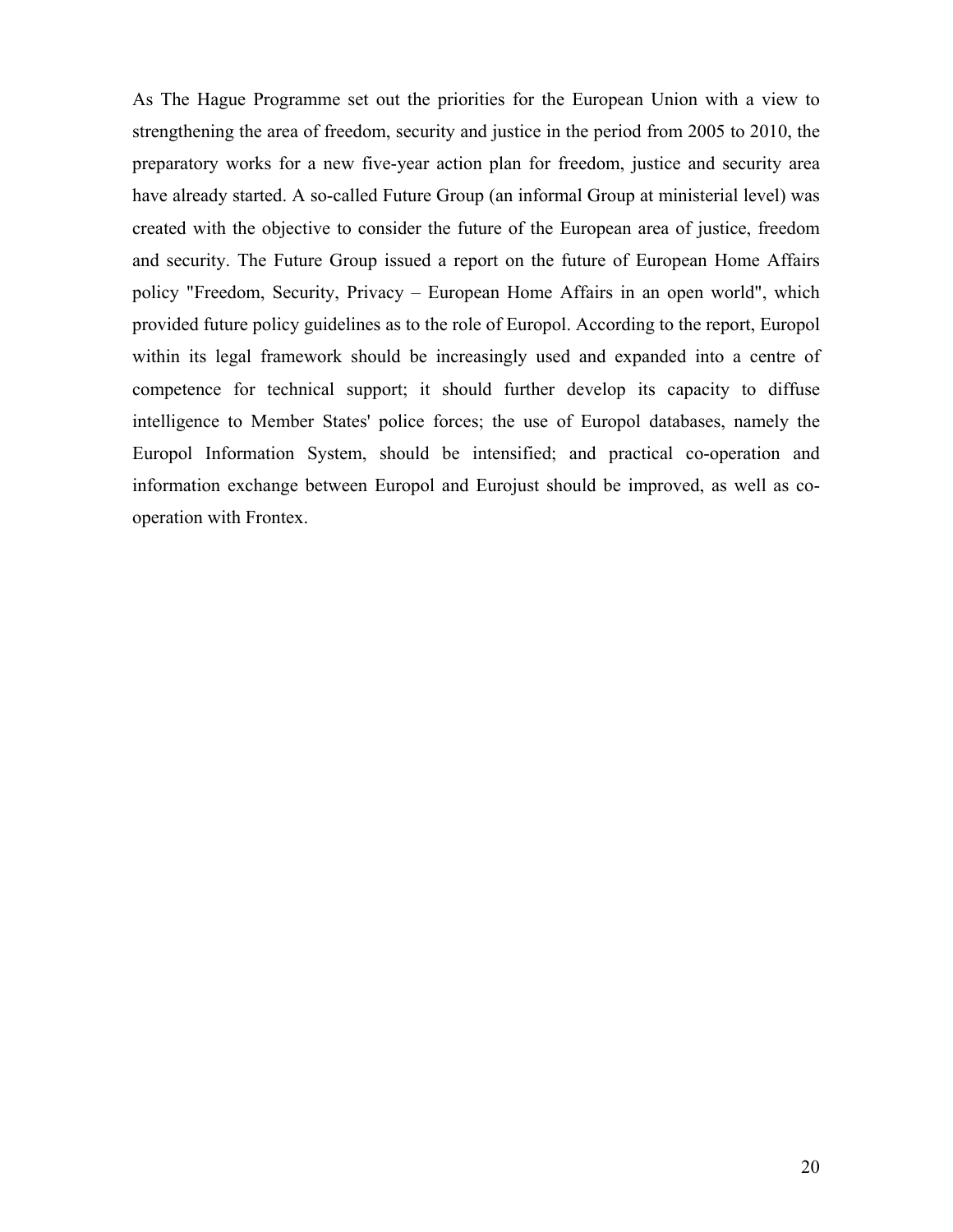#### <span id="page-20-0"></span>**Chapter II**

#### **II.1 Supervisory work**

*"The improvement of understanding is for two ends: first, our own increase of knowledge; secondly, to enable us to deliver that knowledge to others".* 

#### John Locke

Since the beginning of its work, the Joint Supervisory Body committed itself to carry out its tasks by inspecting Europol on a regular basis and seeking to maintain dialogue with Europol and other institutions to uphold an adequate standard of data protection. This commitment of the JSB provided it with the insight and experience of Europol's operational activities and needs, and the day-to-day work of the supervised organisation. This experience allowed the JSB to become a reliable and constructive partner to Europol and a forum for the national data protection authorities. In this respect, reference to the successful co-operation between the JSB and the national supervisory authorities should be made. The involvement of the national data protection authorities was crucial and proved to be fruitful. The JSB shall further intensify this co-operation.

#### **II.1.1 Inspecting Europol**

The JSB plans at least one inspection every year. Europol is an organisation in which the co-operation between Member States and Europol is the key factor for success. The inspections in the last two years and the feedback to the inspection reports clearly shows an increasing attention and commitment to comply with data protection rules from Europol, the Management Board and the Heads of the National Units.

#### Inspection − March 2007

The JSB has adopted a policy to inspect Europol once every year. The scope for each one of the inspections was different and was carefully selected based on the Europol Convention, the current developments of Europol and the challenges in the European area of law enforcement.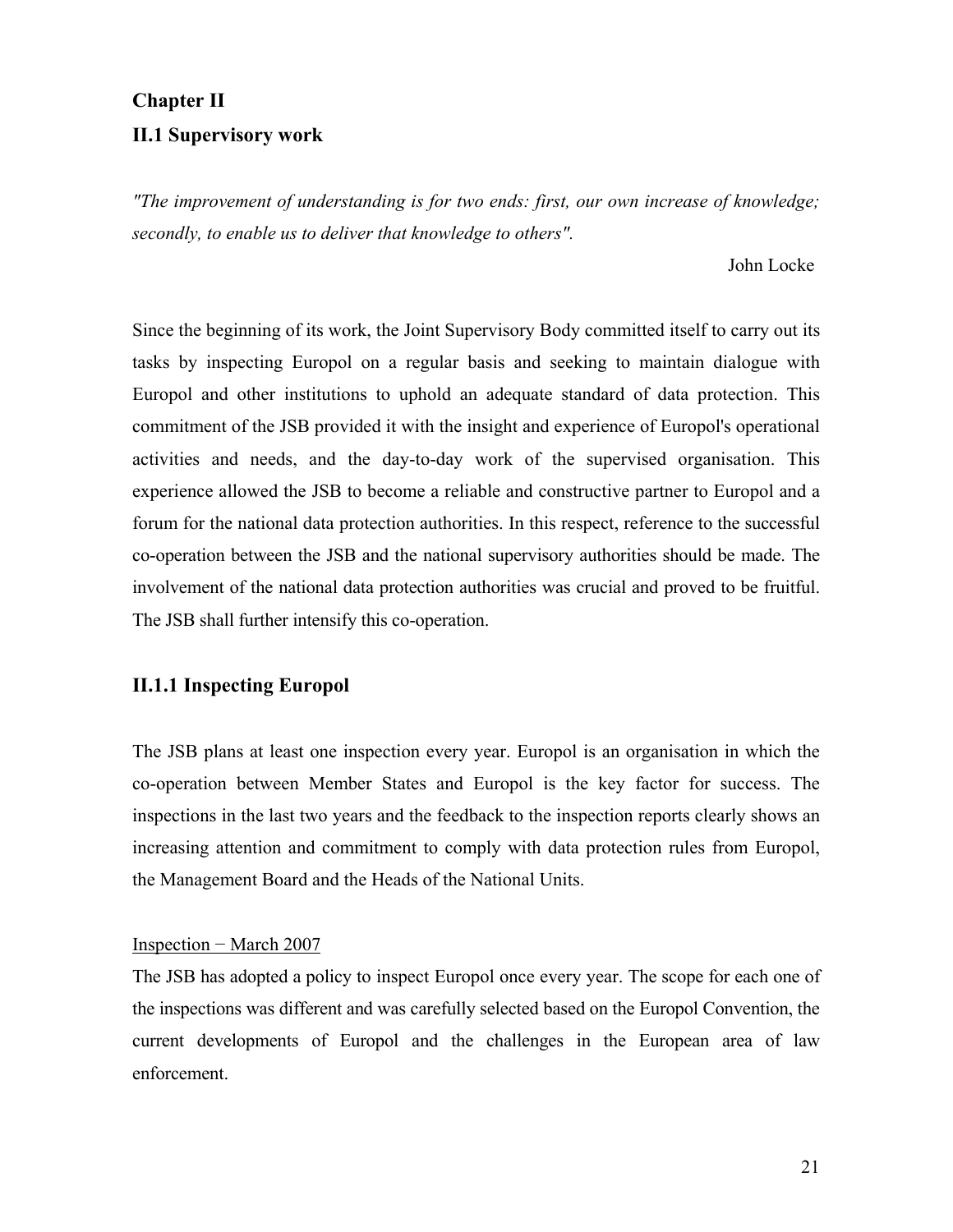- In December 2006 the JSB mandated its inspection team:
- a) to check the activities of the Serious Crime Department;
- b) to check the content of the Information System;
- c) to check two pre-selected analytical work files; and
- d) to check the follow up of the recommendations of the last inspection in 2006.

In March 2007, the inspection team spent four days inspecting Europol. This was the eighth inspection visit of the JSB. In view of the different responsibilities for the content of the Europol Information System (IS) which was one of the objects of the inspection, the JSB closely co-operated with national data protection authorities. The JSB concluded that since processing of personal data in a European police system such as the IS will no doubt increase the possibility of infringements on the privacy of the persons involved, the availability of these data at European level and the possibility to even transmit these data to third States and organisations forces investment in sufficient safeguards ensuring that the only data processed are those that will contribute to the objective of Europol. In its assessment of the content of this system, it became apparent that there was a clear and urgent need for further harmonisation of the use of that system. For some specific issues like the processing of minors, the position of persons who might be regarded as victims of trafficking in human beings, and members of certain motorcycle gangs, it was necessary to formulate guidelines for the processing of personal data. The JSB furthermore formulated specific recommendations concerning the Serious Crime Department to improve and harmonise the processing of data. The JSB as in its previous inspections once again repeated the responsibility of the Member States (and their National Europol Units) which is explicitly allocated to the Member States by Article 15 of the Europol Convention and is the essential condition of the successful work of Europol.

#### Inspection − March 2008

The preparation of a new inspection to be held in March 2008 was started in December 2007. To that end, at its meeting on 17 December 2007, the JSB set up an inspection group responsible for carrying out inspections*.* The scope of the visit was: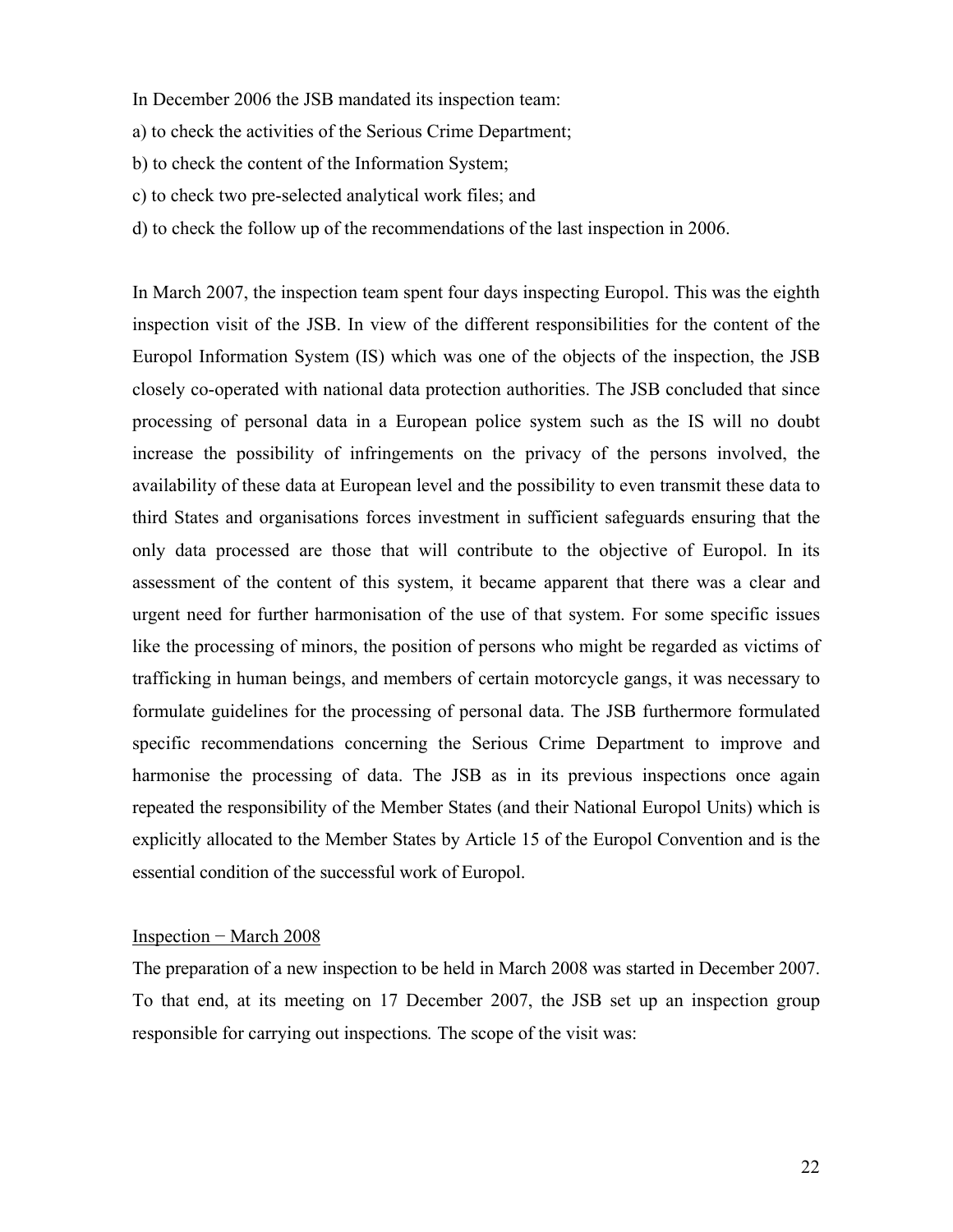a) to check the content and quality of the personal data processed by Europol in analytical work files (five pre-selected analytical work files) and in the Europol Information System; b) to check the functioning of the Europol Information System;

c) to check the technical infrastructure and the follow-up on the recommendations of previous inspections.

The inspection also involved checking the procedures applied to Article 19 of the Europol Convention requests, and the content and functioning of "Check the Web" and OASIS projects.

The ninth inspection took place from 11 – 14 March 2008.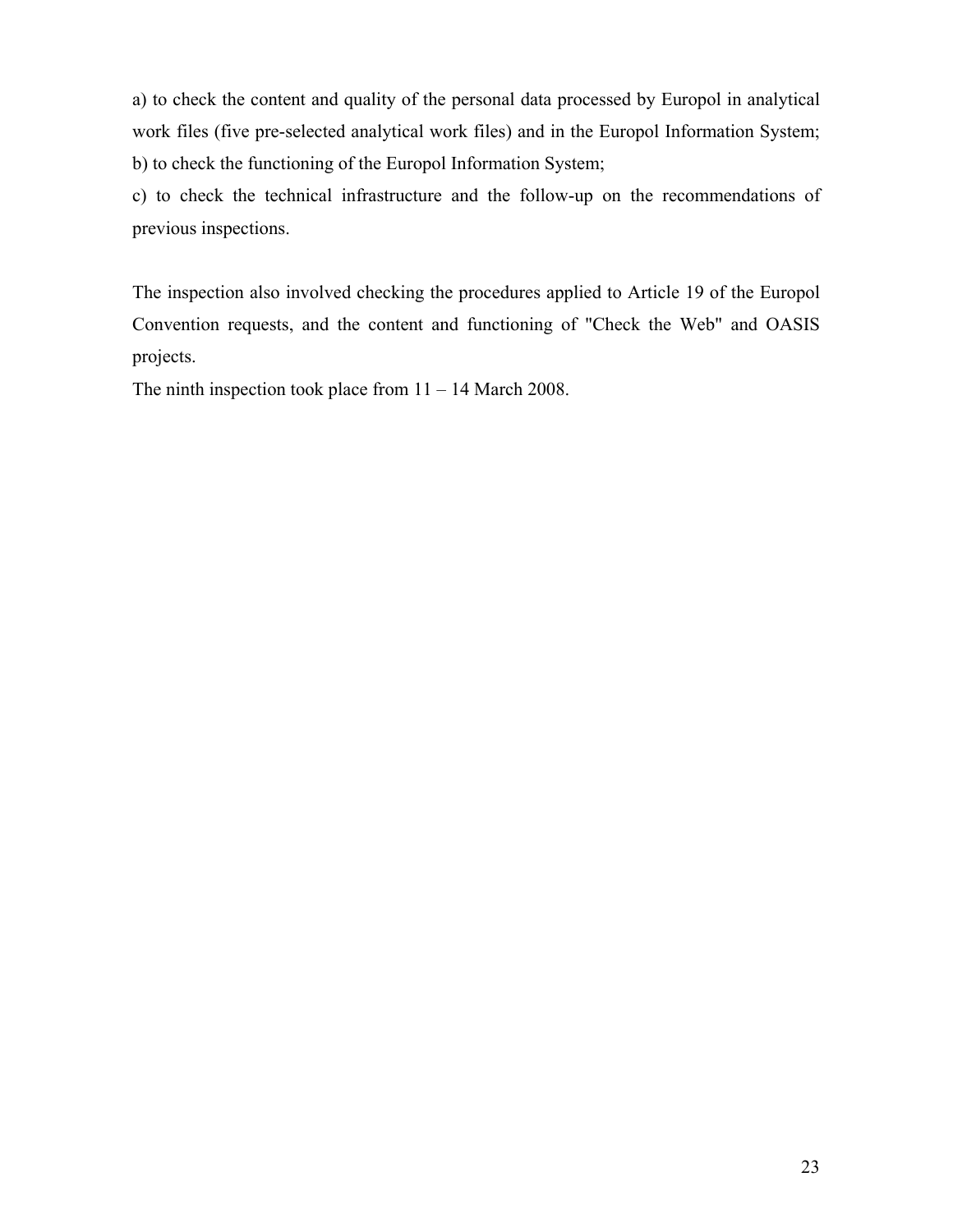#### <span id="page-23-0"></span>**II.1.2 Opinions of the Joint Supervisory Bod[y11](#page-23-1)**

*"Criticism may not be agreeable, but it is necessary. It fulfils the same function as pain in the human body. It calls attention to an unhealthy state of things".* 

Winston Churchill

One of the elements of the JSB's role as advisor and reliable partner is the effective and constructive contribution to new initiatives concerning information processed by Europol or to the requests from Europol regarding its operational activities. Supporting its supervisory role the JSB also met regularly with Europol officials to discuss various data protection issues.

On 20 December 2006, the Commission presented its proposal for a Council Decision establishing Europol<sup>12</sup>. As this proposal has important implications for the processing of personal data by Europol, the JSB considered it as its task to present an opinion. The proposal for a Council Decision was not simply a copy of the Europol Convention including the three protocols amending that convention; it also contained some new elements relating to Europol's tasks and its information processing. The JSB assessed the effect of the proposal for the work of Europol and the shared responsibilities of the Member States and Europol in relation to the different aspects of processing personal data. Europol's information position, its new tasks and the enhancing of its operational role, should be accompanied by adequate data protection safeguards. The JSB studied all the new developments relating to the future of Europol.

The JSB opinion emphasised that the proposal should include a comprehensive data protection regime, it insisted on the clarification of the distinction between the objectives and competences of Europol and possible consequences this might have for the information structures within Europol, with Member States and third parties. It also repeated once again the importance of the specification in the legal instruments of the different data protection

<u>.</u>

<span id="page-23-1"></span><sup>&</sup>lt;sup>11</sup> All the JSB opinions can be found in the website: http://europoljsb.consilium.europa.eu/.<br><sup>12</sup> COM (2006)817.

<span id="page-23-2"></span>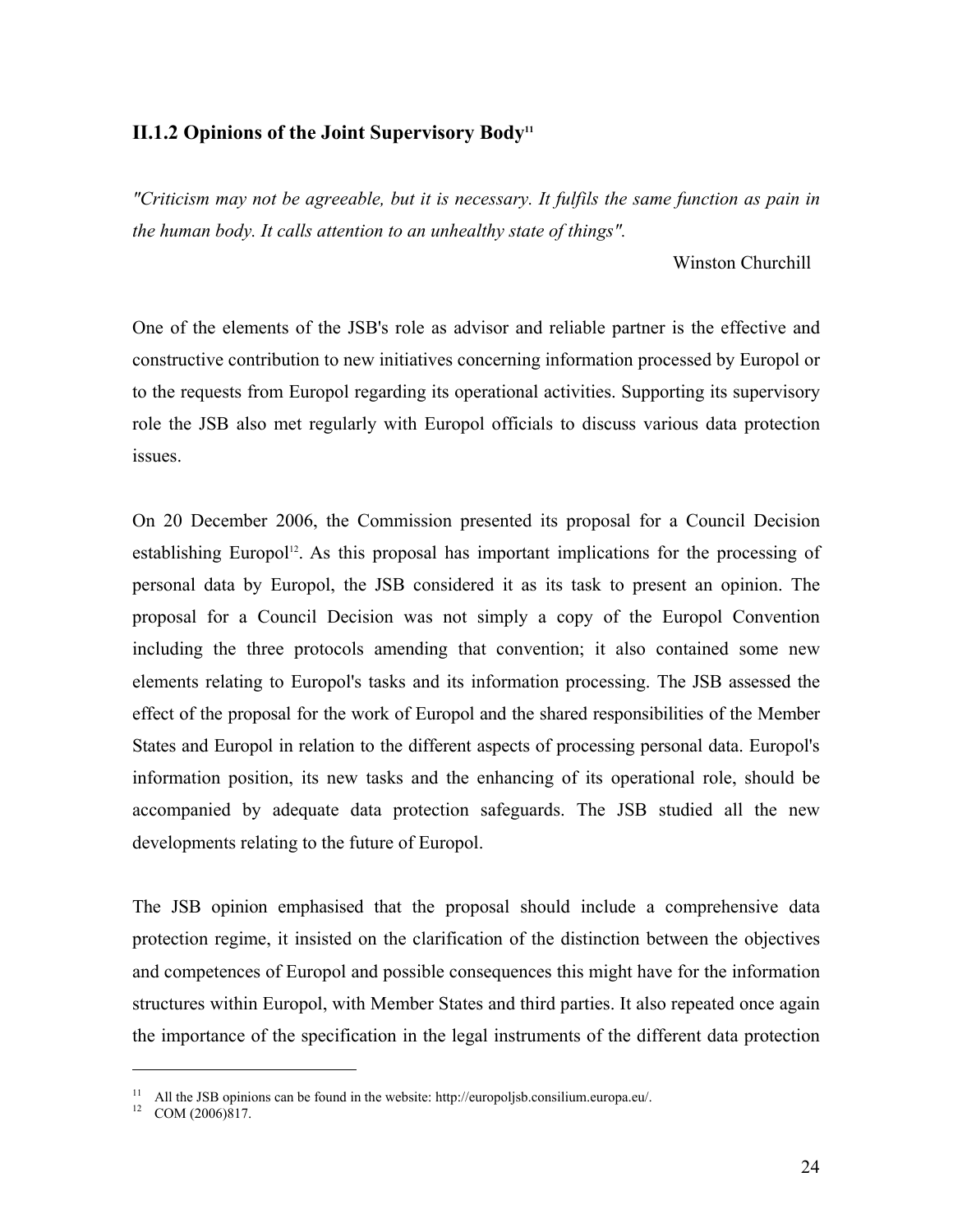responsibilities; the purpose of the system and the structure of the information processed in Europol's information systems; the obligation to consult the JSB on data protection issues; the limitation of the access to the information system; the necessity of the annual review of data in analysis work files; specific rules concerning the correction and storage of data in paper files; specific regulation of access by Europol to international and national information systems; and the necessity for the comprehensive harmonised provision guaranteeing data subjects a high level of rights of access and to have data checked without the applicability of national laws. The JSB particularly emphasised the importance of the introduction of the Data Protection Officer in Europol.

One of the important issues discussed and elaborated in close co-operation between the JSB and Europol was the new system of the right of access. At present, Article 19(3) of the Europol Convention provides that the right of any individual to have access to data relating to him or to have such data checked shall be exercised in accordance with the law of the Member State where the right is claimed. The co-operative work of the JSB and Europol during the drafting process of the Council Decision establishing Europol resulted in the new system of the right of access. Article 30(1) of the Council Decision unifies the exercise of the right of access providing that it shall be exercised in all cases under the conditions laid down in this Article, and no longer refers to the law of the Member States. The JSB actively participated in the discussions and preparatory works drafting necessary legal instruments to prepare for the entry into force of the Europol Council Decision.

During this period the JSB was also contributing as the advisor to Europol on the new projects driven by its deep conviction that a proactive role addressing the data protection questions and issues at the very beginning of new developments within Europol will contribute to the efficiency of Europol's work as well as to compliance with the data protection rules.

The JSB participated in the work related to Europol's new analysis project (OASIS) as well as to developments of the new project "Check the Web".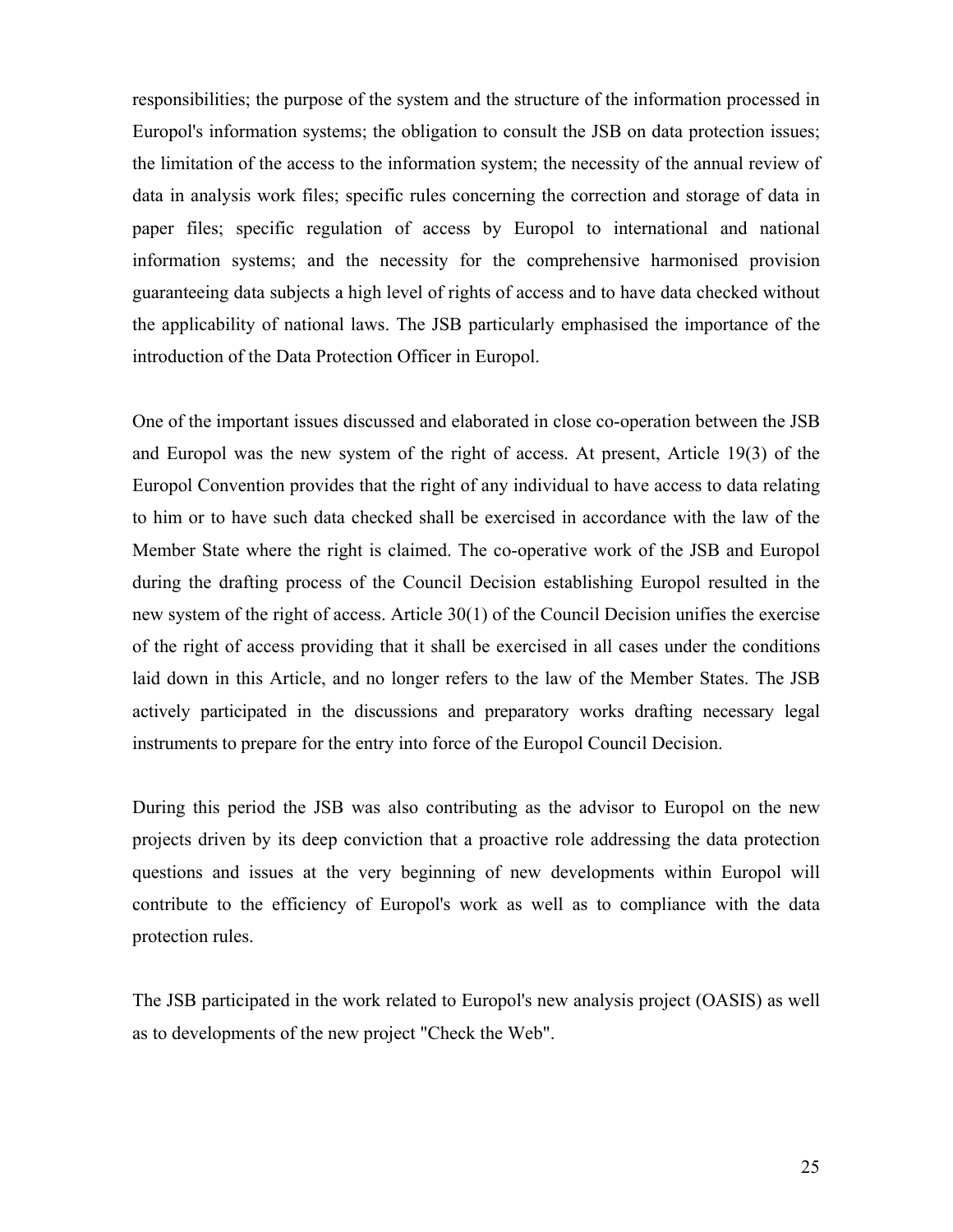<span id="page-25-0"></span>**OASIS (Overall Analysis System for Intelligence and Support project).** The JSB has been frequently consulted by Europol on this project since 2005. The JSB has issued a number of opinions concerning this project always stressing that according to the legal framework embodied in the Europol Convention this particular project should clearly specify and allocate the joint data protection responsibility shared between Europol and the Member States. The JSB also expressed its recognition of the potential business benefits of OASIS through the contribution it can make to more effective use of Europol's analytical resources. It also noted the potential data protection benefits of OASIS, demonstrating that the use of new technology can deliver both more effective crime analysis and improved data protection.

**"Check the Web"**. This project was initiated by the German Council Presidency providing for an information portal at Europol as a central tool, which was foreseen to go into operation in early May 2007. This initiative aimed at strengthening co-operation and sharing the task of monitoring and evaluating open internet sources on a voluntary basis. The main purpose for this portal was to present information from internet sites that can be related to terrorist attacks and can help Europol's and Member States' analysis activities and investigations.

Europol asked the JSB to review the data protection requirements undertaken in relation to this project and offered the possibility to inspect the portal. The JSB opinion considered the issues related to the competences and objectives of Europol, and the data protection implications and requirements especially related to the security and controllability of the portal.

#### **II.1.3 Opening analysis files**

Every time Europol wants to start a new analysis file under Article 10 of the Europol Convention, an opening order must be drawn up opening the file. This opening order should set out, among other things, the purpose of the file, the participating Member States and the categories of personal data to be held.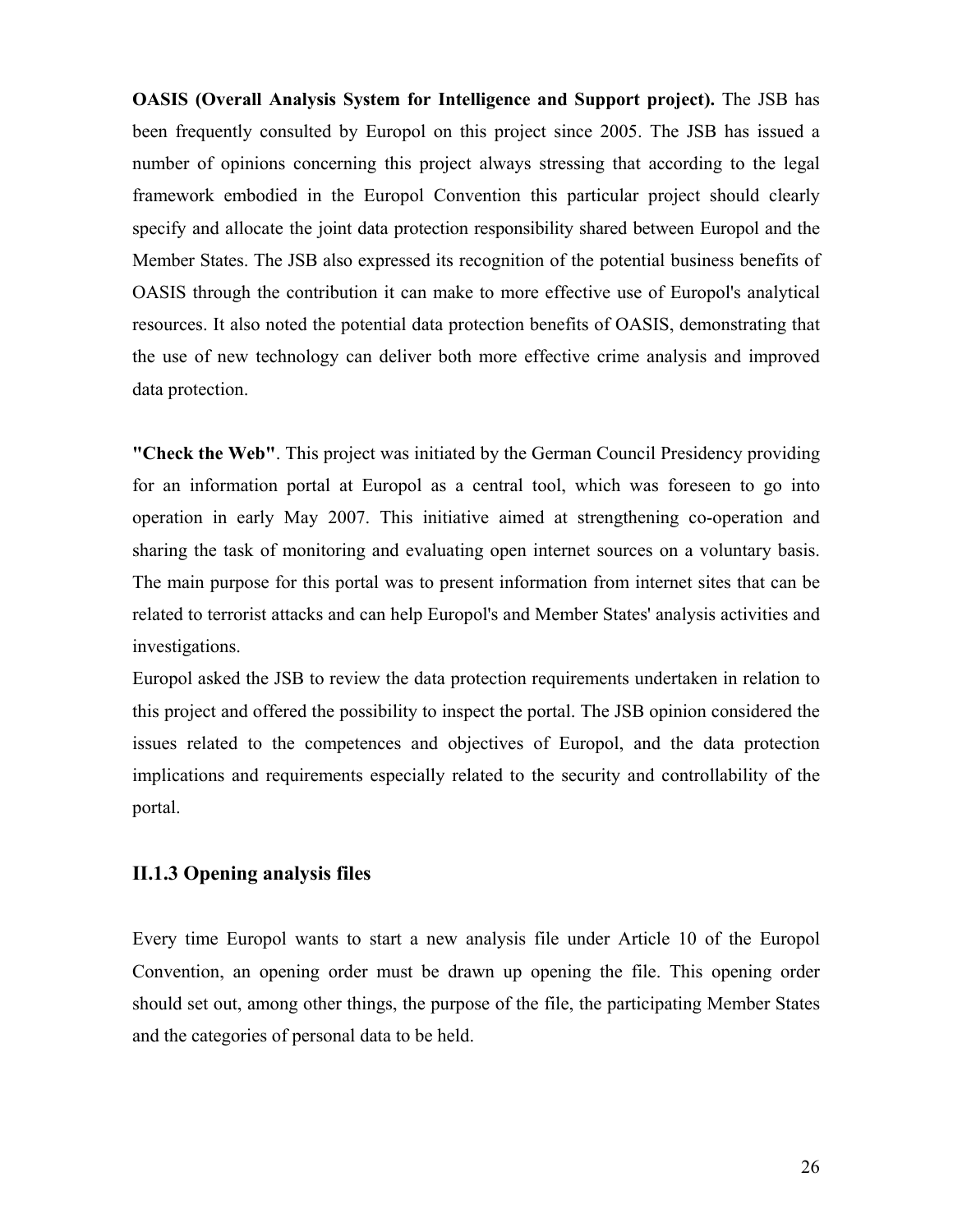<span id="page-26-0"></span>The working group on opening orders was created to facilitate the work of the JSB and make it more efficient. According to the mandate, the JSB authorised the opening order working group to give an opinion on behalf of the JSB in those cases where the opening order concerns a specific analysis subject on which the JSB has already been able to give its opinion in the past. If one of the delegations requests a plenary discussion within five days of the distribution of the opening order, the opening order working group will prepare an opinion for the plenary.

The opening orders must be approved by the Europol Management Board, which is obliged to send the opening order to the JSB for comments. In this area the JSB always highlights the importance of the shared responsibility between Europol and Member States stemming from the Europol Convention as an essential aspect to achieve the common goals and to ensure better compliance with the Europol Convention.

During the period 2006 – 2008, the JSB issued opinions on two opening orders. The JSB commented on the categories of the data that can be lawfully processed and their relevance to the purpose of the analysis working files, the effects of the entering into force of the Protocol amending the Europol Convention on 18 April 2007 (OJ.C.2, 6.1.2004) related to the conditions and procedure under which personal data stored in the file may be communicated.

At the moment, Europol is processing personal data in 18 separate analysis working files.

#### **II.1.4 Agreements with third states / bodies**

According to Article 1(5) of the Council Decision authorising the Director of Europol to enter into negotiations on agreements with third states and non-EU related bodies, the consultation of the JSB is part of a procedure in which the Management Board must draft a report for the Council providing them with the information necessary to decide whether or not obstacles exist to start negotiations. Article 3, paragraph 3, of the rules governing the transmission of personal data to third states and third bodies, and Article 2, paragraph 4, of the rules concerning the receipt of information by Europol from third parties, explicitly recognise that the JSB must give an opinion during the procedure in which the Council has to decide whether to approve any agreement negotiated between Europol and third States. One opinion was adopted in respect of the draft agreement to be signed between Europol and Australia.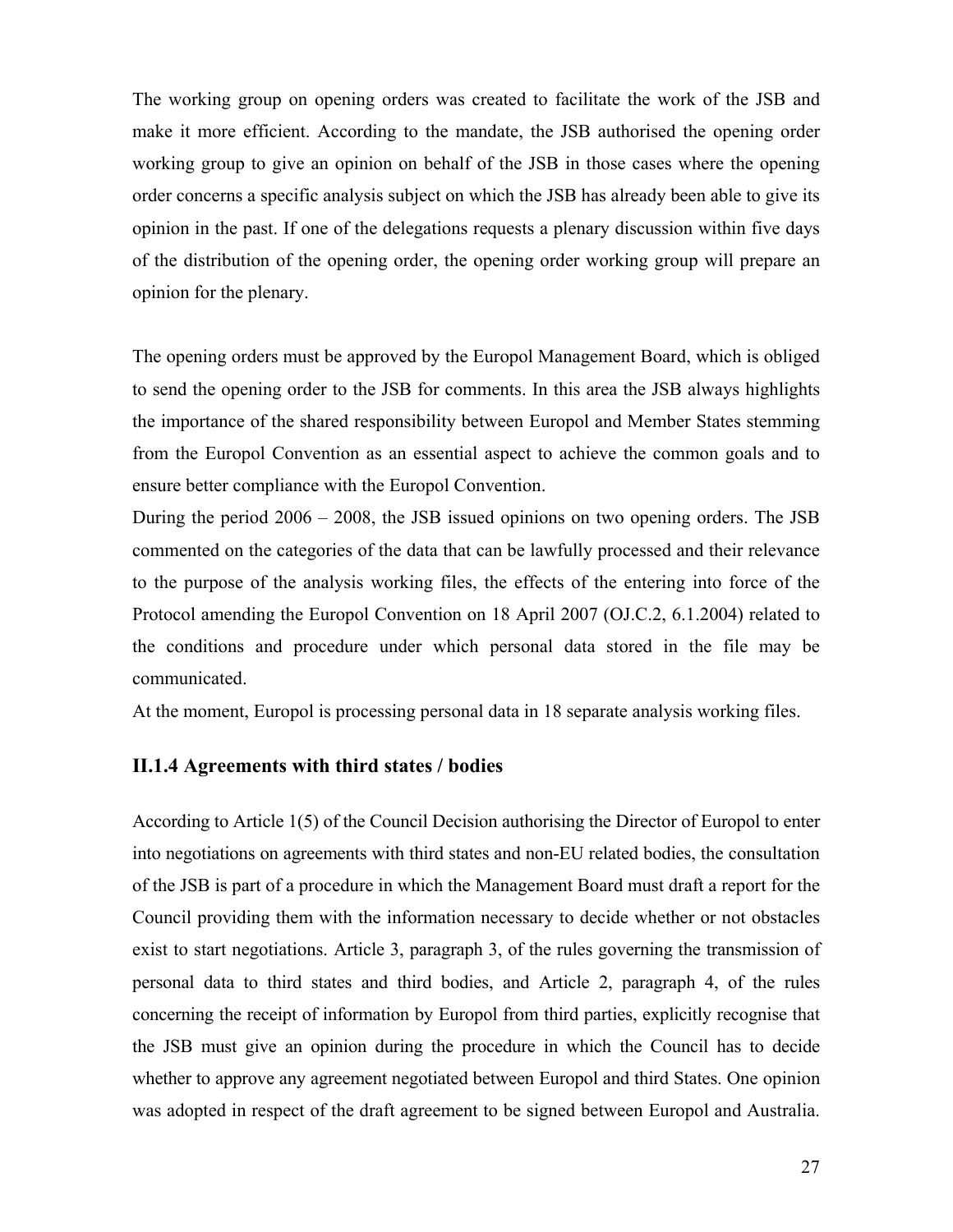<span id="page-27-0"></span>The JSB made a number of comments, particularly stressing the need to assure that the officers of Australia located in the Europol building cannot have direct access to data held by Europol or in any other way pose a risk for the data security as provided for in Article 25 of the Europol Convention. In general, the JSB concluded that, from a data protection perspective, there were no obstacles to prevent Europol from finalising the agreement.

In October 2008 the JSB was asked for two opinions on whether Europol can start negotiations with the Russian Federation and Israel which may lead to agreements on the transmission of personal data by Europol to the Russian Federation and Israel.

The JSB opinion as regards the data protection level in Israel concluded that based on the nature of differences between the level of data protection in Israel and the level required from Europol, from a data protection perspective no obstacles exist for Europol to start negotiations with Israel to prepare an agreement on the transmission of personal data by Europol to Israel. However, this conclusion was made conditional, meaning that certain issues are to be properly dealt with in the negotiations. The JSB particularly focused on the implementation of the agreement and direct applicability of the data subjects' rights; independent supervision with necessary competence and powers to investigate the law enforcement agencies; data quality issues; clear rules on the transmission of the sensitive data; time limits of the storage of the data; liability and legal remedies for individuals for the breaches of the agreement as well as for unauthorised or incorrect data processing; and data security issues.

In the case of the Russian Federation, the JSB asked the Management Board for additional information to be able to assess the level of data protection in the Russian Federation and to take a final decision.

The opinions on all agreements are on the website at<http://europoljsb.consilium.europa.eu/>

#### **II.1.5 Rights of the data subject**

The classical element and one of pivotal conditions of each data protection system is the enforceable right of the data subject to access the data processed by the data controllers,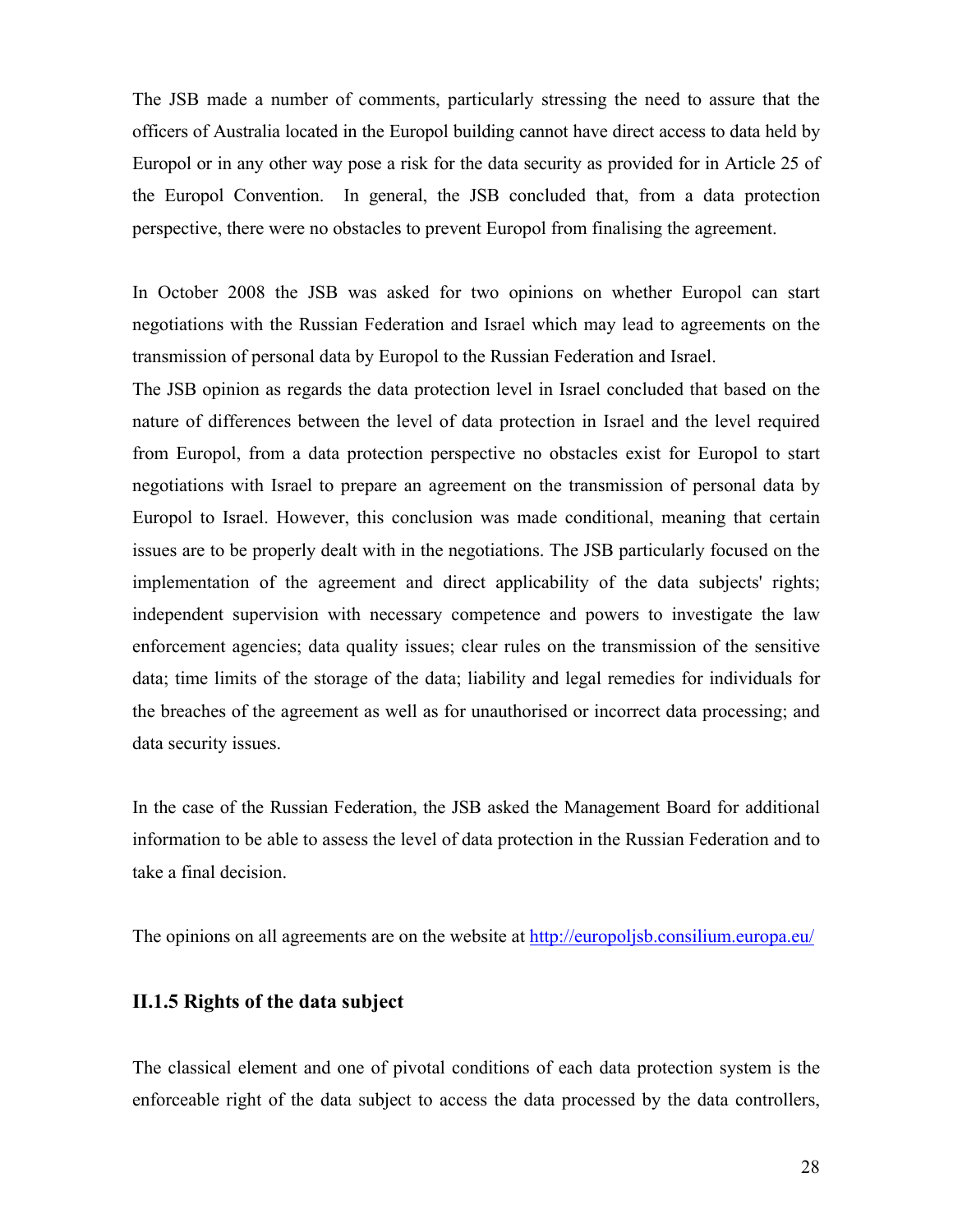and to correct or delete incorrect or unlawful processed personal data. These rights are the safeguards to enable a data subject to defend their rights, to check whether the data are correct and whether they are being processed in accordance with the data protection rules. The subjective right of data subject to access information is indeed an important tool enabling the data subject to participate in the protection of their data. This right is even more important in the context of data processing by law enforcement.

Article 19 of the Europol Convention stipulates that an individual wishing to exercise their right of access to data relating to them which are stored within Europol, or to have such data checked, may make a request free of charge to the national competent authority in any Member State they wish, who shall then transmit the request to Europol and notify the individual concerned that Europol shall reply directly. Europol must deal with the request within three months of its receipt.

| Year | <b>Number of Article 19 requests</b> |
|------|--------------------------------------|
| 2003 | 5                                    |
| 2004 | 9                                    |
| 2005 | 6                                    |
| 2006 | 19                                   |
| 2007 | 122                                  |
| 2008 | 135                                  |

According to the statistics provided by Europol, the following numbers of Article 19 requests were received in the period 2003 – 2008.

In 2007, applications from individuals to exercise their right of access using Article 19 increased by 84% compared with 2006. This new development has revealed new considerations to complete the available procedure for handling these requests by Europol. The actual increase in the requests was due to internet campaigns informing citizens about their rights as regards Europol and obviously had a positive effect on the awareness raising of individuals.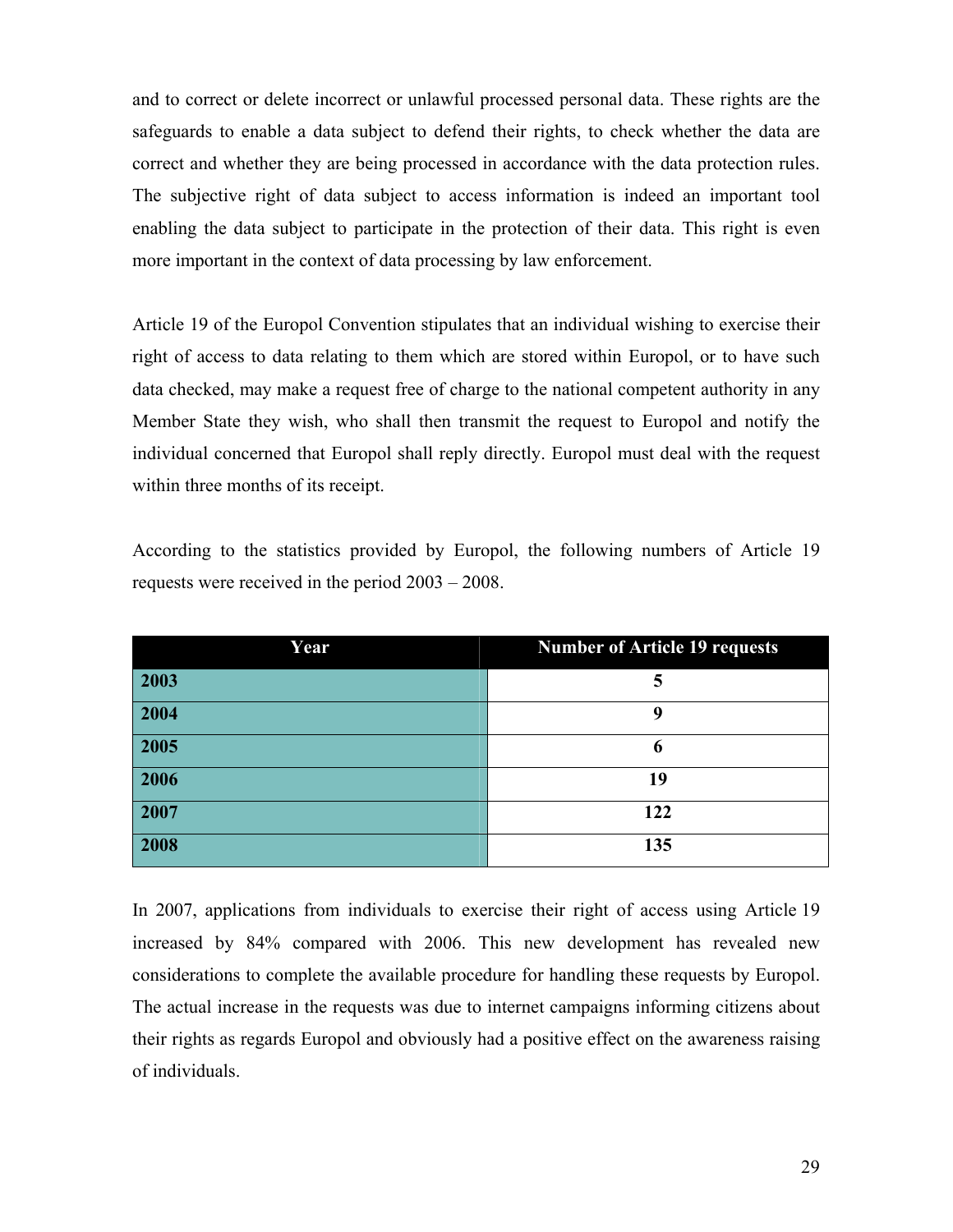<span id="page-29-0"></span>Another important right of individuals according to Article 24(4) of the Europol Convention is the right to ask the JSB to make sure that the manner in which their personal data have been collected, stored, processed, and used by Europol is lawful and accurate. So far, six requests have been received and, after checks were made, in all the cases Europol was found to have acted in compliance with the Europol Convention.

#### **II.2 Managing the Joint Supervisory Body**

The JSB met nine times during the period November 2006 – October 2008. According to Article 24(1) the JSB shall be composed of not more than two members or representatives (where appropriate assisted by alternates) of each of the national supervisory bodies guaranteed to be independent and having the necessary abilities, and appointed for five years by each Member State. In the performance of their duties, the members of the JSB shall not receive instructions from any other body. Managing the JSB is the common task of all the members and the secretariat. This is not always an easy thing to do, especially when the number of members has increased up to 27.

The management of the JSB work could be described as follows.

- **Planning** every two years the strategic objectives of the JSB are set up, all the inspections of Europol are discussed and planned in advance.
- **Organising** the implementation of the objectives is usually the hardest work but nevertheless the most interesting and challenging. The work of the working groups in close co-operation with the secretariat proved to be efficient to prepare the documents for the plenary meetings. The documents are sent to the members of the JSB according to the rules of procedure two weeks before the meeting. This gives the members the possibility to prepare for the meetings and to contribute considerably to the discussions in the meetings.
- **Staffing**  a lot of attention is concentrated on the experience of the members of the JSB. The best example is the permanent composition of the inspection team which through the number of years inspecting Europol gained an insight into the practical and daily operational activities of Europol. This is an advantage for the supervisory and advisory work of the JSB.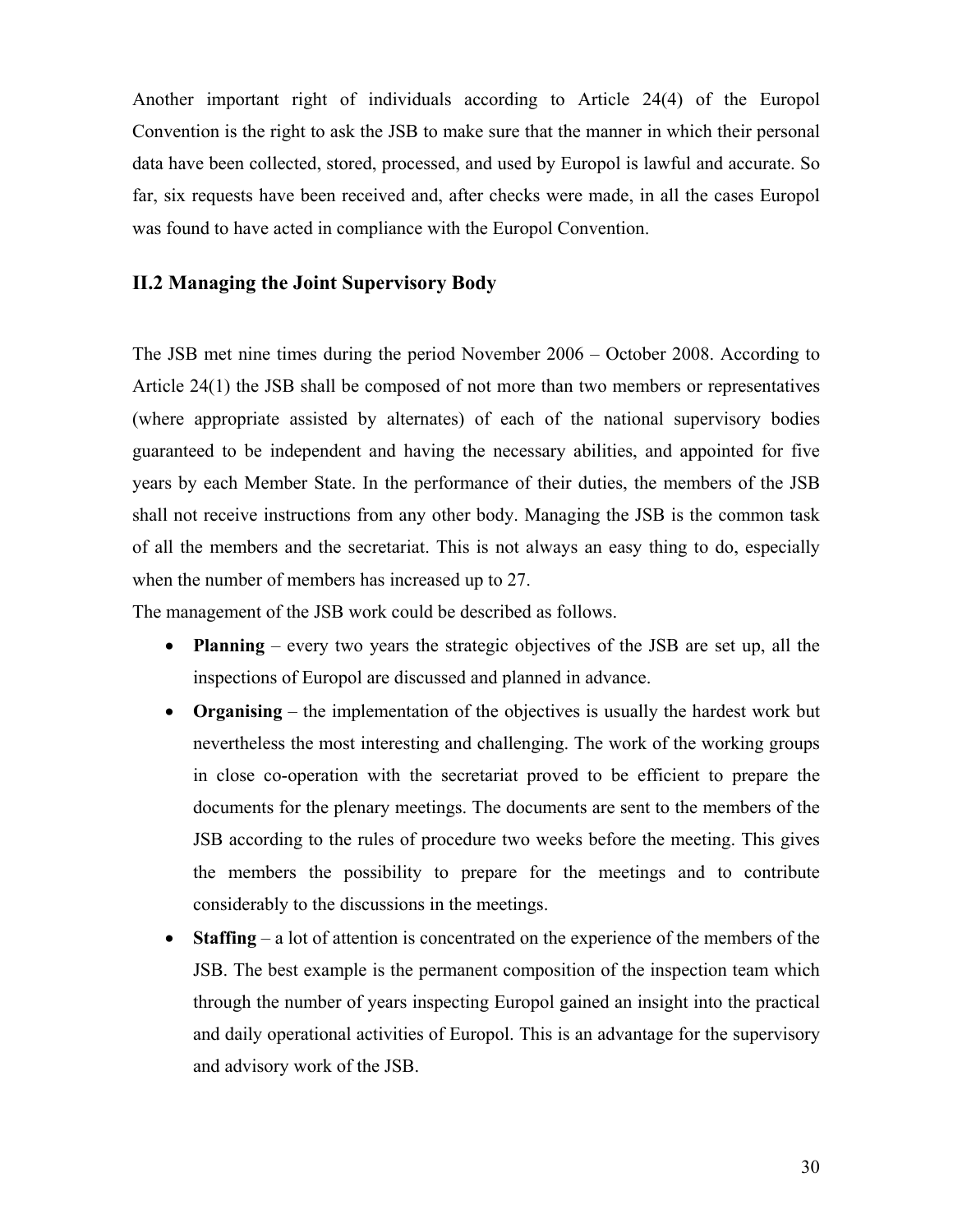- <span id="page-30-0"></span>• **Motivating** – the biggest motivation driving all the members of the JSB is the ultimate task – the protection of the rights of individuals – at both national and international levels.
- **Monitoring, self-evaluation**  every two years the JSB carries out its selfevaluation activities to evaluate the fulfilment of its task and duties.

All or the above contributes to the effective functioning of the JSB as a supervisory body. The internal relations between members of the JSB creating a co-operative atmosphere are as important as the external ties with Europol and other institutions / bodies. The key to the success of the JSB's work lies in the commitment, responsibility, and active participation of all the members.

#### **II.2.1 Working groups**

To facilitate a pro-active approach towards Europol, the JSB created various working groups, some of them with regular contacts with Europol. One of the advantages of regular contacts with Europol is that the JSB has an insight into the daily working practices of Europol. The working groups add significant value to the work of the JSB as qualified members provide in-depth analysis of the issues discussed and contribute to the delivery of constructive results.

The current existing working groups are as follows.

i) Inspection group: with the mandate to plan and execute the inspections at Europol.

ii) New projects group: with the mandate to examine technical issues.

iii) Third states relations: with the mandate to study the legal issues concerning the cooperation agreements of Europol with third states.

iv) Opening order group: with the mandate to study the data protection issues concerning the opening orders of analysis files of Europol.

v) Public relations group: with the mandate to make proposals to publicise the work of the JSB.

vi) New Member States programme group: with the mandate to develop an information sheet about Europol together with some practical information about the functioning of the JSB and the Appeals Committee for the new Member States.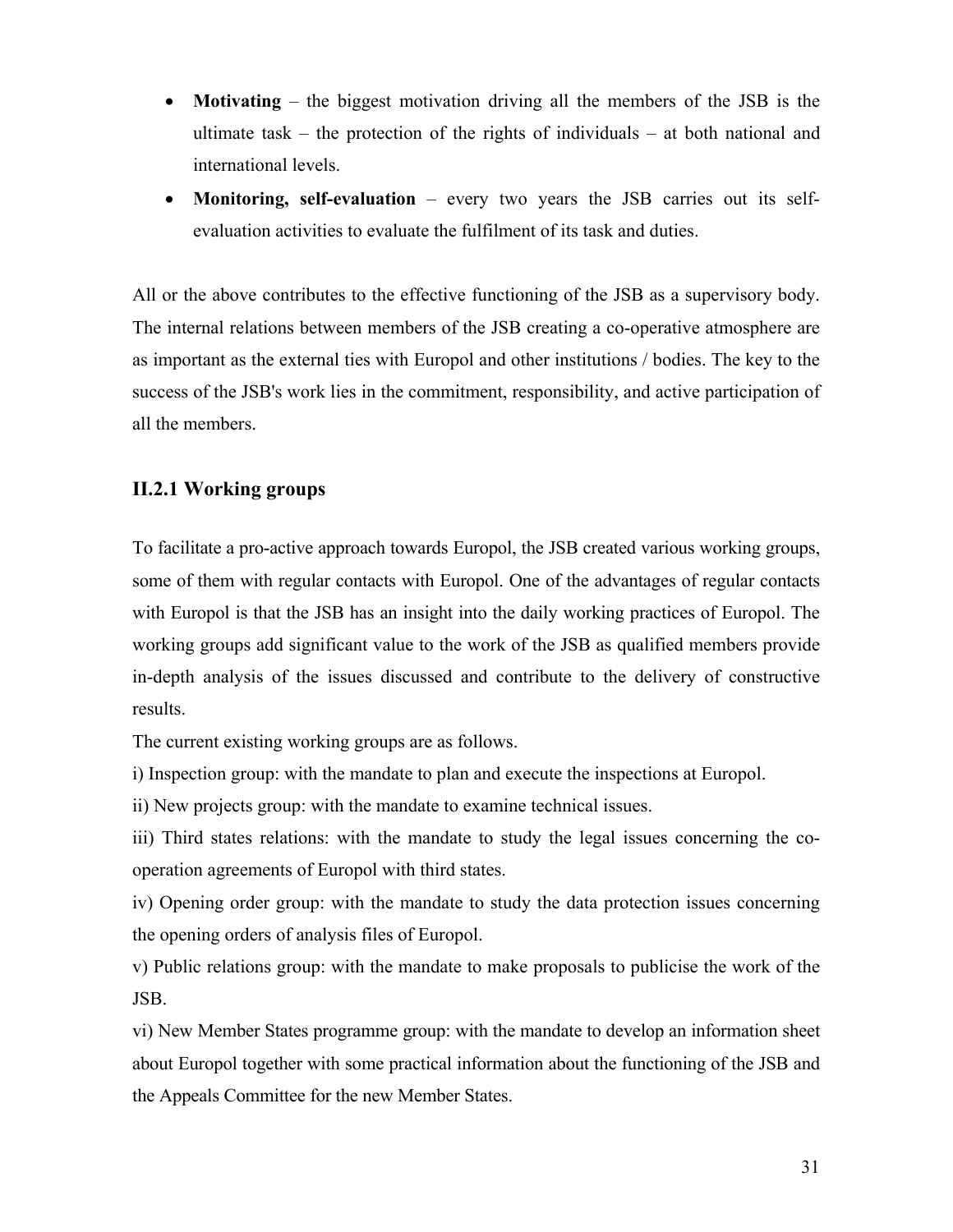#### <span id="page-31-0"></span>**II.2.2 Transparency**

*"Public sentiment is everything. With public sentiment, nothing can fail. Without it, nothing can succeed."*

#### Abraham Lincoln

The concept of transparency is not an empty shell. The increase in the level of transparency of activities serves to increase confidence. Transparency is needed to gain the trust of the public. Individuals and public bodies have a right to know the Joint Supervisory Body's work and therefore, must have access to information on how and why the decisions are taken. The JSB always is concerned with enhancing transparency of its work.

The Council Act of 27 November 2003 amending the Europol Convention amended Article 24(6) of the Europol Convention making the JSB more accountable, responsible and transparent to the outside world. Now the activity reports are forwarded to the European Parliament and to the Council; the Management Board has the opportunity to deliver an opinion, which is attached to the reports. All the public minutes of each plenary meeting of the JSB are translated into all official languages of European Union and placed on the website of the JSB <http://europoljsb.consilium.europa.eu/>.

#### **II.2.3 Budget**

The JSB has its own budget, which is the part of Europol budget. According to Article 31(1) of the rules of procedure of the JSB of Europol, the Secretariat shall prepare proposals for an annual budget for the JSB, which on approval shall be forwarded to the Management Board prior to the consultation, required in Article 24(9) of the Europol Convention. Article 24(9) of the Europol Convention foresees that the JSB shall be consulted on that part of the budget which concerns it. Its opinion shall be annexed to the draft budget in question. According to Article 35(5) of the Europol Convention, after obtaining the opinion of the Management Board, the Council adopts Europol's budget. Article 31(2) of the Rules of Procedure of the JSB stipulates that the JSB shall decide on the disbursement of the budget allocated to it which is administered by the secretariat.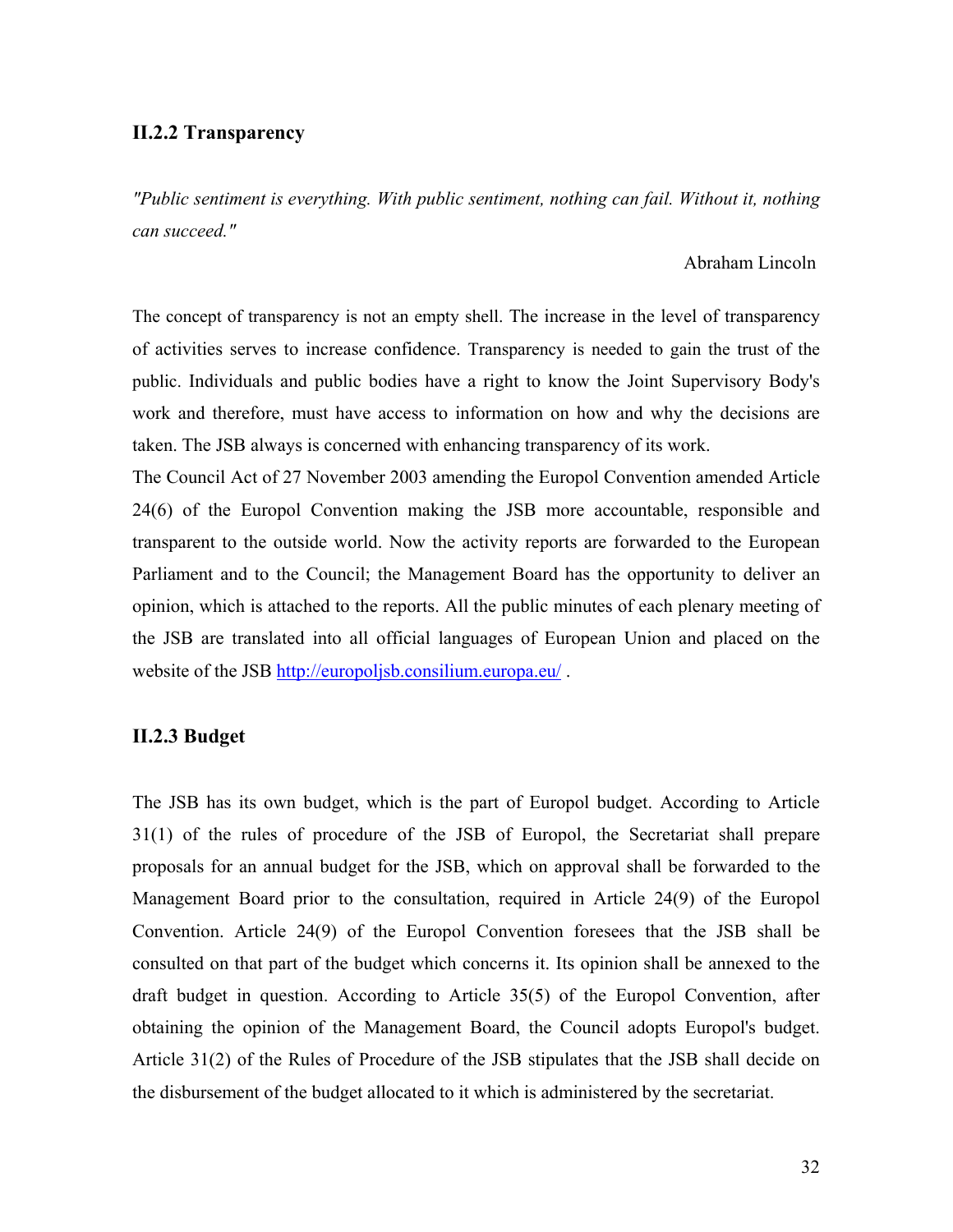| Year | <b>Amount (Euros)</b> |
|------|-----------------------|
| 2006 | 1.135.00              |
| 2007 | 970.000               |
| 2008 | 600.000               |
| 2009 | 610.000               |

<span id="page-32-0"></span>The actual amounts allocated for the JSB in the period 2006 – 2008 were as follows.

Of the allocated amount, 80% is foreseen for the plenary meeting costs (translation, interpretation and travel costs).

#### **II.2.4 Conference 2008**

On 9 October 2008, the JSB of Europol celebrated the 10-year anniversary of its activity by organising the Conference "*What will the future bring? Rising to the challenge of maintaining effective data protection supervision at Europol*".

The aim of the conference was not to just celebrate the achievements of the JSB in its first 10 years; more importantly, the attention focused on future challenges and the way the JSB should respond to these.

The conference provided an excellent platform to exchange views, ideas and perceptions on future challenges for effective data protection supervision at Europol. It created a rare opportunity to reflect on how to make data protection meaningful and effective, and thereby ensure protection for individuals in light of the many challenges posed by the wide range of European Union activity taking place in the area of security and law enforcement.

Various speakers in the conference reflected on the future change of the legal framework of Europol and its law enforcement environment in the European Union. They also discussed the Union's plans and activities in the area of justice, freedom and security and more specifically the introduction of the principle of availability, the principle of convergence and the increasing pressure to share data.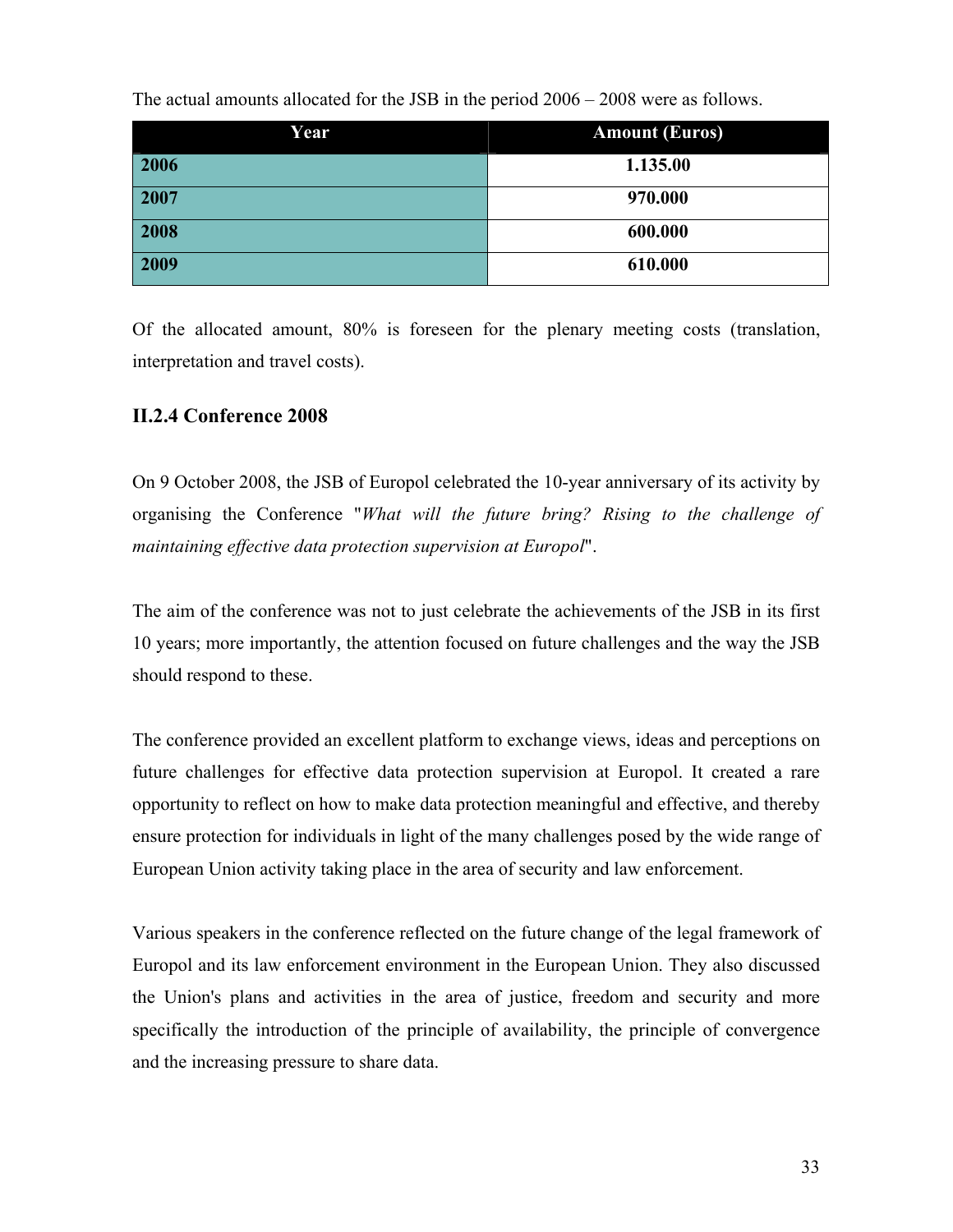The discussions touched not only upon the data protection supervision of Europol, but were extended to these developments in the European Union and on how to provide real protection for the individual. The common perception of the participants was that one of the practical solutions to all current information exchange tendencies is to enhance effective and efficient joint supervision by the national data protection authorities and joint supervisory authorities.

A strong commitment to strike the right balance between strengthening the fight against crime and maintaining a high level of data protection supervision system was frequently mentioned during the conference.

The conference made it clear that the main challenge for data protection authorities and law enforcement agencies is to settle the right balance through dialogue.

Another important issue acknowledged by all participants of the conference was the need for raising awareness to individuals about their rights and freedoms, and the enhancement of the transparency towards individuals concerning all new policies and initiatives in the European Union.

As the conference objective was more perspective than retrospective, the consequences of the Lisbon Treaty and the Council Decision replacing the Europol Convention and the possible impact they may have on future activities of the JSB were presented. All agreed that future changes will only provide even stronger motivation to continue the task of the JSB.

The main conclusion drawn by the conference was that the Joint Supervisory Body of Europol continues to ensure effective data protection supervision at Europol including constructive co-operation with Europol assisting to implement legal data protection provision in the day-to-day work of Europol.

All participants agreed that faced with innovative approaches to information exchange in the European Union, joint supervisory authorities such as the JSB Europol together with national data protection authorities have to maintain the present data protection supervisory system and have to increase their activities to ensure real protection for individuals not only for now but also in the future.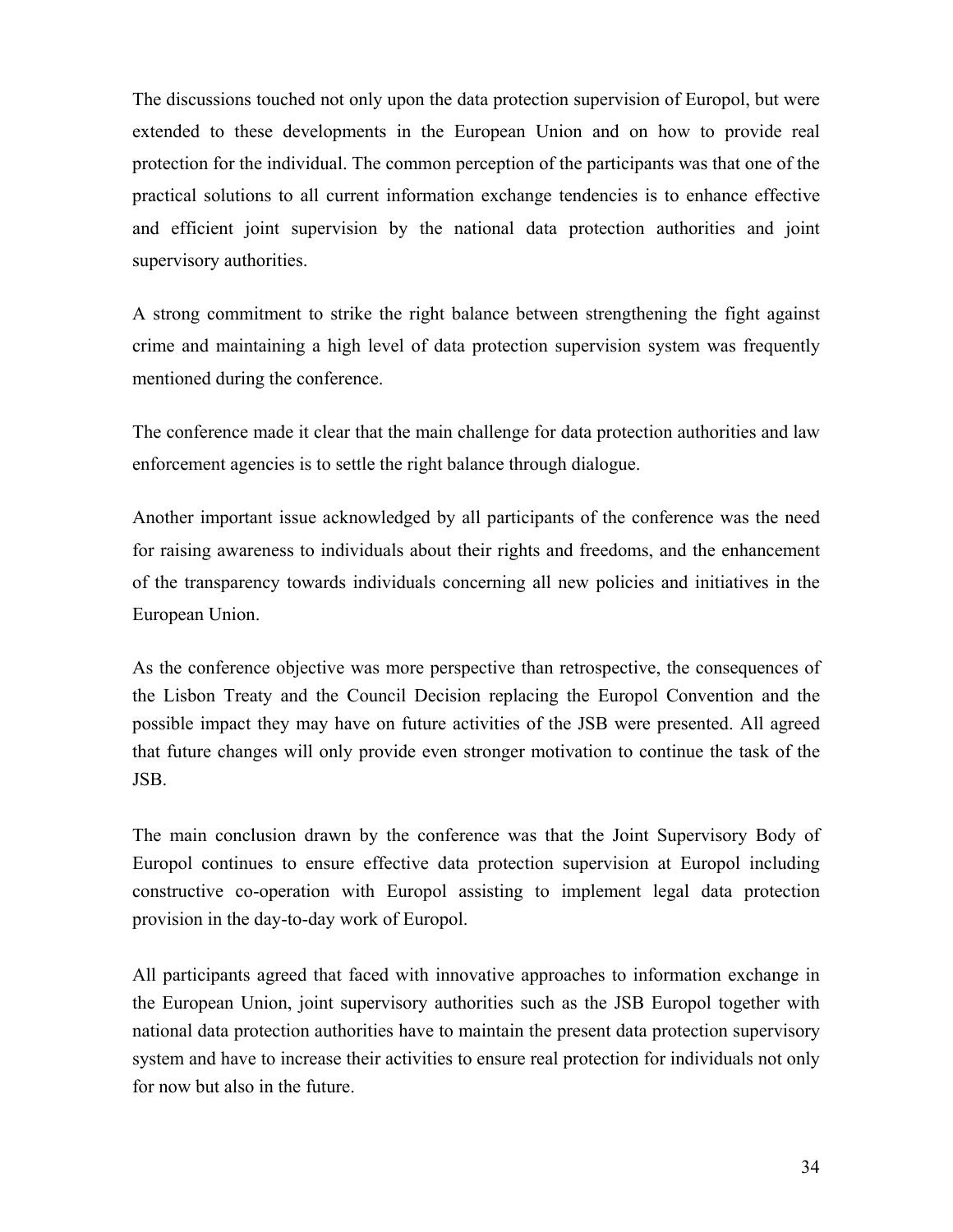#### <span id="page-34-0"></span>**Chapter III**

#### **III.1 The Appeals Committee**

*"It has long been recognised that an essential element in protecting human rights was a widespread knowledge among the population of what their rights are and how they can be defended".* 

Boutros Boutros-Ghali, Sixth UN Secretary-General, 1992-1996

One particular task given to the Joint Supervisory Body by the Europol Convention is to consider individuals' complaints concerning the reply received from Europol to their requests exercising their rights. The JSB therefore created its Appeals Committee on 23 November 1998. The work of this quasi-judicial body is a redress mechanism for individuals claiming their rights and freedoms in relation to the processing and use of the personal data carried out by Europol.

Individuals have a right of access to information that Europol holds on them and they also have a right to ask for such information to be checked, corrected or deleted. When an individual has concerns about the manner in which Europol has responded to an access request, or to a request that information be corrected or deleted, the individual may make a complaint to the Appeals Committee of the JSB. The right of appeal is notified to the data subject in response to these requests. The Appeals Committee then investigates and determines if Europol had acted in accordance with relevant provisions in the Convention. The decision of the Appeals Committee is final for all parties involved.

It is important to mention that although its membership is drawn from the JSB, the Appeals Committee is independent and impartial, and not bound by any directions. The impartiality of the Appeals Committee ensures the fair and just investigation of the individual complaint. As the JSB receives individuals' complaints this improves public trust in its work.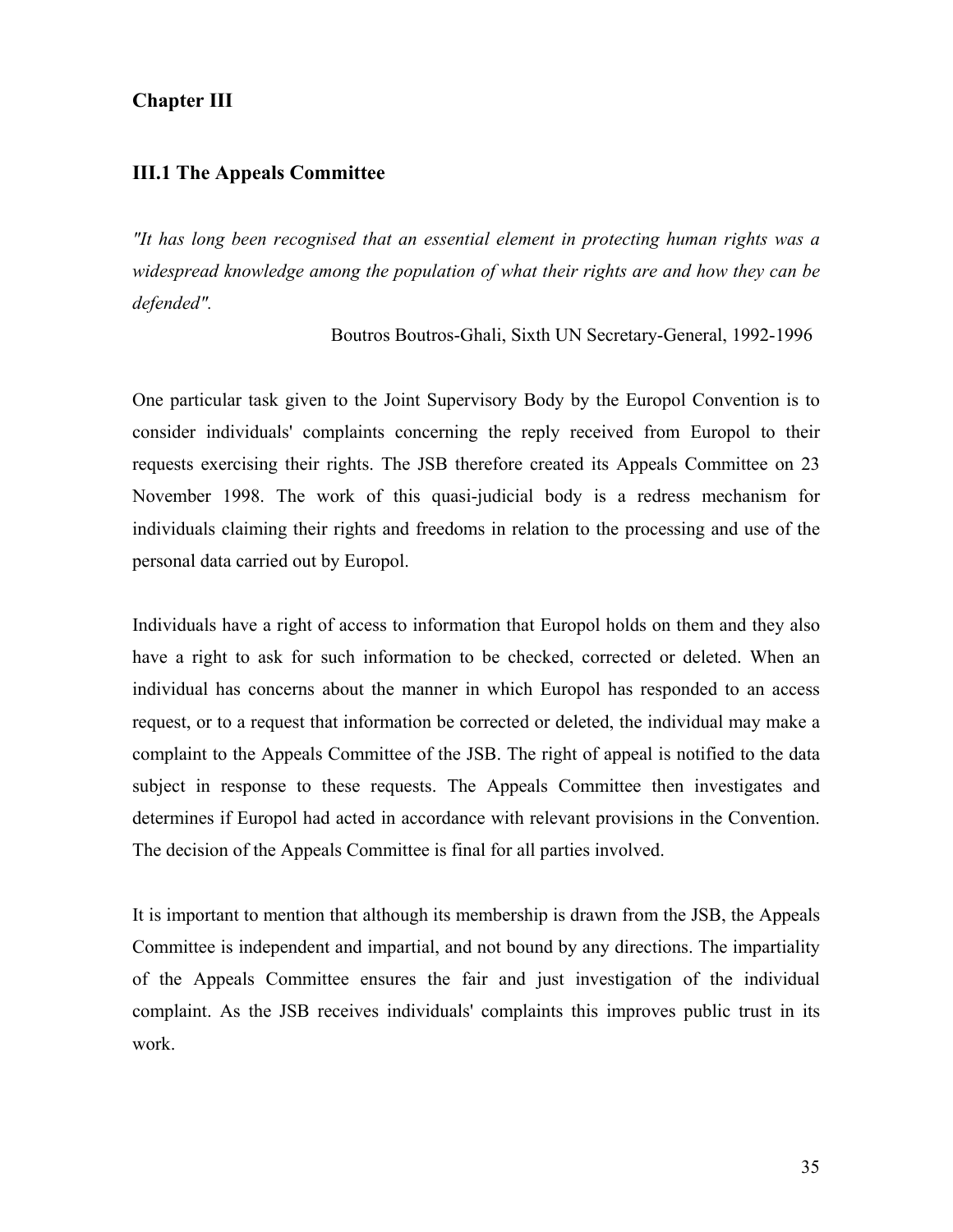<span id="page-35-0"></span>The Appeals Committee has decided in six cases to date. In the last two years one decision was made and one case is still pending.

#### **III.1.1 Summary of the appeal lodged by Mr S**

Mr S approached the Serious Organised Crime Agency (SOCA) in the United Kingdom with a request based on Article 19 and Article 20 of the Europol Convention. The request was forwarded to Europol.

Europol answered Mr S by letter stating:

*"In accordance with the procedure stipulated in the Europol Convention and the applicable national legislation of the United Kingdom, I would like to inform you that following your request checks of Europol files have been made. Following Article 19 of the Europol Convention in combination with the applicable legislation of the United Kingdom, I would like to inform you that no data concerning you are processed at Europol to which you are entitled to have access to in accordance with Article 19 of the Europol Convention."*

Mr S complained that the incorrect information which had come to his notice has had an extremely serious, even devastating effect on his career and welfare and the welfare of his family. Mr S also stated that this serious damage is continuing and will continue unless and until a retraction and correction is made by those responsible.

In his letters Mr S referred to the minutes of a meeting at Europol according to which information about the appellant was provided to the participants in that meeting by representatives of the United Kingdom.

In its first decision the Appeals Committee considered that the decision of Europol was not in compliance with Article 19(3) and 20(4) of the Europol Convention and that – in view of the circumstances of the case – it was appropriate for Europol to be given the opportunity to reconsider its decision.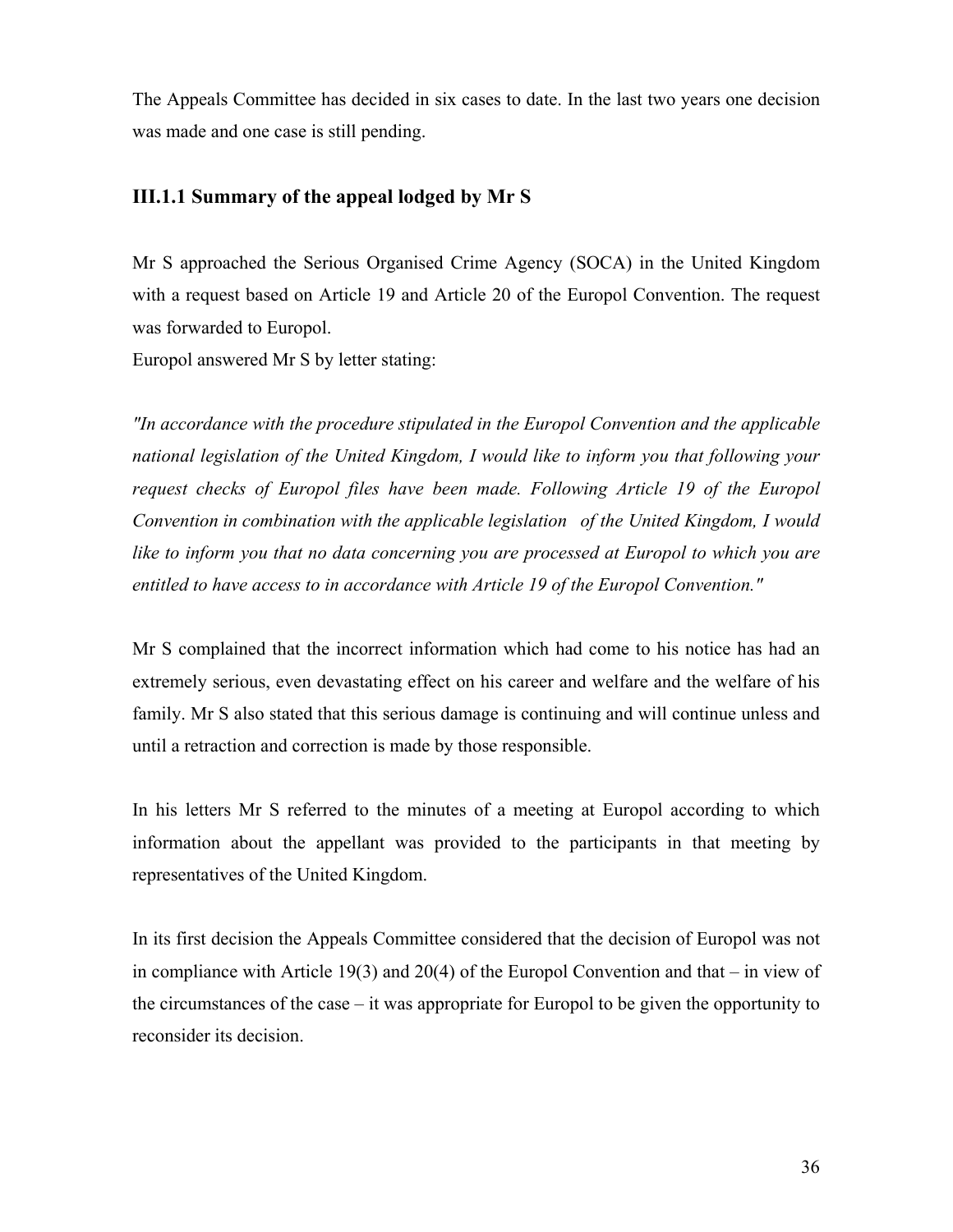Following the decision of the Appeals Committee, Europol reconsidered its decision on the initial request of Mr S and made a new decision. In its decision, Europol stated:

*"In accordance with the procedure stipulated in the Europol Convention and the applicable national law of the United Kingdom, I would like to inform you that following your request checks of Europol files have been made.* 

*Following Article 19 and 20 of the Europol Convention in combination with the applicable national law of the United Kingdom, I would like to inform you that no data concerning you are processed by Europol. Therefore there is no data which Europol could consider to correct or delete in accordance with Article 20 of the Europol Convention."* 

In a letter to the Appeals Committee, Europol informed the Committee that the new decision was only taken because of the very specific circumstances of this case and because Europol always examines the requests of individuals on a case-by-case basis.

The appellant stated that Europol's new decision does not clarify whether data concerning the appellant are processed by Europol.

The Europol Convention contains in Article 19(1) a right of access or to have such data checked. Article 20(4) of the Europol Convention gives any person the right to ask Europol to correct or delete incorrect data concerning to him.

The request of Mr S clearly concerned both the right to have data checked as well as the right to have data corrected or deleted. The Appeals Committee did not find any grounds in the documentation brought before it to also assess the request from Mr S as a request for access to data relating to him as referred to in Article 19(1) of the Europol Convention.

In view of the close relation between the data subjects' right to request a check of his data and the right as defined in Part V, Section 42 of the United Kingdom Data Protection Act, the existence in that Act of the possibility to be informed, leads to the applicability of the second sentence of Article 19(3) that gives a strict rule when the communication shall be refused. If one of the three exemptions of Article 19(3) is applicable**,** the communication must be refused. This means that every request for checks where the second sentence of Article 19(3) applies has to be assessed on a case-by-case basis if it is necessary for one of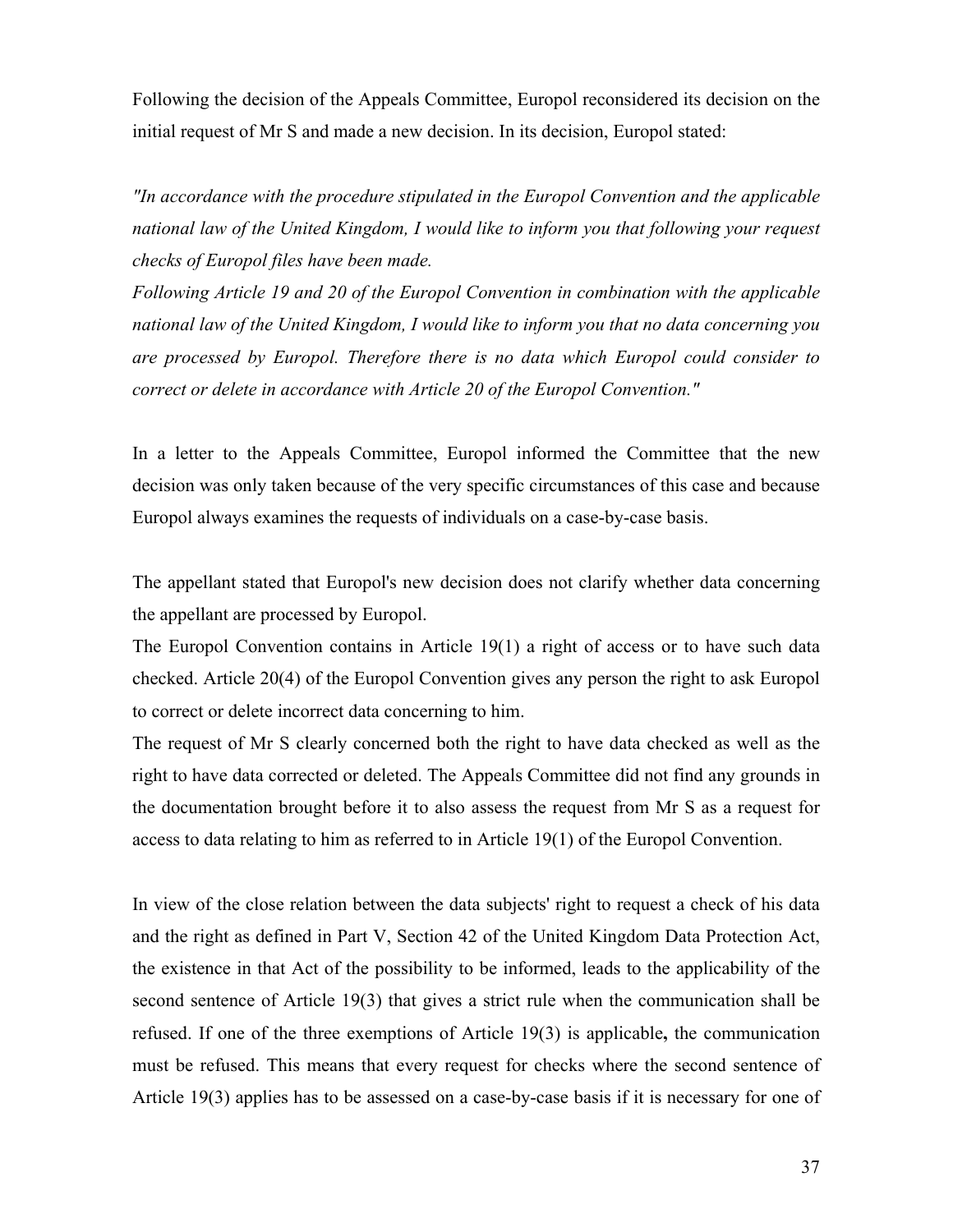the exemptions to refuse the communication. Although the exercise of the right of checks must be in accordance with the law of the Member State, Europol has a responsibility of checking if the exemptions of Article 19(3) apply.

In its new decision Europol informed the appellant that no data concerning him are processed, thus making an assessment in this specific case that no exemption as referred to in Article 19(3) of the Europol Convention is applicable.

In view of the law in the United Kingdom and in view of Article 19(3) of the Europol Convention, the new decision of Europol on the request of Mr S was in compliance with Article 19(3) of the Europol Convention.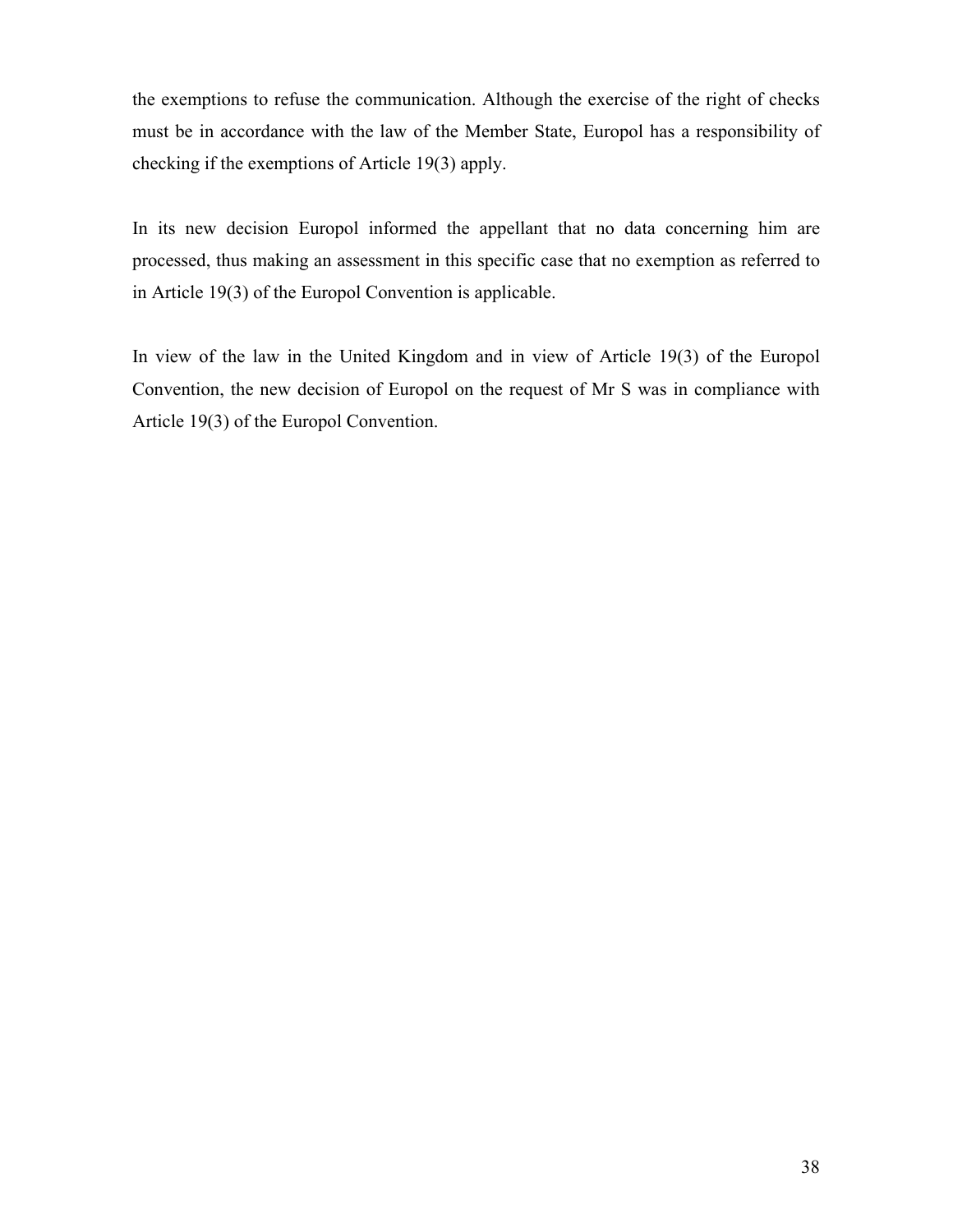#### <span id="page-38-0"></span>**Chapter IV**

#### **IV.1 Self-assessment**

*"Without continual growth and progress, such words as improvement, achievement, and success have no meaning."* 

#### Benjamin Franklin

Self-assessment assists and provides consultation towards increasing performance, efficiency, and quality of work, working methods and results achieved. An institution evaluating its own activities formulates its objectives and tasks, analyses its activities applying different approaches, and on the other hand reveals its activity problems and foresees the ways of resolving them.

Since its beginning in October 1998, the Joint Supervisory Body has presented itself as a controller of Europol with an open attitude and with a keen eye for a pro-active approach to its task. Throughout that period the JSB has endeavoured to become an effective control body.

Every two years the JSB sets up the lists of future commitments subject to periodic review and evaluation of the results achieved and pending issues. Now the activity reports are forwarded to the European Parliament and to the Council. The public minutes of the plenary meetings are placed on the JSB's website. This helps not only promote the profile of the JSB but also serves its accountability to the broader public.

In the overall context, data protection issues are rather dynamic in nature. This is the additional impulse and motivation which drives the JSB further. The new data protection challenges call for more effort and work. The results achieved do not allow the JSB to rest or stop, on the contrary, they oblige us to maintain the same level of quality and speed of work. This means more input, work and participation from all members of the JSB.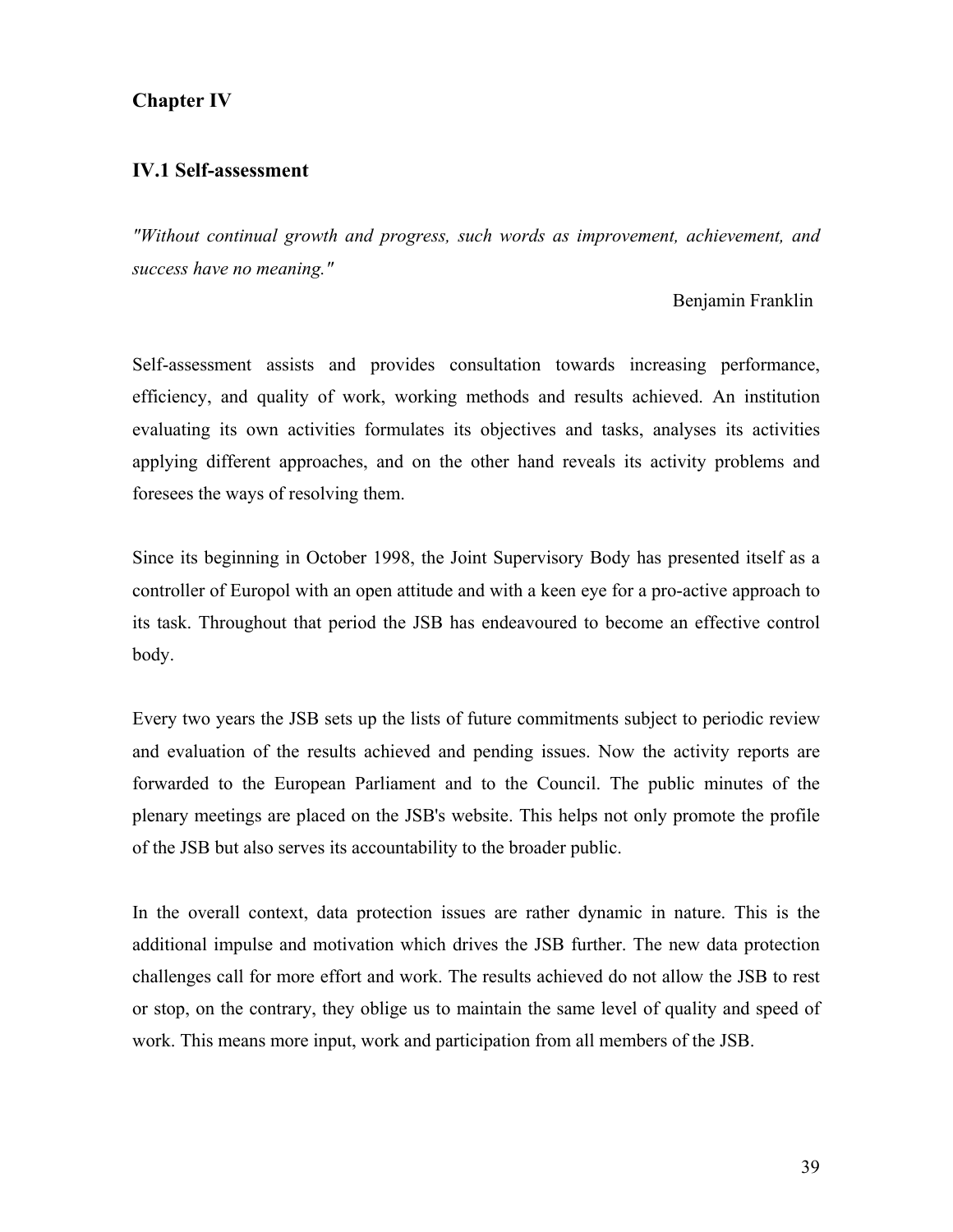The activities of the JSB can be assessed by the fact that the requests from Europol on various data protection issues are frequent, including consultations on new and complex IT projects.

The work of this authority is organised in such way that each member of the JSB has the possibility to participate in this work. The creation of working groups provides in-depth analysis of the issues discussed and contributes to the delivery of constructive results. The JSB's work, inspecting Europol and involving the national data protection authorities in the investigations at national level, creates the experience and knowledge necessary for the supervisory work, especially in the field of law enforcement.

Various working methods used by the JSB contribute to its productivity (the opinions on data protection issues, assessment of the opening orders, agreements with third states ) as such proving its commitment to the fulfilment of the duties entrusted by the Europol Convention.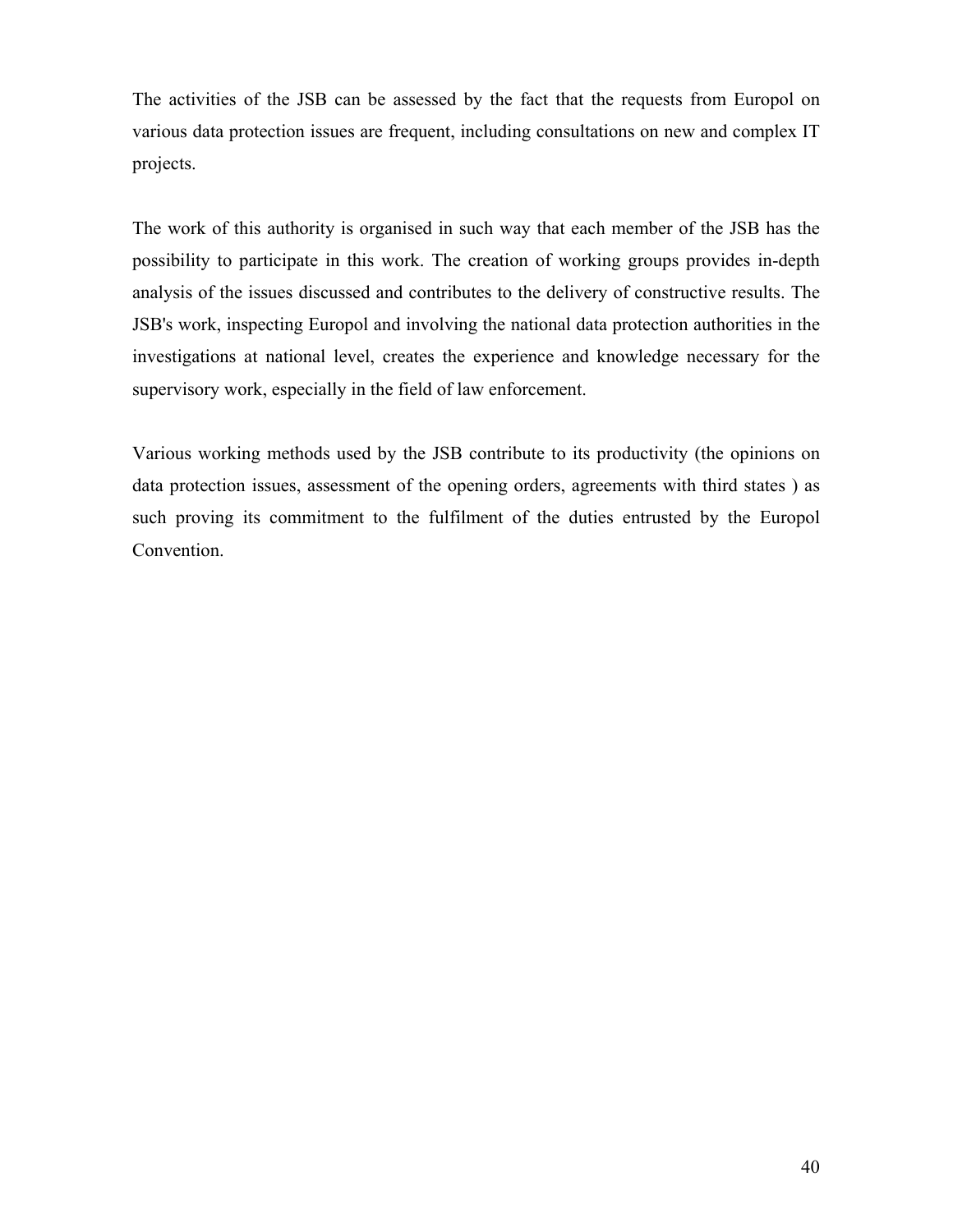#### <span id="page-40-0"></span>**IV.2 The future**

Two years ago the Joint Supervisory Body committed itself to focus on the following subjects.

i) Carrying out annual inspections of Europol paying particular attention to the quality of the data processed by Europol.

ii) Improving methods of inspections.

ii) Closely monitoring the new developments in the area of the data protection in the law enforcement area, and developments related with the EU information systems.

iii) Co-ordinated common supervisory actions at national level.

iv) Raising public awareness of the rights of individuals afforded by the Europol Convention and the role of JSB Europol alone and with co-operation with the national data protection authorities.

Although these objectives have largely been met, they will continue to be important. To be effective, the organisation and management of its work will be constantly subject to evaluation. The consequences of the Lisbon Treaty and the Council Decision replacing the Europol Convention will have an impact on the future activities of the JSB. Therefore this will give a strong impulse for revision of the organisational work and strategic objectives. However the priorities for the JSB will stay the same – to always protect the rights of individuals.

The main changes in the work of the JSB will be related to the entry into force of the Council Decision replacing the Europol Convention, in particular the strengthening of the co-operation and involvement of the national data protection authorities in the decisionmaking process while investigating the appeals of individuals. The Council Decision provides for a new unified system of the exercise of the right of access and formalises the position of Europol's Data Protection Officer and further co-operation with the JSB. The importance of the role and input of the JSB is emphasised in Article 10(2) of the Council Decision stating that the JSB shall be consulted before the establishment of a new system of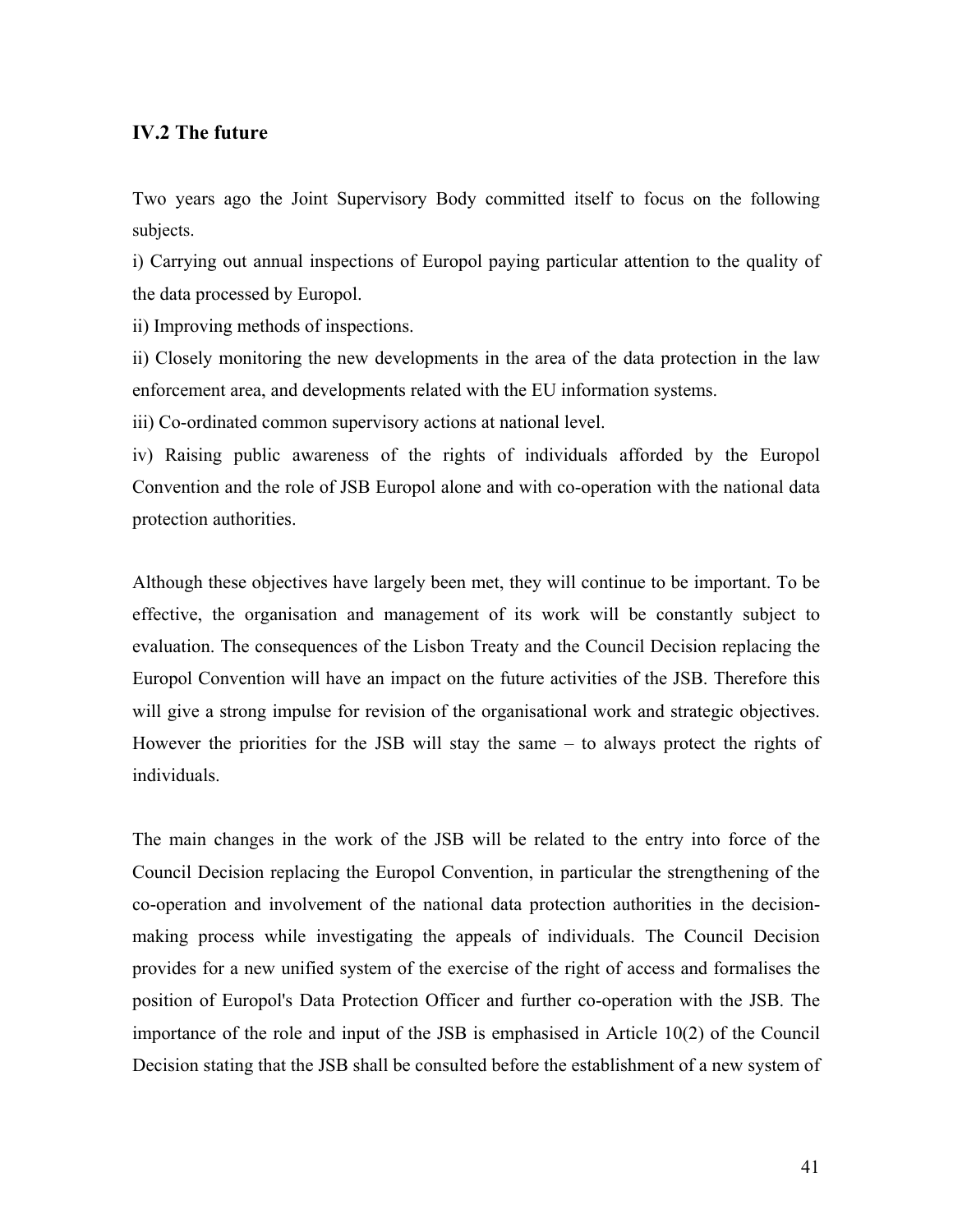processing personal data. This proactive measure gives the JSB an opportunity to be involved in the process at an early stage.

Despite new strategic objectives and future challenges facing the JSB, its attention will be concentrated on continuing work already started – providing high-quality services for the protection of personal data at Europol for the coming years taking into account changes in the European area of law enforcement. As was concluded in the conference on 9 October 2008, the JSB Europol together with national data protection authorities will maintain the present data protection supervisory system and will further increase their activities to ensure real protection for individuals not only for now but also in the future.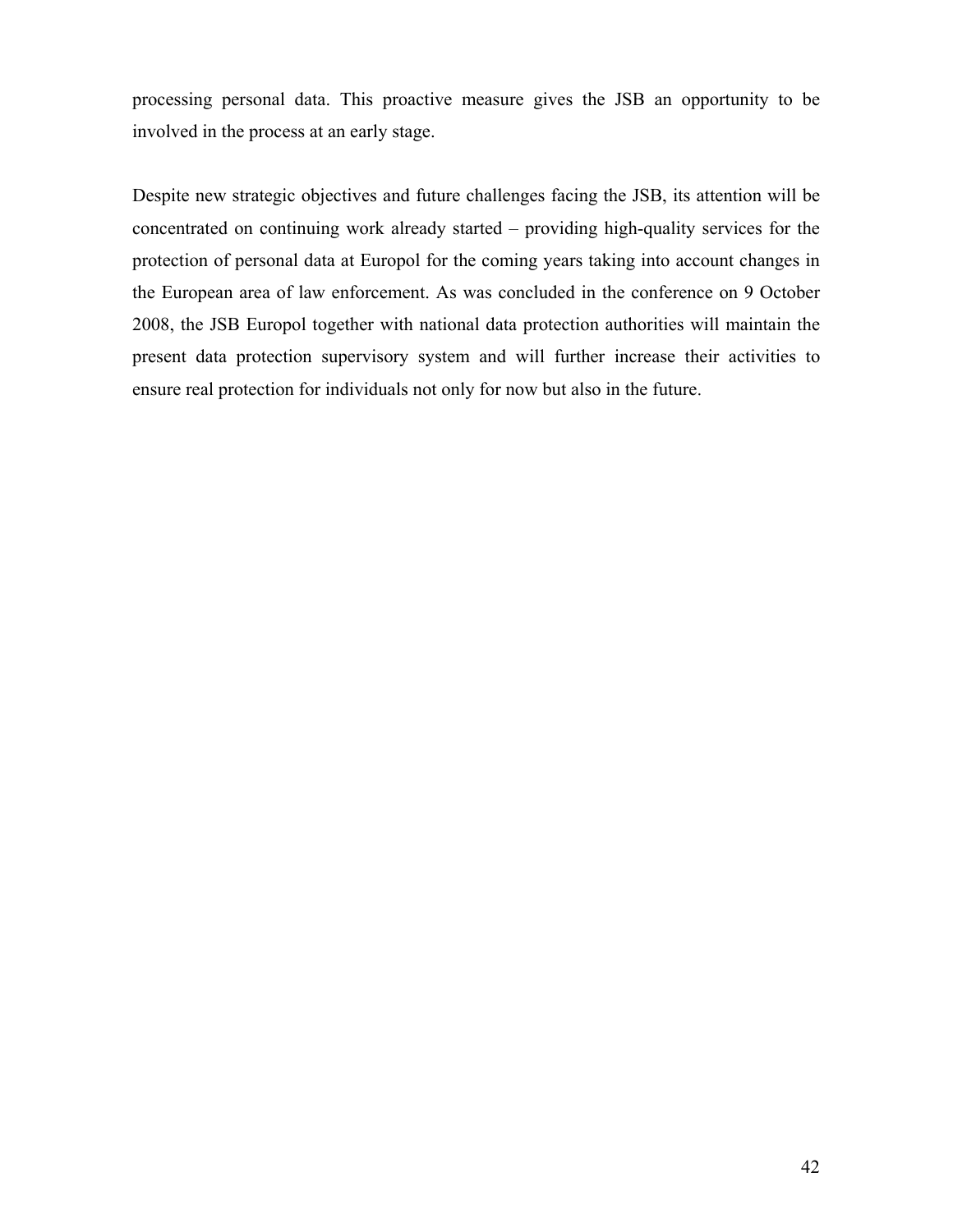<span id="page-42-0"></span>**Chapter V** 

# **V.1 Members of the JSB Europol and of the Appeals Committee**

# **V.1.1 Joint Supervisory Body of Europol**

| Chairman:      | <b>Mr David SMITH</b>        |
|----------------|------------------------------|
| Vice-Chairman: | Mrs Isabel CERQUEIRA DA CRUZ |

| Austria<br><b>Members</b><br>Mrs Waltraut KOTSCHY<br>Mrs Eva SOUHRADA-KIRCHMAYER<br>Alternates<br>Mr Gregor KÖNIG<br>Mrs Caroline FRITZ | Belgium<br><b>Members</b><br>Mr Willem DEBEUCKELAERÉ<br>Mr Bart DE SCHUTTER<br>Alternate<br>Mrs Priscilla de LOCHT                                              |
|-----------------------------------------------------------------------------------------------------------------------------------------|-----------------------------------------------------------------------------------------------------------------------------------------------------------------|
| Bulgaria<br><b>Members</b><br>Mrs Marija MATEVA<br>Mr Veselin TSELKOV                                                                   | Cyprus<br>Member<br>Mrs Goulla FRANGOU<br>Alternate<br>Mrs Louiza MARKIDOU                                                                                      |
| Czech Republic<br>Member<br>Mrs Miroslava MATOUŠOVÁ<br>Alternate<br>Mr Jiri MESICEK                                                     | Denmark<br><b>Members</b><br>Mrs Lena ANDERSEN<br>Mr Sten HANSEN<br><b>Alternates</b><br>Mr Jens Harkov HANSEN<br>Mr Ole TERKELSEN                              |
| Estonia<br>Member<br>Mr Taago PÄHKEL<br>Alternate<br>Mrs Kaja PUUSEPP                                                                   | Finland<br><b>Members</b><br>Mr Reijo AARNIO<br>Mr Heikki HUHTINIEMI<br>Alternate<br>Mrs Elisa KUMPULA                                                          |
| France<br>Member<br>Mr Georges de La LOYÈRE<br>Alternate<br>Mr Michel MAZARS                                                            | Germany<br>Members<br>Mr Michael RONELLENFITSCH<br>Mr Roland BACHMEIER<br><b>Alternates</b><br>Mrs Angelika SCHRIEVER-STEINBERG<br>Mr Wolfgang Von POMMER ESCHE |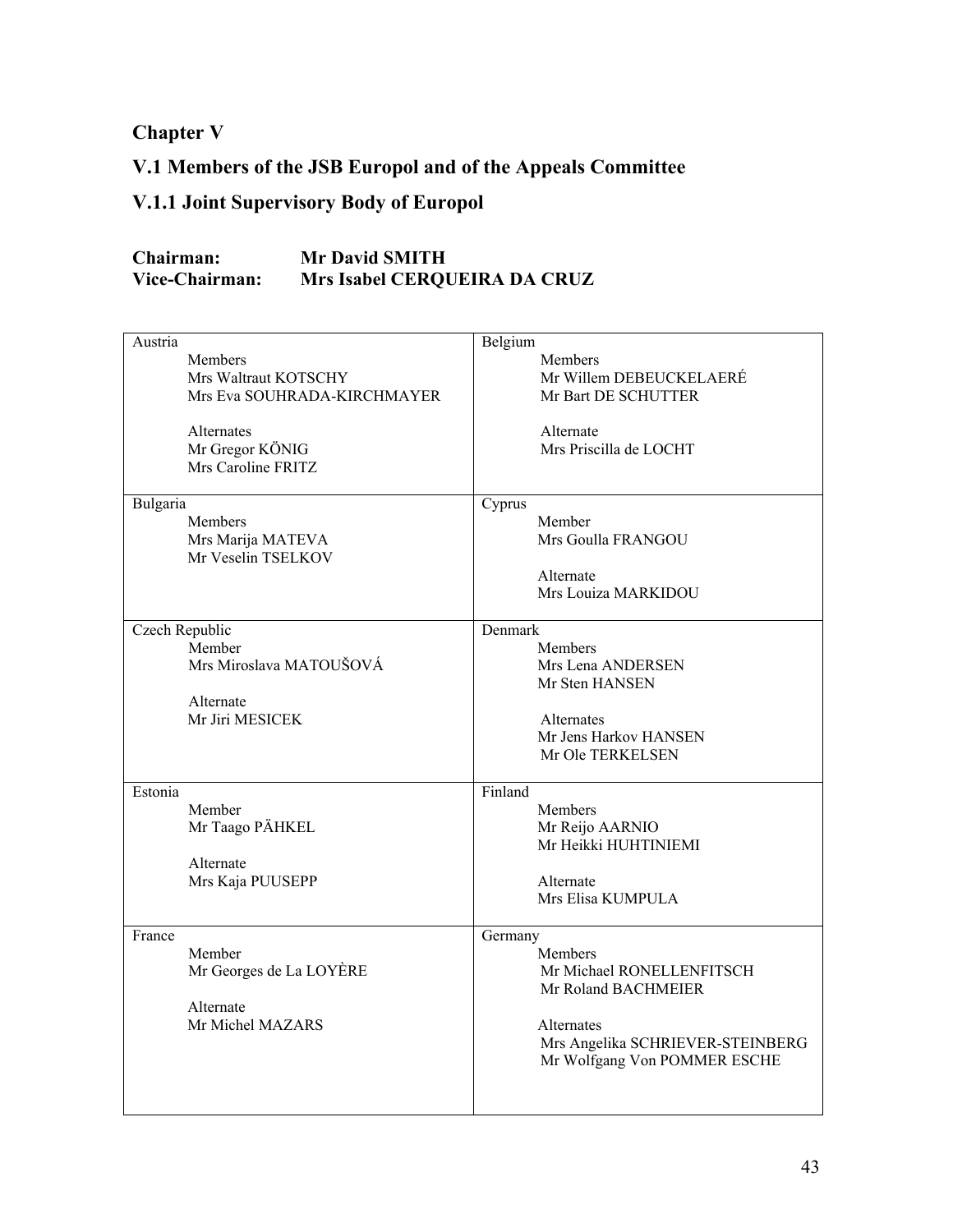| Greece                                            | Hungary                            |
|---------------------------------------------------|------------------------------------|
| Members                                           | Member                             |
| Mr Grigorios LAZARAKOS                            | Mr András JÓRI                     |
| Mr Leonidas KOTSALIS                              | Alternate                          |
|                                                   | Mrs Agnes PAJÓ                     |
| <b>Alternates</b>                                 |                                    |
| Mrs Dina KAMPOURAKI<br>Mrs Maria ALIKAKOU         |                                    |
|                                                   |                                    |
| Italy                                             | Ireland                            |
| Member                                            | <b>Members</b>                     |
| Mrs Vanna PALUMBO                                 | Mr Billy HAWKES                    |
|                                                   | Mr Gary DAVIS                      |
|                                                   |                                    |
|                                                   | Alternates<br>Mrs Ciara O'SULLIVAN |
|                                                   | Mr Diarmuid HALLINAN               |
|                                                   |                                    |
| Latvia                                            | Lithuania                          |
| Members                                           | Members                            |
| Mrs Signe Plūmiņa                                 | Mrs Rita VAITKEVIČIENĖ             |
| Mrs Aiga BALODE                                   | Mrs Neringa KAKTAVIČIŪTĖ-          |
| Luxembourg                                        | <b>MICKIENĖ</b><br>Malta           |
| Members                                           | Alternate                          |
| Mr Georges WIVENES                                | Mr David CAUCHI                    |
| Mr Thierry LALLEMANG                              |                                    |
|                                                   |                                    |
| Alternate                                         |                                    |
| Mr Pierre WEIMERSKIRCH                            |                                    |
| Netherlands                                       | Poland                             |
| Members                                           | Member                             |
| Mr Jacob KOHNSTAMM                                | Mr Michał SERZYCKI                 |
| Mrs Jannette BEUVING                              |                                    |
|                                                   | Alternate                          |
| Alternate<br>Mrs Laetitia KRÖNER                  | Mr Piotr DROBEK                    |
|                                                   |                                    |
| Portugal                                          | Romania                            |
| Members                                           | Members                            |
| Mrs Isabel CERQUEIRA DA CRUZ                      | Mrs Georgeta BASARABESCU           |
| Mr Eduardo Manuel Castro GUIMARĀES<br>DE CARVALHO | Mrs Nicoleta RUSU                  |
|                                                   |                                    |
| Alternates                                        | Alternates                         |
| Mrs Clara VIEIRA CARDOSO GUERRA                   | Mrs Simona SANDRU                  |
| Mr Vasco Rodrigo DUARTE DE                        | Mr George GRIGORE                  |
| <b>ALMEIDA</b>                                    |                                    |
|                                                   | Slovenia                           |
| Slovak Republic<br>Member                         | <b>Members</b>                     |
| Mr Peter LIESKOVSKÝ                               | Mrs Alenka JERŠE                   |
|                                                   | Mrs Natasa PIRC MUSAR              |
| Alternate                                         |                                    |
| Mr Tomaš MIČO                                     | Alternate                          |
|                                                   | Mr Marijan ÈONÈ                    |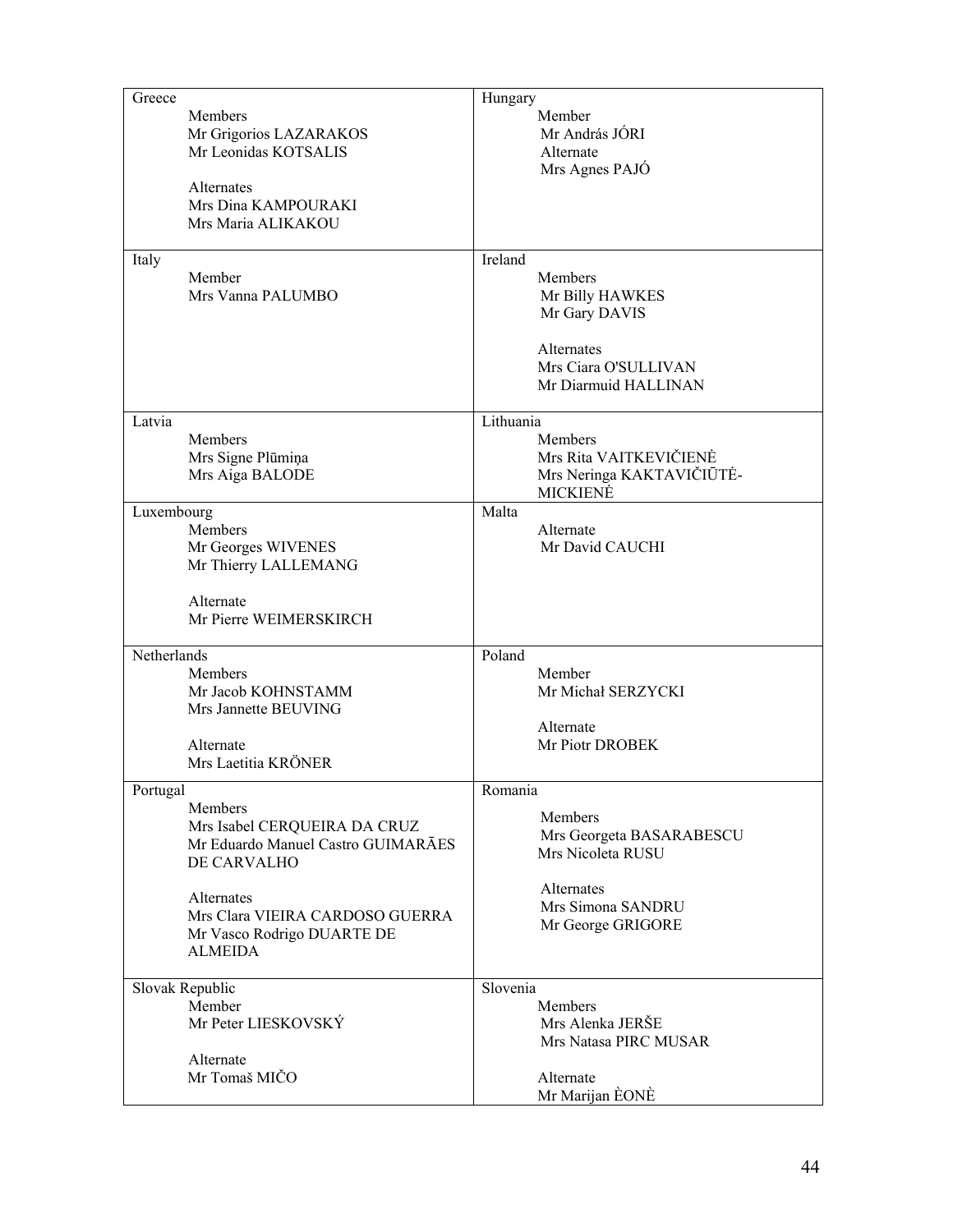| Spain                     | Sweden                  |
|---------------------------|-------------------------|
| Member                    | <b>Members</b>          |
| Mr Rafael GARCÍA GOZALO   | Mrs Agneta RUNMARKER    |
|                           | Mrs Katja ISBERG AMNÄS  |
| Alternate                 |                         |
| Mrs Marta AGUIRRE CALZADA | <b>Alternates</b>       |
|                           | Mrs Britt-Marie WESTER  |
|                           | Mrs Birgitta ABJÖRNSSON |
|                           |                         |
| United Kingdom            |                         |
| <b>Members</b>            |                         |
| Mr David SMITH            |                         |
| Mr Jonathan BAMFORD       |                         |
|                           |                         |
| <b>Alternates</b>         |                         |
| Mr Chris TURNER           |                         |
| Mr Ian MILLER             |                         |
|                           |                         |
|                           |                         |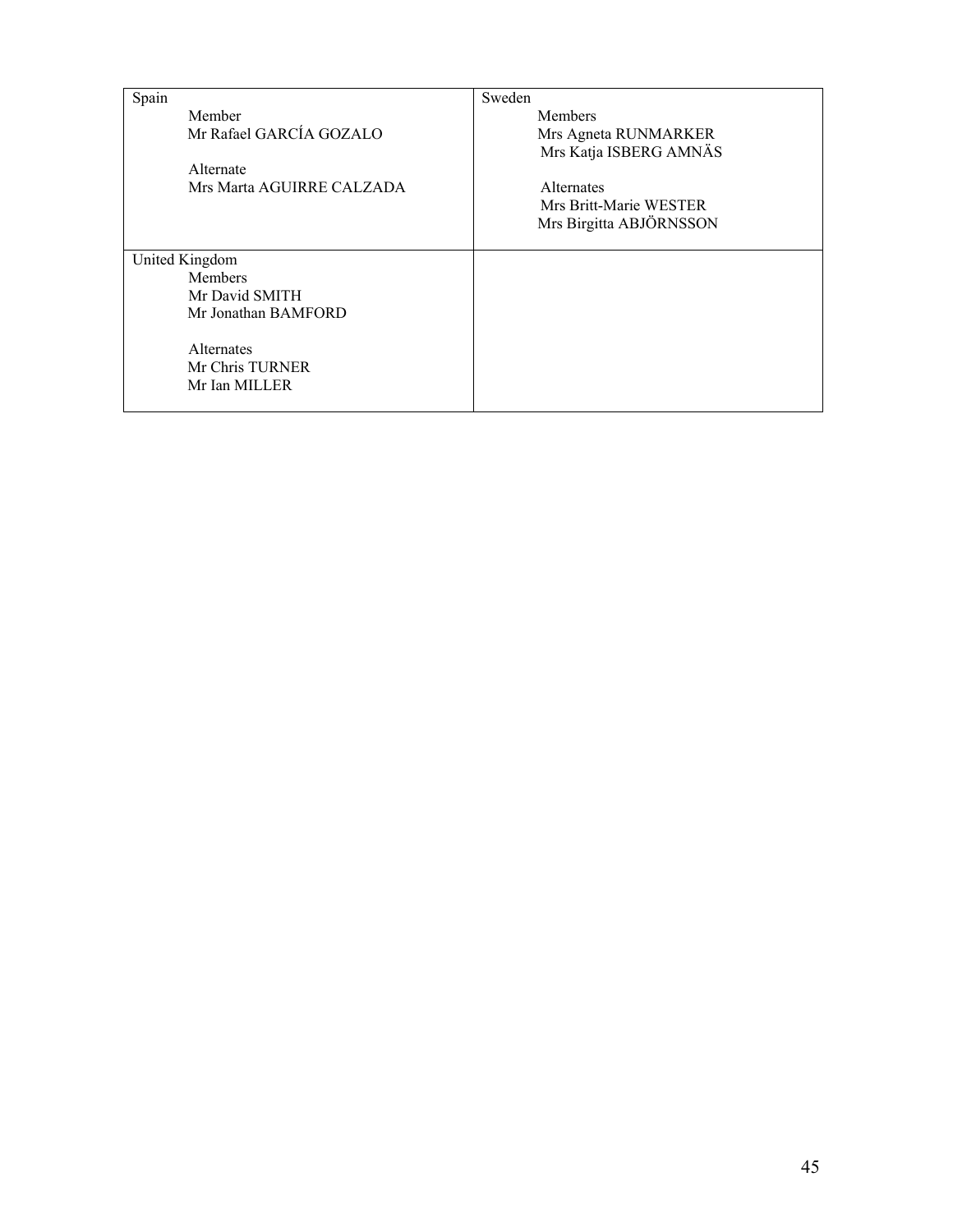# <span id="page-45-0"></span>**V.1.2 Appeals Committee**

#### **Chairman: Mrs Agneta RUNMARKER Vice-Chairman**: **Mr Heikki HUHTINIEMI**

| Austria                 | Belgium                      |
|-------------------------|------------------------------|
| Member                  | Member                       |
| Mr Gregor KÖNIG         | Mr Willem DEBEUCKELAERÉ      |
|                         |                              |
| Alternate               | Alternate                    |
| Mrs Caroline FRITZ      | Mr Bart DE SCHUTTER          |
|                         |                              |
| Bulgaria                | Cyprus                       |
| Member                  | Member                       |
| Mrs Marija MATEVA       | Mrs Goulla FRANGOU           |
|                         |                              |
| Alternate               | Alternate                    |
| Mr Veselin TSELKOV      | Mrs Louiza MARKIDOU          |
|                         |                              |
| Czech Republic          | Denmark                      |
| Member                  | Member                       |
| Mrs Miroslava MATOUŠOVÁ | Mrs Lena ANDERSEN            |
|                         |                              |
| Alternate               | Alternate                    |
| Mr Jiri MESICEK         | Mr Jens Harkov HANSEN        |
|                         |                              |
| Estonia                 | Finland                      |
| Member                  | Member                       |
| Mr Taago PÄHKEL         | Mr Reijo AARNIO              |
|                         | Alternate                    |
|                         | Mr Heikki HUHTINIEMI         |
|                         |                              |
| France                  | Germany                      |
| Member                  | Member                       |
| Mr Georges de La LOYÈRE | Mr Roland BACHMEIER          |
|                         |                              |
| Alternate               | Alternate                    |
| Mr Michel MAZARS        | Mr Wolfgang Von POMMER ESCHE |
|                         |                              |
| Greece                  | Hungary                      |
| Member                  | Member                       |
| Mr Grigorios LAZARAKOS  | Mr András JÓRI               |
|                         |                              |
| Alternate               | Alternate                    |
| Mrs Maria ALIKAKOU      | Mrs Agnes PAJÓ               |
|                         |                              |
| Italy                   | Ireland                      |
| Member                  | Member                       |
| Mrs Vanna PALUMBO       | Mr Diarmuid HALLINAN         |
|                         |                              |
|                         | Alternate                    |
|                         | Mr Gary DAVIS                |